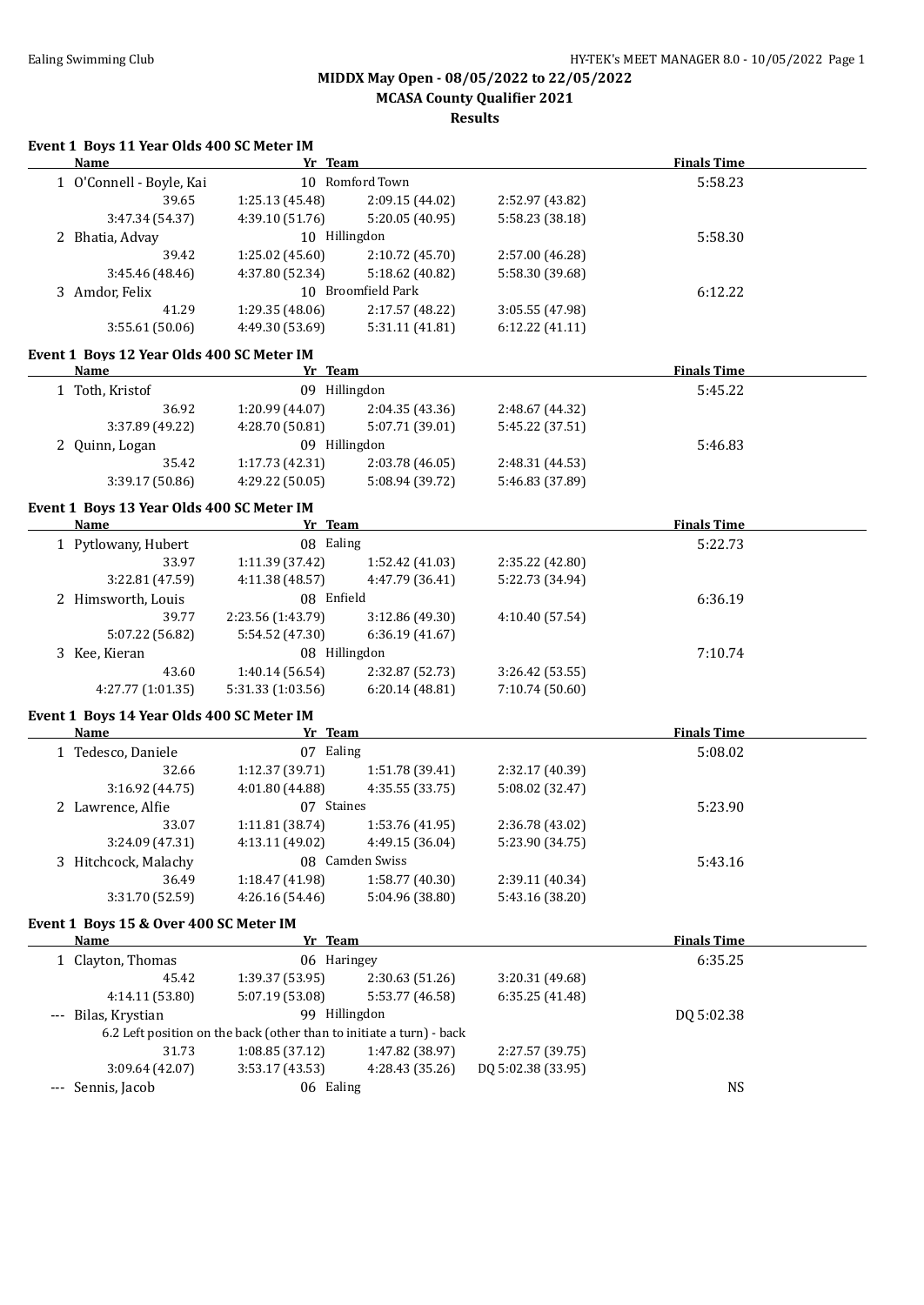**MCASA County Qualifier 2021**

**Results**

#### **Event 2 Girls 11 Year Olds 800 SC Meter Freestyle**

| Name                                              | Yr Team          |                  |                  | <b>Finals Time</b> |  |
|---------------------------------------------------|------------------|------------------|------------------|--------------------|--|
| 1 Singer, Eleanor                                 | 10 Enfield       |                  |                  | 11:56.13           |  |
| 37.58                                             | 1:19.84 (42.26)  | 2:03.97 (44.13)  | 2:48.79 (44.82)  |                    |  |
| 3:33.38 (44.59)                                   | 4:18.28 (44.90)  | 5:03.48 (45.20)  | 5:49.61 (46.13)  |                    |  |
| 6:36.27(46.66)                                    | 7:22.58 (46.31)  | 8:08.97 (46.39)  | 8:54.92 (45.95)  |                    |  |
| 9:40.76 (45.84)                                   | 10:27.84 (47.08) | 11:14.99 (47.15) | 11:56.13 (41.14) |                    |  |
| 2 Himsworth, Amélie                               | 10 Enfield       |                  |                  | 12:31.22           |  |
| 42.23                                             | 1:28.53 (46.30)  | 2:16.32 (47.79)  | 3:03.96 (47.64)  |                    |  |
| 3:51.36 (47.40)                                   | 4:39.09 (47.73)  | 5:26.54 (47.45)  | 6:14.61(48.07)   |                    |  |
| 7:03.03 (48.42)                                   | 7:50.46 (47.43)  | 8:38.73 (48.27)  | 9:26.87 (48.14)  |                    |  |
| 10:14.81 (47.94)                                  | 11:01.47 (46.66) | 11:48.53 (47.06) | 12:31.22 (42.69) |                    |  |
| 3 Lawrie, Jessica                                 | 10 Enfield       |                  |                  | 12:54.70           |  |
| 41.76                                             | 1:28.21 (46.45)  | 2:16.04 (47.83)  | 3:04.67 (48.63)  |                    |  |
| 3:53.10 (48.43)                                   | 4:42.25 (49.15)  | 5:31.75 (49.50)  | 6:21.59 (49.84)  |                    |  |
| 7:10.72 (49.13)                                   | 7:59.81 (49.09)  | 8:49.62 (49.81)  | 9:39.54 (49.92)  |                    |  |
| 10:28.93 (49.39)                                  | 11:18.68 (49.75) | 12:07.94 (49.26) | 12:54.70 (46.76) |                    |  |
| 4 Dugdale, Isabella                               | 11 Enfield       |                  |                  | 13:03.94           |  |
| 41.23                                             | 1:28.59 (47.36)  | 2:17.93 (49.34)  | 3:06.22 (48.29)  |                    |  |
| 3:55.36 (49.14)                                   | 4:45.53 (50.17)  | 5:36.45 (50.92)  | 6:27.51(51.06)   |                    |  |
| 7:16.76 (49.25)                                   | 8:06.50 (49.74)  | 8:57.37 (50.87)  | 9:48.00 (50.63)  |                    |  |
| 10:39.93 (51.93)                                  | 11:29.81 (49.88) | 12:18.96 (49.15) | 13:03.94 (44.98) |                    |  |
| 5 Awan, Zahra                                     | 10 Enfield       |                  |                  | 13:07.83           |  |
| 40.55                                             | 1:28.38 (47.83)  | 2:16.54(48.16)   | 3:05.13 (48.59)  |                    |  |
| 3:53.58(48.45)                                    | 4:43.98 (50.40)  | 5:33.89 (49.91)  | 6:25.50 (51.61)  |                    |  |
| 7:17.18 (51.68)                                   | 8:08.92 (51.74)  | 9:00.89 (51.97)  | 9:52.75 (51.86)  |                    |  |
| 10:44.42 (51.67)                                  | 11:34.39 (49.97) | 12:24.02 (49.63) | 13:07.83 (43.81) |                    |  |
| Event 2 Girls 12 Year Olds 800 SC Meter Freestyle |                  |                  |                  |                    |  |
|                                                   |                  |                  |                  |                    |  |

| Name               | Yr Team          |                       |                  | <b>Finals Time</b> |  |
|--------------------|------------------|-----------------------|------------------|--------------------|--|
| 1 Gallagher, Ellie |                  | 09 Hillingdon         |                  | 10:56.91           |  |
| 35.88              | 1:15.79 (39.91)  | 1:56.43(40.64)        | 2:37.40 (40.97)  |                    |  |
| 3:18.50(41.10)     | 4:00.90 (42.40)  | 4:42.93 (42.03)       | 5:25.32 (42.39)  |                    |  |
| 6:07.85(42.53)     | 6:50.96 (43.11)  | 7:33.19 (42.23)       | 8:15.47 (42.28)  |                    |  |
| 8:57.92 (42.45)    | 9:39.48 (41.56)  | 10:20.41 (40.93)      | 10:56.91 (36.50) |                    |  |
| 2 Ung, Millie      |                  | 09 Southwark Aquatics |                  | 11:07.31           |  |
| 35.95              | 1:16.97 (41.02)  | 1:58.61 (41.64)       | 2:40.38 (41.77)  |                    |  |
| 3:22.91 (42.53)    | 4:05.37 (42.46)  | 4:47.52 (42.15)       | 5:29.83 (42.31)  |                    |  |
| 6:12.67 (42.84)    | 6:55.44 (42.77)  | 7:37.72 (42.28)       | 8:20.38 (42.66)  |                    |  |
| 9:02.84(42.46)     | 9:45.12 (42.28)  | 10:26.58 (41.46)      | 11:07.31 (40.73) |                    |  |
| 3 O'Hara, Ava      | 09 Enfield       |                       |                  | 11:39.36           |  |
| 38.91              | 1:21.52 (42.61)  | 2:05.28 (43.76)       | 2:49.45 (44.17)  |                    |  |
| 3:33.85 (44.40)    | 4:17.83 (43.98)  | 5:01.68 (43.85)       | 5:47.08 (45.40)  |                    |  |
| 6:32.25 (45.17)    | 7:17.19 (44.94)  | 8:00.86 (43.67)       | 8:45.54 (44.68)  |                    |  |
| 9:30.21 (44.67)    | 10:15.50 (45.29) | 10:59.99 (44.49)      | 11:39.36 (39.37) |                    |  |
| 4 Boswell, Chloe   |                  | 09 Hillingdon         |                  | 12:06.19           |  |
| 38.14              | 1:21.91 (43.77)  | 2:07.61 (45.70)       | 2:52.41 (44.80)  |                    |  |
| 3:38.66 (46.25)    | 4:25.42 (46.76)  | 5:12.41 (46.99)       | 5:58.92 (46.51)  |                    |  |
| 6:45.95 (47.03)    | 7:32.71 (46.76)  | 8:19.54 (46.83)       | 9:06.68(47.14)   |                    |  |
| 9:52.24 (45.56)    | 10:38.61 (46.37) | 11:23.79 (45.18)      | 12:06.19 (42.40) |                    |  |
| 5 Pengelly, Jessie | 09 Enfield       |                       |                  | 12:52.67           |  |
| 39.71              | 1:25.40 (45.69)  | 2:13.16(47.76)        | 3:00.96 (47.80)  |                    |  |
| 3:50.25 (49.29)    | 4:39.85 (49.60)  | 5:30.27 (50.42)       | 6:19.38 (49.11)  |                    |  |
| 7:08.36 (48.98)    | 7:58.14 (49.78)  | 8:47.60 (49.46)       | 9:37.42 (49.82)  |                    |  |
| 10:27.64 (50.22)   | 11:16.75 (49.11) | 12:04.71 (47.96)      | 12:52.67 (47.96) |                    |  |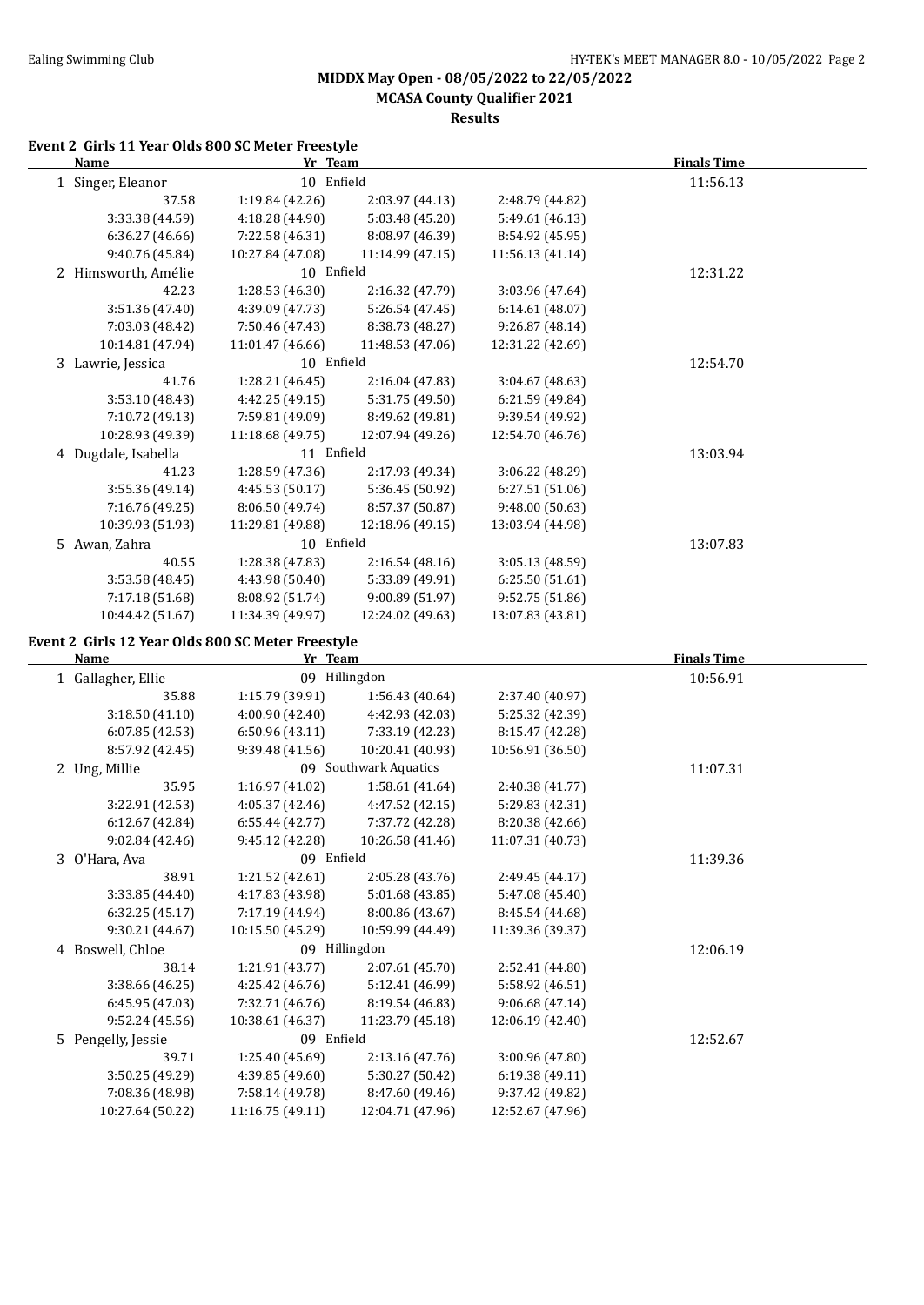**MCASA County Qualifier 2021**

#### **Results**

#### **Event 2 Girls 13 Year Olds 800 SC Meter Freestyle**

| <b>Name</b>                                                      | Yr Team          |                  |                  | <b>Finals Time</b> |  |
|------------------------------------------------------------------|------------------|------------------|------------------|--------------------|--|
| 1 Maguire, Ella                                                  |                  | 09 Rushmoor Ryl  |                  | 10:29.95           |  |
| 35.43                                                            | 1:14.37 (38.94)  | 1:54.41 (40.04)  | 2:33.36 (38.95)  |                    |  |
| 3:13.35 (39.99)                                                  | 3:53.30 (39.95)  | 4:33.07 (39.77)  | 5:11.86 (38.79)  |                    |  |
| 5:51.70 (39.84)                                                  | 6:32.45 (40.75)  | 7:13.03 (40.58)  | 7:52.04 (39.01)  |                    |  |
| 8:32.26 (40.22)                                                  | 9:12.01 (39.75)  | 9:51.73 (39.72)  | 10:29.95 (38.22) |                    |  |
| 2 Hudszky, Emily                                                 | 09 Haringey      |                  |                  | 10:41.28           |  |
| 34.66                                                            | 1:14.96 (40.30)  | 1:54.89 (39.93)  | 2:35.79 (40.90)  |                    |  |
| 3:16.46 (40.67)                                                  | 3:56.51 (40.05)  | 4:38.14 (41.63)  | 5:19.38 (41.24)  |                    |  |
| 6:00.16 (40.78)                                                  | 6:40.65(40.49)   | 7:21.38 (40.73)  | 8:02.89 (41.51)  |                    |  |
| 8:43.88 (40.99)                                                  | 9:23.65 (39.77)  | 10:03.20 (39.55) | 10:41.28 (38.08) |                    |  |
| 3 Kowal, Bianka                                                  | 08 Ealing        |                  |                  | 11:03.62           |  |
| 37.33                                                            | 1:18.41 (41.08)  | 2:00.36 (41.95)  | 2:42.82 (42.46)  |                    |  |
| 3:24.19 (41.37)                                                  | 4:06.54 (42.35)  | 4:48.74 (42.20)  | 5:31.30 (42.56)  |                    |  |
| 6:13.26 (41.96)                                                  | 6:55.10 (41.84)  | 7:37.31 (42.21)  | 8:19.68 (42.37)  |                    |  |
| 9:02.04 (42.36)                                                  | 9:43.74 (41.70)  | 10:25.27 (41.53) | 11:03.62 (38.35) |                    |  |
| 4 Sennis, Eve                                                    | 08 Ealing        |                  |                  | 11:24.59           |  |
| 35.62                                                            | 1:15.73(40.11)   | 1:58.19 (42.46)  | 2:41.39 (43.20)  |                    |  |
| 3:24.64 (43.25)                                                  | 4:08.92 (44.28)  | 4:53.03 (44.11)  | 5:36.36 (43.33)  |                    |  |
| 6:20.06 (43.70)                                                  | 7:04.43 (44.37)  | 7:48.86 (44.43)  | 8:32.60 (43.74)  |                    |  |
| 9:17.12 (44.52)                                                  | 10:01.06 (43.94) | 10:44.25 (43.19) | 11:24.59 (40.34) |                    |  |
| 5 Nanassy, Melinda                                               | 08 Hillingdon    |                  |                  | 11:25.34           |  |
| 38.65                                                            | 1:21.31 (42.66)  | 2:04.98 (43.67)  | 2:48.77 (43.79)  |                    |  |
| 3:32.53 (43.76)                                                  | 4:16.37 (43.84)  | 5:00.61 (44.24)  | 5:44.55 (43.94)  |                    |  |
| 6:27.54 (42.99)                                                  | 7:10.80 (43.26)  | 7:53.37 (42.57)  | 8:35.85 (42.48)  |                    |  |
| 9:19.21 (43.36)                                                  | 10:02.38 (43.17) | 10:45.19 (42.81) | 11:25.34 (40.15) |                    |  |
| 6 Forsyth, Iliana                                                | 09 Enfield       |                  |                  | 12:21.36           |  |
| 36.84                                                            | 1:19.66 (42.82)  | 2:04.10 (44.44)  | 2:50.63 (46.53)  |                    |  |
| 3:37.78 (47.15)                                                  | 4:25.51 (47.73)  | 5:13.52 (48.01)  | 6:01.81 (48.29)  |                    |  |
| 6:49.32 (47.51)                                                  | 7:35.86 (46.54)  | 8:23.06 (47.20)  | 9:12.53 (49.47)  |                    |  |
| 10:00.69 (48.16)                                                 | 10:48.98 (48.29) | 11:36.20 (47.22) | 12:21.36 (45.16) |                    |  |
|                                                                  |                  |                  |                  |                    |  |
| Event 2 Girls 14 Year Olds 800 SC Meter Freestyle<br><b>Name</b> | Yr Team          |                  |                  | <b>Finals Time</b> |  |
| 1 Morter, Aida                                                   |                  | 07 Romford Town  |                  | 9:58.13            |  |
| 33.45                                                            | 1:10.13(36.68)   | 1:47.78 (37.65)  | 2:25.56 (37.78)  |                    |  |
| 3:03.15 (37.59)                                                  | 3:40.96 (37.81)  | 4:18.63 (37.67)  | 4:56.50 (37.87)  |                    |  |
| 5:34.41 (37.91)                                                  | 6:12.34 (37.93)  | 6:50.44 (38.10)  | 7:28.39 (37.95)  |                    |  |
| 8:06.46 (38.07)                                                  | 8:44.32 (37.86)  | 9:22.24 (37.92)  | 9:58.13 (35.89)  |                    |  |
| 2 Grzybek, Maja                                                  | 07 Haringey      |                  |                  | 10:38.55           |  |
| 33.26                                                            | 1:11.13 (37.87)  | 1:50.58 (39.45)  | 2:31.03 (40.45)  |                    |  |
| 3:12.42 (41.39)                                                  | 3:53.41 (40.99)  | 4:33.92 (40.51)  | 5:14.70 (40.78)  |                    |  |
| 5:55.15 (40.45)                                                  | 6:35.34(40.19)   | 7:15.63 (40.29)  | 7:56.46 (40.83)  |                    |  |
| 8:38.25 (41.79)                                                  | 9:20.06 (41.81)  | 10:00.90 (40.84) | 10:38.55 (37.65) |                    |  |
| 3 Smith, Yasmin                                                  | 07 Enfield       |                  |                  | 11:35.11           |  |
| 34.98                                                            | 1:16.08(41.10)   | 1:58.39 (42.31)  | 2:41.04 (42.65)  |                    |  |
| 3:25.08 (44.04)                                                  | 4:09.71 (44.63)  | 4:54.06 (44.35)  | 5:39.19 (45.13)  |                    |  |
| 6:24.69 (45.50)                                                  | 7:09.49 (44.80)  | 7:53.40 (43.91)  | 8:39.72 (46.32)  |                    |  |
| 9:25.35(45.63)                                                   | 10:09.74 (44.39) | 10:54.81 (45.07) | 11:35.11 (40.30) |                    |  |
| 4 Xue, Jia Yue                                                   | 07 Enfield       |                  |                  | 11:41.00           |  |
| 34.42                                                            | 1:14.35 (39.93)  | 1:57.20 (42.85)  | 2:41.53 (44.33)  |                    |  |
| 3:26.27 (44.74)                                                  | 4:11.87 (45.60)  | 4:56.90 (45.03)  | 5:43.06 (46.16)  |                    |  |
| 6:28.53 (45.47)                                                  | 7:13.77 (45.24)  | 7:59.39 (45.62)  | 8:44.39 (45.00)  |                    |  |
| 9:29.04 (44.65)                                                  | 10:14.61 (45.57) | 10:59.11 (44.50) | 11:41.00 (41.89) |                    |  |
|                                                                  |                  |                  |                  |                    |  |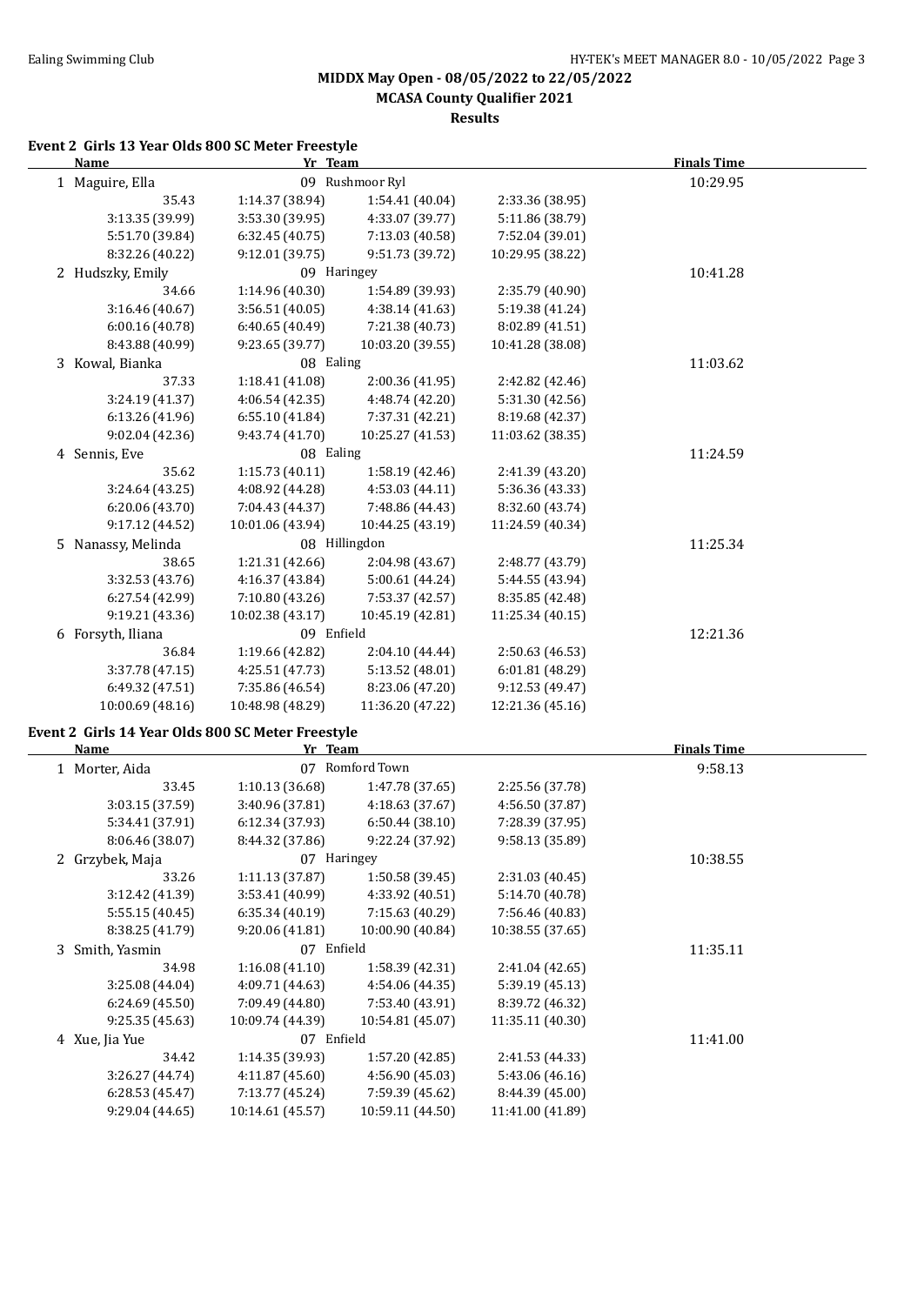#### **MIDDX May Open - 08/05/2022 to 22/05/2022 MCASA County Qualifier 2021**

### **Results**

#### **Event 2 Girls 15 & Over 800 SC Meter Freestyle**

|                 |                  |                                                                                | <b>Finals Time</b> |  |
|-----------------|------------------|--------------------------------------------------------------------------------|--------------------|--|
|                 |                  |                                                                                | 9:54.22            |  |
| 1:09.64(36.59)  | 1:47.19(37.55)   | 2:24.98 (37.79)                                                                |                    |  |
| 3:39.89(37.50)  | 4:17.60 (37.71)  | 4:54.52 (36.92)                                                                |                    |  |
| 6:09.28(37.39)  | 6:47.16 (37.88)  | 7:24.92 (37.76)                                                                |                    |  |
| 8:41.17 (38.19) | 9:18.96 (37.79)  | 9:54.22(35.26)                                                                 |                    |  |
|                 |                  |                                                                                | 10:12.58           |  |
| 1:10.69(37.14)  | 1:48.63 (37.94)  | 2:26.76 (38.13)                                                                |                    |  |
| 3:43.89 (38.91) | 4:22.79 (38.90)  | 5:01.94 (39.15)                                                                |                    |  |
| 6:20.22 (39.19) | 6:59.35 (39.13)  | 7:38.61 (39.26)                                                                |                    |  |
| 8:56.38(38.86)  | 9:35.21 (38.83)  | 10:12.58 (37.37)                                                               |                    |  |
|                 |                  |                                                                                | 11:13.10           |  |
| 1:16.21(39.96)  | 1:57.70 (41.49)  | 2:39.18 (41.48)                                                                |                    |  |
| 4:03.79 (42.58) | 4:46.94 (43.15)  | 5:30.94 (44.00)                                                                |                    |  |
| 6:57.77(43.60)  | 7:41.69 (43.92)  | 8:24.56 (42.87)                                                                |                    |  |
| 9:50.45(42.66)  | 10:32.78 (42.33) | 11:13.10 (40.32)                                                               |                    |  |
|                 |                  |                                                                                | 11:23.04           |  |
| 1:19.97(42.04)  | 2:03.05(43.08)   | 2:46.04 (42.99)                                                                |                    |  |
| 4:12.90(43.50)  | 4:56.32 (43.42)  | 5:39.75 (43.43)                                                                |                    |  |
| 7:06.67 (43.72) | 7:49.57 (42.90)  | 8:33.04 (43.47)                                                                |                    |  |
| 9:59.63(43.29)  | 10:41.89 (42.26) | 11:23.04 (41.15)                                                               |                    |  |
|                 |                  | Yr Team<br>06 Romford Town<br>05 Staines<br>07 Camden Swiss<br>06 Camden Swiss |                    |  |

#### **Event 3 Boys 9 Year Olds 100 SC Meter Breaststroke**

| <b>Name</b>                      | Yr Team                                                                                    | <b>Finals Time</b> |  |
|----------------------------------|--------------------------------------------------------------------------------------------|--------------------|--|
| 1 Liu, Johnny                    | 12 Chelsea&Westminster                                                                     | 1:45.59            |  |
| 51.62                            | 1:45.59 (53.97)                                                                            |                    |  |
| 2 Pasheli, Aviv                  | 12 Camden Swiss                                                                            | 1:59.29            |  |
| 56.88                            | 1:59.29 (1:02.41)                                                                          |                    |  |
| 3 Johnson, Felix                 | 12 Camden Swiss                                                                            | 2:07.71            |  |
| 1:01.17                          | 2:07.71 (1:06.54)                                                                          |                    |  |
| --- Messis, Adam                 | 12 Ealing                                                                                  | DQ 1:58.26         |  |
| 4.4 Start before starting signal |                                                                                            |                    |  |
|                                  | 55.67 DQ 1:58.26 (1:02.59)                                                                 |                    |  |
| --- Tran, Ian                    | 12 Camden Swiss                                                                            | DQ 2:02.03         |  |
|                                  | 7.4 Leg movements not on the same plane                                                    |                    |  |
|                                  | 57.51 DQ 2:02.03 (1:04.52)                                                                 |                    |  |
| --- Roumilhac, Ayden             | 12 Chelsea&Westminster                                                                     | DQ 2:06.06         |  |
|                                  | 7.4 Leg movements not on the same plane                                                    |                    |  |
|                                  | 1:00.35 DQ 2:06.06 (1:05.71)                                                               |                    |  |
| --- Stavridis, Filippos          | 12 Camden Swiss                                                                            | DQ 2:07.15         |  |
|                                  | 7.4 Leg movements not on the same plane                                                    |                    |  |
|                                  | 1:01.64 DQ 2:07.15 (1:05.51)                                                               |                    |  |
| Ozersky, James                   | 12 Camden Swiss                                                                            | DQ 2:08.21         |  |
| 4.4 Start before starting signal |                                                                                            |                    |  |
|                                  | 1:00.94 DQ 2:08.21 (1:07.27)                                                               |                    |  |
| --- Swash, Theo                  | 12 Chelsea&Westminster                                                                     | DQ 2:13.24         |  |
|                                  | 7.1 Head not breaking the surface before hands turn inward at widest point in second strok |                    |  |
|                                  | 1:01.82 DQ 2:13.24 (1:11.42)                                                               |                    |  |
| --- Boukhtouche, Sami            | 13 Ealing                                                                                  | <b>NS</b>          |  |
|                                  | Event 3 Boys 10 Year Olds 100 SC Meter Breaststroke                                        |                    |  |
| <b>Name</b>                      | Yr Team                                                                                    | <b>Finals Time</b> |  |
| 1 Lawrence, Daniel               | 12 Staines                                                                                 | 1:33.43            |  |
| 44.97                            | 1:33.43 (48.46)                                                                            |                    |  |
| 2 Ares, Michael                  | 11 Chelsea&Westminster                                                                     | 1:40.10            |  |
| 47.05                            | 1:40.10(53.05)                                                                             |                    |  |
| 3 O'Donnell, Josh                | 11 Chelsea&Westminster                                                                     | 1:41.53            |  |
| 47.42                            | 1:41.53(54.11)                                                                             |                    |  |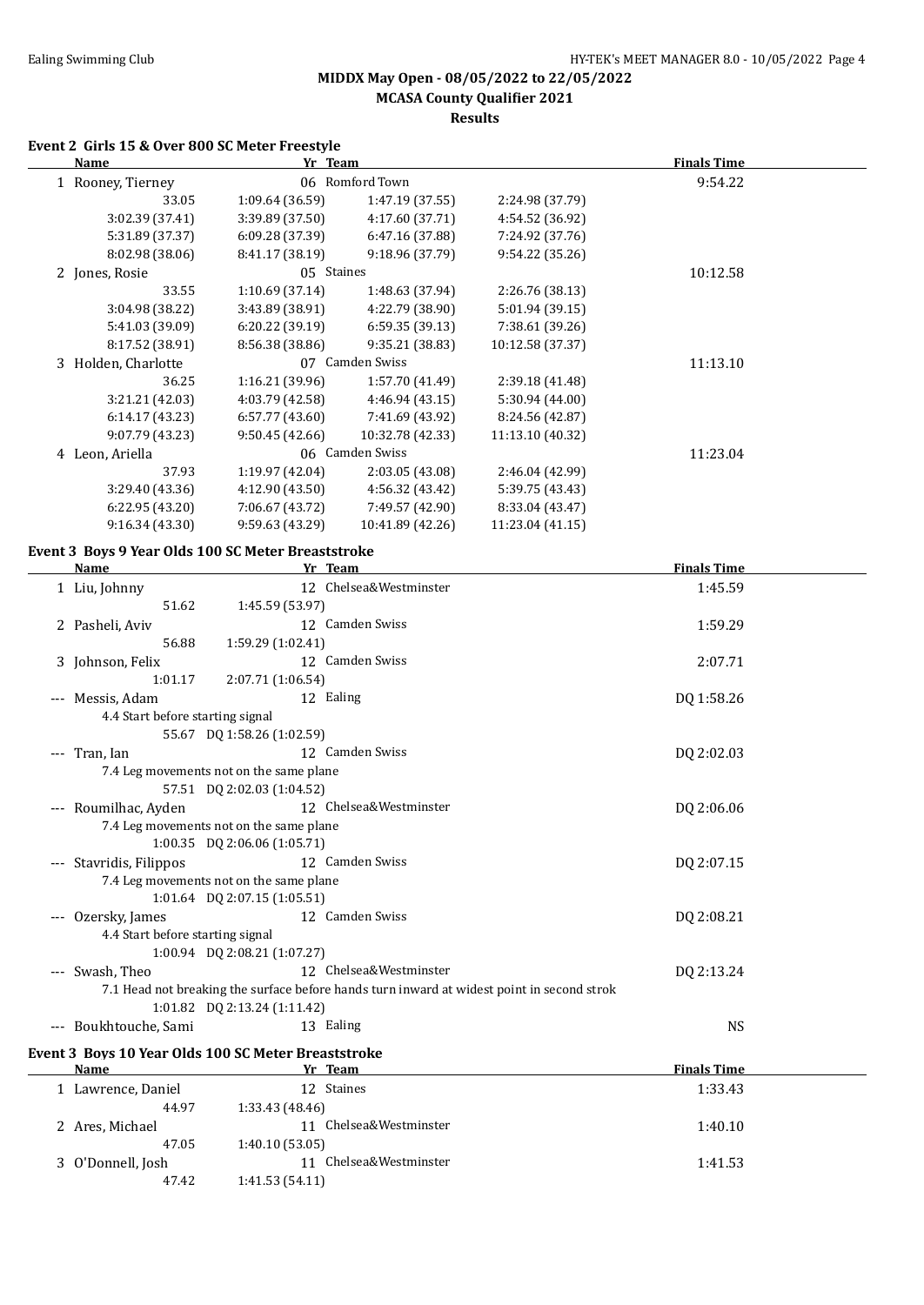### **MCASA County Qualifier 2021**

#### **Results**

### **(Event 3 Boys 10 Year Olds 100 SC Meter Breaststroke)**

| <b>Name</b>         |                                | Yr Team                                                                                    | <b>Finals Time</b> |  |
|---------------------|--------------------------------|--------------------------------------------------------------------------------------------|--------------------|--|
| 4 Vuckovic, Mihailo |                                | 12 Ealing                                                                                  | 1:42.01            |  |
| 48.58               | 1:42.01 (53.43)                |                                                                                            |                    |  |
| 5 Ward, Gabriel     |                                | 12 Anaconda                                                                                | 1:52.05            |  |
| 52.28               | 1:52.05(59.77)                 |                                                                                            |                    |  |
| 6 Lyle, Aston       |                                | 11 Enfield                                                                                 | 1:52.14            |  |
| 52.05               | 1:52.14(1:00.09)               |                                                                                            |                    |  |
| 7 Greco, Johnny     |                                | 11 Chelsea&Westminster                                                                     | 1:56.09            |  |
| 55.15               | 1:56.09 (1:00.94)              |                                                                                            |                    |  |
| 8 Anisimov, Marcel  |                                | 11 Chelsea&Westminster                                                                     | 1:56.79            |  |
| 56.76               | 1:56.79(1:00.03)               |                                                                                            |                    |  |
| 9 Iachini, Ivan     |                                | 11 Chelsea&Westminster                                                                     | 1:57.65            |  |
| 54.74               | 1:57.65(1:02.91)               |                                                                                            |                    |  |
| 10 Yap, Edgar       |                                | 12 Chelsea&Westminster                                                                     | 1:58.38            |  |
| 56.57               | 1:58.38(1:01.81)               |                                                                                            |                    |  |
| 11 Aljabary, Omar   |                                | 12 Chelsea&Westminster                                                                     | 2:04.34            |  |
| 59.74               | 2:04.34(1:04.60)               |                                                                                            |                    |  |
| 12 Madani, Karim    |                                | 12 Ealing                                                                                  | 2:08.36            |  |
| 1:00.31             | 2:08.36(1:08.05)               |                                                                                            |                    |  |
| --- Jasak, Thomas   |                                | 11 Chelsea&Westminster                                                                     | DQ 2:09.62         |  |
|                     |                                | 7.6 Did not touch at turn or finish with both hands, or touch not simultaneous or hands no |                    |  |
|                     | $1:00.61$ DQ 2:09.62 (1:09.01) |                                                                                            |                    |  |
| --- Iver, Smaran    |                                | 12 Chelsea&Westminster                                                                     | DQ 2:19.49         |  |
|                     |                                | 7.3 Hands brought back beyond hip line (except after 1st stroke following start or turn)   |                    |  |
|                     | 1:05.80 DQ 2:19.49 (1:13.69)   |                                                                                            |                    |  |
| Eler, Kaplan        |                                | 11 Chelsea&Westminster                                                                     | <b>NS</b>          |  |
| --- Zuliani, Edward |                                | 12 Camden Swiss                                                                            | <b>NS</b>          |  |

#### **Event 3 Boys 11 Year Olds 100 SC Meter Breaststroke**

| Name                | Yr Team                | <b>Finals Time</b> |
|---------------------|------------------------|--------------------|
| 1 Frainer-Law, Leon | 10 Ealing              | 1:28.64            |
| 41.29               | 1:28.64(47.35)         |                    |
| 2 Amdor, Felix      | 10 Broomfield Park     | 1:29.17            |
| 42.39               | 1:29.17 (46.78)        |                    |
| 3 Calver, Sebastian | 10 Anaconda            | 1:29.90            |
| 42.99               | 1:29.90 (46.91)        |                    |
| 4 Kwok, Ryan        | 10 Ealing              | 1:34.16            |
| 43.74               | 1:34.16(50.42)         |                    |
| 5 Ward, Anthony     | 10 Anaconda            | 1:34.85            |
| 45.45               | 1:34.85 (49.40)        |                    |
| 6 Smith, Tevaughn   | 10 Enfield             | 1:40.12            |
| 46.14               | 1:40.12 (53.98)        |                    |
| 7 Augustine, Daniel | 10 Chelsea&Westminster | 1:40.88            |
| 47.90               | 1:40.88 (52.98)        |                    |
| 8 Ali, Mir Zahran   | 10 Enfield             | 1:47.44            |
| 50.37               | 1:47.44(57.07)         |                    |
| 9 Aman, Ayan        | 10 Hillingdon          | 1:50.91            |
| 53.84               | 1:50.91 (57.07)        |                    |
| 10 Stehr, Jager     | 11 Broomfield Park     | 1:50.98            |
| 52.59               | 1:50.98 (58.39)        |                    |
| 11 Bloor, Kieran    | 11 Ealing              | 1:51.92            |
| 52.46               | 1:51.92(59.46)         |                    |
| 12 Choudhury, Timur | 10 Chelsea&Westminster | 1:53.69            |
| 53.59               | 1:53.69(1:00.10)       |                    |
| 13 Dawett, Nikhil   | 11 Hillingdon          | 1:55.28            |
| 52.40               | 1:55.28 (1:02.88)      |                    |
| 14 Wahbeh, Rani     | 11 Camden Swiss        | 2:05.70            |
| 58.35               | 2:05.70 (1:07.35)      |                    |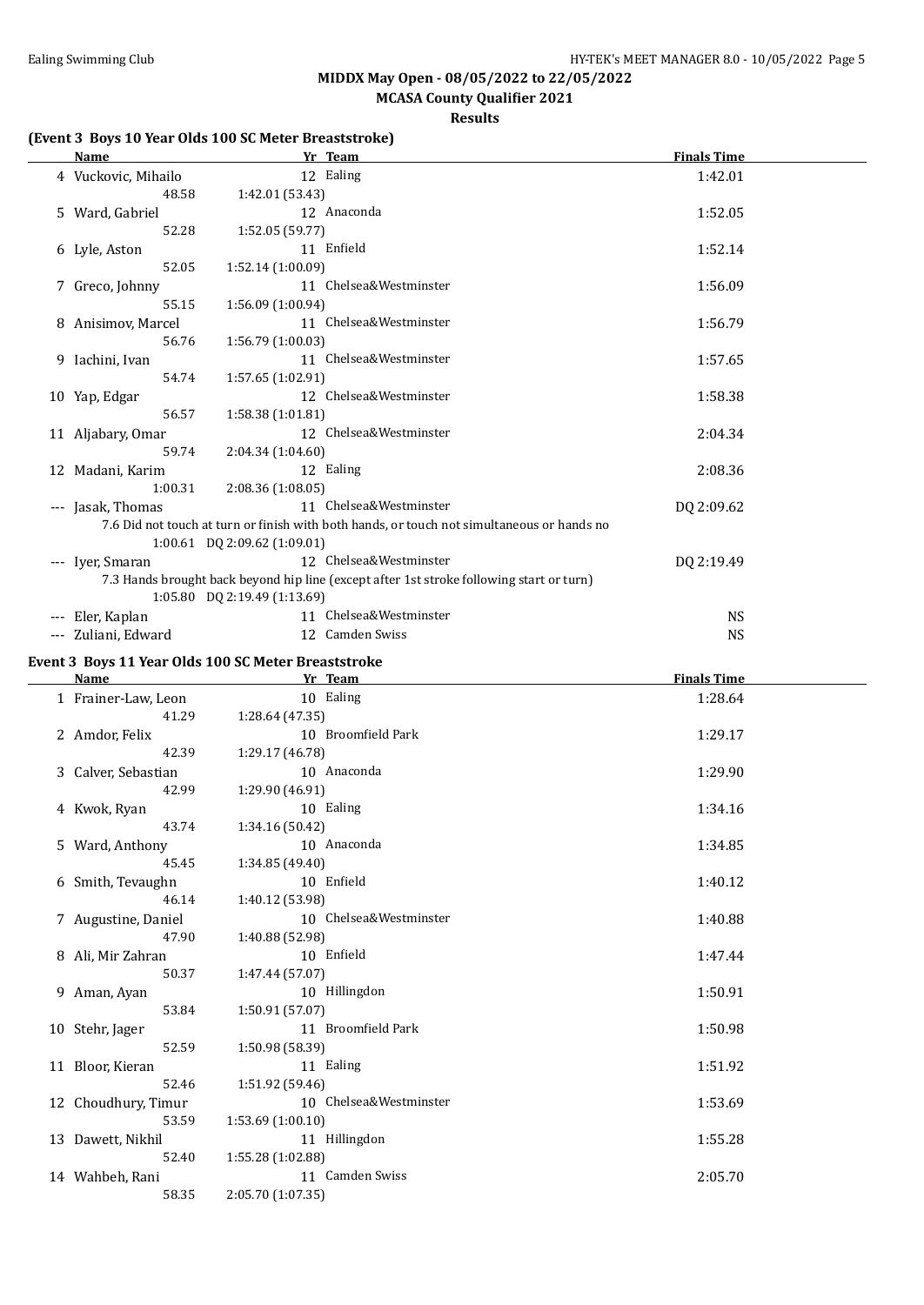### **MCASA County Qualifier 2021**

| <b>Name</b>                  | (Event 3 Boys 11 Year Olds 100 SC Meter Breaststroke)<br>Yr Team                           | <b>Finals Time</b> |  |
|------------------------------|--------------------------------------------------------------------------------------------|--------------------|--|
| 15 Wahbeh, Adam              | 11 Camden Swiss                                                                            |                    |  |
|                              |                                                                                            | 2:11.85            |  |
| 1:01.81                      | 2:11.85 (1:10.04)                                                                          |                    |  |
| --- Kougioumtsidis, Artemios | 10 Chelsea&Westminster                                                                     | DQ 1:59.90         |  |
|                              | 7.2 Body not on the breast during the swim or when leaving the wall after a turn (except   |                    |  |
|                              | 54.36 DQ 1:59.90 (1:05.54)                                                                 |                    |  |
| --- Azeemi, Omar             | 11 Hillingdon                                                                              | <b>NS</b>          |  |
| --- Bartlett, Thomas         | 10 Hillingdon                                                                              | <b>NS</b>          |  |
|                              | Event 3 Boys 12 Year Olds 100 SC Meter Breaststroke                                        |                    |  |
| Name                         | Yr Team                                                                                    | <b>Finals Time</b> |  |
| 1 Birlouez-Lee, Edgar        | 09 Ealing                                                                                  | 1:18.16            |  |
| 36.15                        | 1:18.16 (42.01)                                                                            |                    |  |
| 2 Quinn, Logan               | 09 Hillingdon                                                                              | 1:30.13            |  |
| 43.35                        | 1:30.13 (46.78)                                                                            |                    |  |
| 3 Budnik, Riley              | 09 Haringey                                                                                | 1:39.28            |  |
| 46.07                        | 1:39.28 (53.21)                                                                            |                    |  |
|                              | 10 Hillingdon                                                                              |                    |  |
| 4 Gooch, Ted                 |                                                                                            | 1:42.37            |  |
| 49.65                        | 1:42.37 (52.72)                                                                            |                    |  |
| 5 Mamedov, Artur             | 09 Camden Swiss                                                                            | 1:42.47            |  |
| 47.86                        | 1:42.47 (54.61)                                                                            |                    |  |
| 6 Kecso, Zoard               | 10 Hillingdon                                                                              | 1:45.40            |  |
| 50.83                        | 1:45.40 (54.57)                                                                            |                    |  |
| 7 Alfano, Filippo            | 09 Camden Swiss                                                                            | 1:45.46            |  |
| 48.78                        | 1:45.46 (56.68)                                                                            |                    |  |
| 8 Garton, Jacob              | 10 Hillingdon                                                                              | 1:46.52            |  |
| 50.21                        | 1:46.52 (56.31)                                                                            |                    |  |
| 9 Scannell-Wood, Jack        | 09 Romford Town                                                                            | 1:46.79            |  |
| 52.40                        | 1:46.79 (54.39)                                                                            |                    |  |
| 10 Richardson, Drew          | 10 Camden Swiss                                                                            | 1:50.29            |  |
| 50.66                        | 1:50.29 (59.63)                                                                            |                    |  |
| 11 Correia, Lucas            | 10 Haringey                                                                                | 1:50.51            |  |
| 48.44                        | 1:50.51 (1:02.07)                                                                          |                    |  |
| 12 Ward, Xavier              | 09 Hillingdon                                                                              | 1:51.26            |  |
| 53.98                        | 1:51.26 (57.28)                                                                            |                    |  |
| 13 Lansing, Noah             | 10 Southwark Aquatics                                                                      | 1:58.71            |  |
| 55.73                        | 1:58.71 (1:02.98)                                                                          |                    |  |
| --- Chan, Tristan            | 09 Chelsea&Westminster                                                                     | DQ 1:33.23         |  |
|                              | 7.6 Did not touch at turn or finish with both hands, or touch not simultaneous or hands no |                    |  |
| 44.31                        | DQ 1:33.23 (48.92)                                                                         |                    |  |
|                              | 10 Enfield                                                                                 |                    |  |
| --- Vicente, Daniel          |                                                                                            | DQ 1:52.08         |  |
|                              | 7.4 Leg movements not simultaneous (alternating leg movement)                              |                    |  |
| 53.13                        | DQ 1:52.08 (58.95)                                                                         |                    |  |
| --- Kumar, Kartik            | 09 Hillingdon                                                                              | <b>NS</b>          |  |
| --- Sen, Mihir               | 10 Hillingdon                                                                              | <b>NS</b>          |  |
| --- Harvey, Noah             | 09 Ealing                                                                                  | <b>NS</b>          |  |
|                              | Event 3 Boys 13 Year Olds 100 SC Meter Breaststroke                                        |                    |  |
| <b>Name</b>                  | Yr Team                                                                                    | <b>Finals Time</b> |  |
| 1 Awan, Rayan                | 09 Enfield                                                                                 | 1:20.39            |  |
| 38.04                        | 1:20.39 (42.35)                                                                            |                    |  |
| 2 Lyttle, Sebastian          | 09 Anaconda                                                                                | 1:21.10            |  |
| 38.84                        | 1:21.10 (42.26)                                                                            |                    |  |
| 3 Demetriou Fox, Leo         | 08 Southwark Aquatics                                                                      | 1:22.09            |  |
| 38.17                        |                                                                                            |                    |  |
|                              | 1:22.09 (43.92)                                                                            |                    |  |
| 4 Gill, Davi                 | 08 Enfield                                                                                 | 1:24.47            |  |
| 40.22                        | 1:24.47 (44.25)                                                                            |                    |  |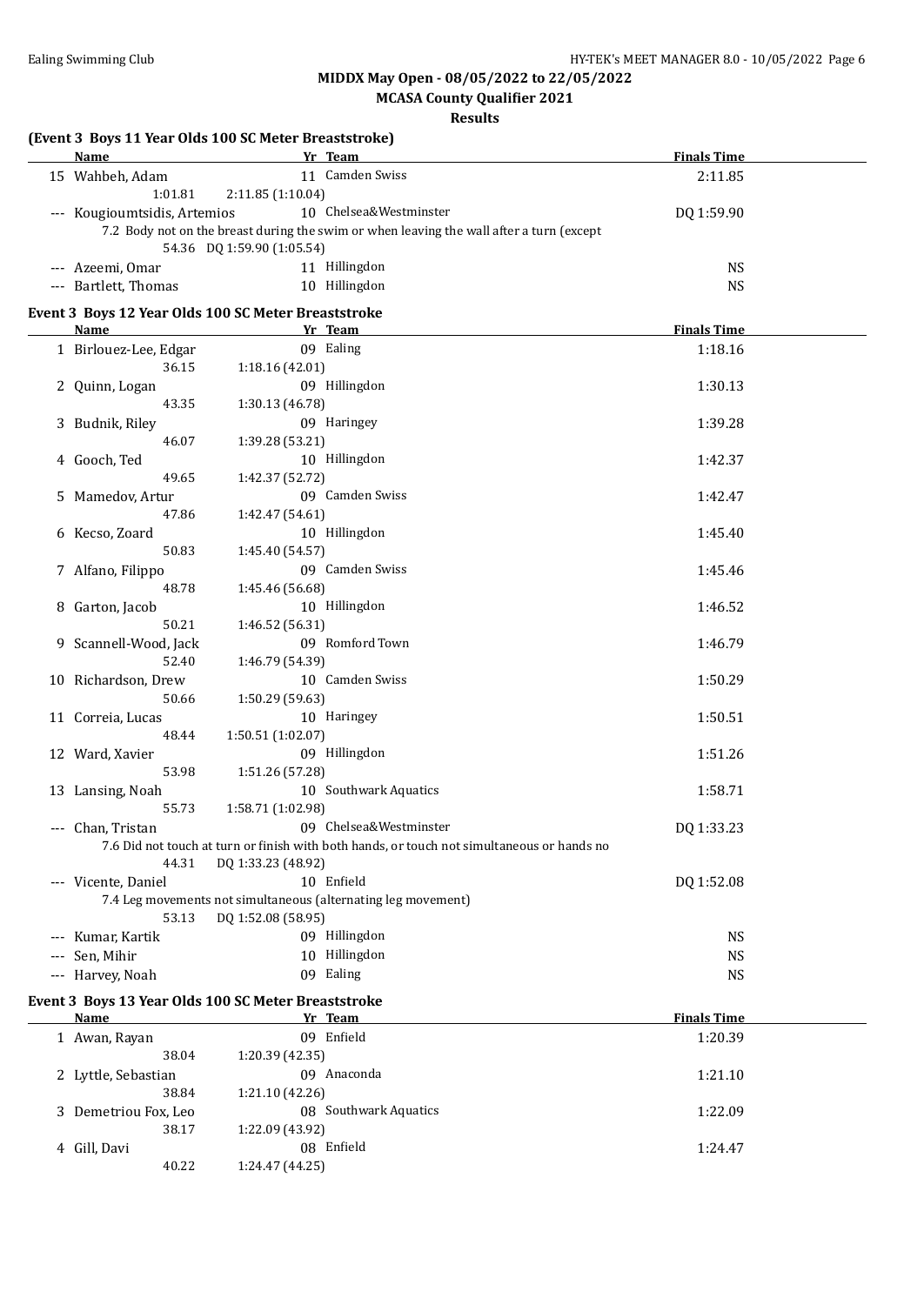**MCASA County Qualifier 2021**

**Results**

#### **(Event 3 Boys 13 Year Olds 100 SC Meter Breaststroke)**

| <u>Name</u>                                         |                    | Yr Team                                                                                    | <b>Finals Time</b> |  |
|-----------------------------------------------------|--------------------|--------------------------------------------------------------------------------------------|--------------------|--|
| 5 Williamson, Oscar                                 |                    | 08 Anaconda                                                                                | 1:26.48            |  |
| 40.10                                               | 1:26.48 (46.38)    |                                                                                            |                    |  |
| 6 Jervis, Matthew                                   |                    | 08 Ealing                                                                                  | 1:29.37            |  |
| 41.76                                               | 1:29.37(47.61)     |                                                                                            |                    |  |
| 7 Kecso, Vince                                      |                    | 08 Hillingdon                                                                              | 1:29.79            |  |
| 43.53                                               | 1:29.79 (46.26)    |                                                                                            |                    |  |
| 8 Dhandapani, Inian                                 |                    | 08 Ealing                                                                                  | 1:30.90            |  |
| 44.27                                               | 1:30.90 (46.63)    |                                                                                            |                    |  |
| 9 Manassero, Michael                                |                    | 08 Haringey                                                                                | 1:33.68            |  |
| 42.43                                               | 1:33.68 (51.25)    |                                                                                            |                    |  |
| 10 Parmar, Aaran                                    |                    | 09 Hillingdon                                                                              | 1:36.23            |  |
| 45.25                                               | 1:36.23 (50.98)    |                                                                                            |                    |  |
| 11 Kee, Kieran                                      |                    | 08 Hillingdon                                                                              | 1:39.10            |  |
| 47.72                                               | 1:39.10 (51.38)    |                                                                                            |                    |  |
| 12 Lastra, Victor                                   |                    | 09 Chelsea&Westminster                                                                     | 1:46.44            |  |
| 50.43                                               | 1:46.44(56.01)     |                                                                                            |                    |  |
| --- Grynczel, Simon                                 |                    | 09 Staines                                                                                 | DQ 1:37.36         |  |
| 4.4 Start before starting signal                    |                    |                                                                                            |                    |  |
| 44.32                                               | DQ 1:37.36 (53.04) |                                                                                            |                    |  |
| --- Nakrani, Aryan                                  |                    | 08 Enfield                                                                                 | DQ 1:42.74         |  |
|                                                     |                    | 7.6 Did not touch at turn or finish with both hands, or touch not simultaneous or hands no |                    |  |
| 46.01                                               | DQ 1:42.74 (56.73) |                                                                                            |                    |  |
| --- Patel, Kian Jalpa                               |                    | 09 Enfield                                                                                 | DQ 1:44.83         |  |
| 4.4 Start before starting signal                    |                    |                                                                                            |                    |  |
| 48.69                                               | DQ 1:44.83 (56.14) |                                                                                            |                    |  |
| --- Das, Arun                                       |                    | 08 Chelsea&Westminster                                                                     | <b>NS</b>          |  |
| --- Celi, David                                     |                    | 08 Hillingdon                                                                              | <b>NS</b>          |  |
|                                                     |                    |                                                                                            |                    |  |
| Event 3 Boys 14 Year Olds 100 SC Meter Breaststroke |                    |                                                                                            |                    |  |
| Name                                                |                    | Yr Team                                                                                    | <b>Finals Time</b> |  |
| 1 Tedesco, Daniele                                  |                    | 07 Ealing                                                                                  | 1:17.85            |  |
| 36.33                                               | 1:17.85 (41.52)    |                                                                                            |                    |  |
| 2 Senior-Osajivbe, Daniel                           |                    | 07 Southwark Aquatics                                                                      | 1:23.19            |  |
| 38.28                                               | 1:23.19 (44.91)    |                                                                                            |                    |  |
| 3 Judd, Caleb                                       |                    | 08 Romford Town                                                                            | 1:23.56            |  |
| 40.05                                               | 1:23.56 (43.51)    |                                                                                            |                    |  |
| 4 Wheatley, Elliot                                  |                    | 07 Broomfield Park                                                                         | 1:24.96            |  |
| 39.16                                               | 1:24.96 (45.80)    |                                                                                            |                    |  |
| 5 Clayton, Finn                                     |                    | 07 Anaconda                                                                                | 1:28.82            |  |
| 43.48                                               | 1:28.82 (45.34)    |                                                                                            |                    |  |
| 6 Copliting, Jp                                     |                    | 07 Chelsea&Westminster                                                                     | 1:31.21            |  |
| 43.29                                               | 1:31.21 (47.92)    |                                                                                            |                    |  |
| 7 Bowden, Jake                                      |                    | 08 Ealing                                                                                  | 1:31.29            |  |
| 42.85                                               | 1:31.29 (48.44)    |                                                                                            |                    |  |
| 8 Rasil, Danus                                      |                    | 08 Hillingdon                                                                              | 1:32.10            |  |
| 44.19                                               | 1:32.10 (47.91)    |                                                                                            |                    |  |
| 9 Mastromarini, Gabriele                            |                    | 07 Southwark Aquatics                                                                      | 1:33.45            |  |
| 42.61                                               | 1:33.45 (50.84)    |                                                                                            |                    |  |
| 10 Brinkmann, Anton                                 |                    | 07 Haringey                                                                                | 1:35.41            |  |
| 46.01                                               | 1:35.41 (49.40)    |                                                                                            |                    |  |
| 11 Miell, Alex                                      |                    | 07 Camden Swiss                                                                            | 1:37.24            |  |
| 43.91                                               | 1:37.24 (53.33)    |                                                                                            |                    |  |
| 12 Ward, Zachary                                    |                    | 08 Hillingdon                                                                              | 1:39.31            |  |
| 48.51                                               | 1:39.31 (50.80)    |                                                                                            |                    |  |

--- Abdulahi, Khalid 07 Camden Swiss DQ 1:31.81

4.4 Start before starting signal

42.04 DQ 1:31.81 (49.77)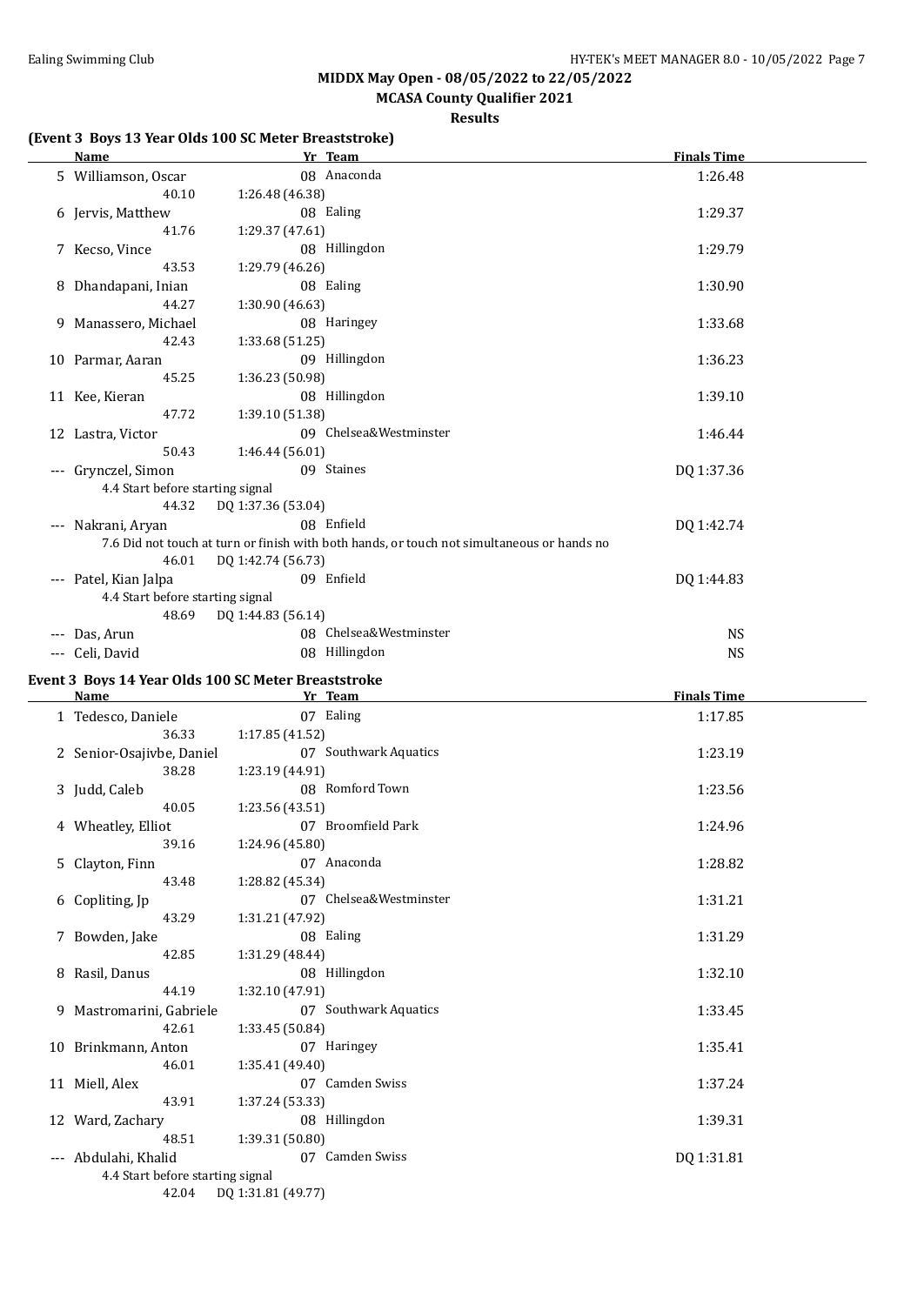**MCASA County Qualifier 2021**

**Results**

#### **(Event 3 Boys 14 Year Olds 100 SC Meter Breaststroke)**

| Name                                                                                       | Team            | <b>Finals Time</b> |  |  |
|--------------------------------------------------------------------------------------------|-----------------|--------------------|--|--|
| --- Jones, Pip                                                                             | 08 Camden Swiss | DO 1:44.33         |  |  |
| 7.6 Did not touch at turn or finish with both hands, or touch not simultaneous or hands no |                 |                    |  |  |

49.45 DQ 1:44.33 (54.88)

#### **Event 3 Boys 15 & Over 100 SC Meter Breaststroke**

| <b>Name</b>                      | Yr Team                                                                                                                  | <b>Finals Time</b> |  |
|----------------------------------|--------------------------------------------------------------------------------------------------------------------------|--------------------|--|
| 1 Alvarado, Matthias             | 05 Camden Swiss                                                                                                          | 1:10.99            |  |
| 32.14                            | 1:10.99 (38.85)                                                                                                          |                    |  |
| 2 Sebastian, Moscoso             | 04 Harrow School                                                                                                         | 1:18.18            |  |
| 34.93                            | 1:18.18 (43.25)                                                                                                          |                    |  |
| 3 Safonov, Greg                  | 07 Staines                                                                                                               | 1:18.71            |  |
| 36.34                            | 1:18.71 (42.37)                                                                                                          |                    |  |
| 4 May, Andrew                    | 07 Hillingdon                                                                                                            | 1:19.51            |  |
| 38.39                            | 1:19.51 (41.12)                                                                                                          |                    |  |
| 5 Revenko, Andrei                | 05 Hillingdon                                                                                                            | 1:22.17            |  |
| 37.77                            | 1:22.17 (44.40)                                                                                                          |                    |  |
| 6 Gomulak, Misha                 | 07 Haringey                                                                                                              | 1:22.53            |  |
| 38.11                            | 1:22.53 (44.42)                                                                                                          |                    |  |
| 7 Puslednik, Kacper              | 06 L B Hounslow                                                                                                          | 1:22.84            |  |
| 39.89                            | 1:22.84 (42.95)                                                                                                          |                    |  |
| 8 Sze, Theo                      | 06 Haringey                                                                                                              | 1:25.53            |  |
| 39.63                            | 1:25.53 (45.90)                                                                                                          |                    |  |
| 9 Gilpin, Benjamin               | 07 Anaconda                                                                                                              | 1:25.83            |  |
| 40.43                            | 1:25.83 (45.40)                                                                                                          |                    |  |
| 10 Welch, Adam                   | 05 Southwark Aquatics                                                                                                    | 1:27.90            |  |
| 41.41                            | 1:27.90 (46.49)                                                                                                          |                    |  |
| 11 Clayton, Thomas               | 06 Haringey                                                                                                              | 1:31.42            |  |
| 44.53                            | 1:31.42 (46.89)                                                                                                          |                    |  |
| 12 Poulier, Ruben                | 06 Haringey                                                                                                              | 1:37.52            |  |
| 44.60                            | 1:37.52 (52.92)                                                                                                          |                    |  |
| 13 Canameti, Flavio              | 06 Brent Dolphins                                                                                                        | 1:37.62            |  |
| 43.95                            | 1:37.62 (53.67)                                                                                                          |                    |  |
| --- Dragicevic, Alexander        | 07 L B Hounslow                                                                                                          | DQ 1:19.25         |  |
| 4.4 Start before starting signal |                                                                                                                          |                    |  |
| 35.95                            | DQ 1:19.25 (43.30)                                                                                                       |                    |  |
| --- Busby, Morgan                | 06 Enfield                                                                                                               | DQ 1:35.29         |  |
|                                  | 7.2 Arm movements not simultaneous or not in the same horizontal plane                                                   |                    |  |
| 43.94                            | DQ 1:35.29 (51.35)                                                                                                       |                    |  |
| --- Viharevs, Ilya               | 07 Hillingdon                                                                                                            | DQ 1:44.36         |  |
|                                  | 7.6 Did not touch at turn or finish with both hands, or touch not simultaneous or hands no<br>43.36 DQ 1:44.36 (1:01.00) |                    |  |
|                                  | 05 Hillingdon                                                                                                            |                    |  |
| --- Cardenas, Abelardo           |                                                                                                                          | <b>NS</b>          |  |
|                                  | Event 4 Girls 9 Year Olds 50 SC Meter Butterfly                                                                          |                    |  |

| Name                            |     | Yr Team                | <b>Finals Time</b> |
|---------------------------------|-----|------------------------|--------------------|
| 1 Karlsen, Isabella             |     | 12 Chelsea&Westminster | 46.53              |
| 2 Bianco, Martina               |     | 12 Chelsea&Westminster | 46.70              |
| 3 Ang, Ashley-Jane              |     | 12 Camden Swiss        | 46.76              |
| 4 Ares, Myla                    | 13  | Chelsea&Westminster    | 48.61              |
| 5 Cobby, Ruby                   | 12. | Chelsea&Westminster    | 49.55              |
| 6 Burgoyne, Elodie              | 13  | Chelsea&Westminster    | 49.74              |
| 7 Row, Evelyn                   |     | 12 Chelsea&Westminster | 50.40              |
| 8 McEVOY, Rio                   |     | 12 L B Hounslow        | 52.97              |
| 9 Scannell-Wood, Abigail        |     | 12 Romford Town        | 55.15              |
| 10 Stagno d Alcontres, Isabella | 12  | Chelsea&Westminster    | 57.17              |
| 11 Webster, Emilia              | 13. | Chelsea&Westminster    | 58.93              |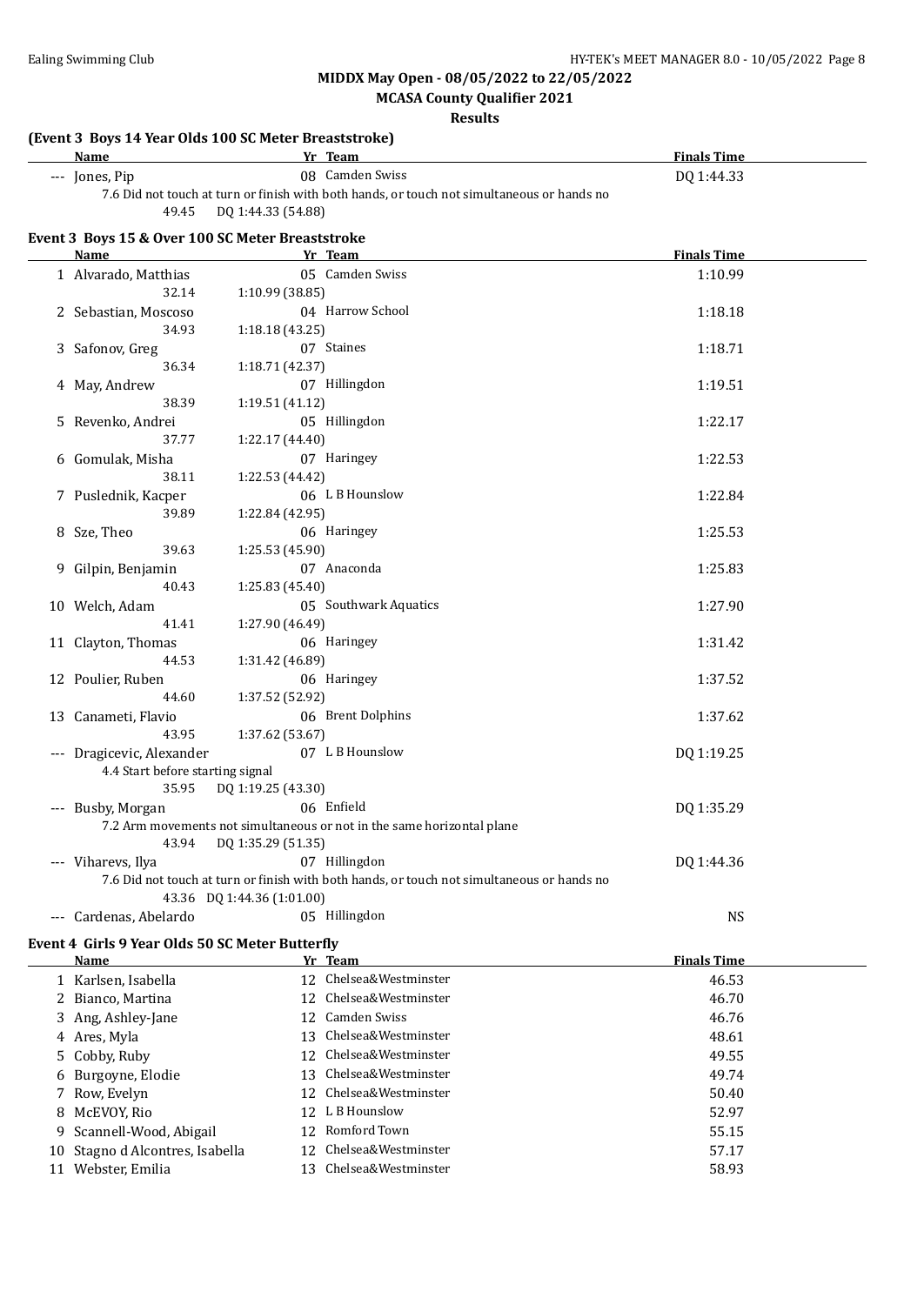### **MCASA County Qualifier 2021**

#### **Results**

#### **(Event 4 Girls 9 Year Olds 50 SC Meter Butterfly)**

| Name                   | Yr Team                                                                                    | <b>Finals Time</b> |
|------------------------|--------------------------------------------------------------------------------------------|--------------------|
| --- Agustin, Hazel     | 12 Chelsea&Westminster                                                                     | DO 47.15           |
|                        | 8.2 Arms not brought forward simultaneously or arms not brought forward over the water     |                    |
| --- Magnien, Laetitia  | 13 Chelsea&Westminster                                                                     | DO 1:00.96         |
|                        | 8.2 Arms not brought forward simultaneously or arms not brought forward over the water     |                    |
| --- Radziwill, Eugenie | 12 Chelsea&Westminster                                                                     | DQ 1:02.63         |
|                        | 8.4 Did not touch at turn or finish with both hands or touch not simultaneous or hands sep |                    |
| --- Zafarana, Matilde  | 12 Chelsea&Westminster                                                                     | NS                 |

#### **Event 4 Girls 10 Year Olds 50 SC Meter Butterfly**

|       | Name                        |     | Yr_Team                                                                                | <b>Finals Time</b> |
|-------|-----------------------------|-----|----------------------------------------------------------------------------------------|--------------------|
|       | 1 Ursini, Nikol             | 11  | Chelsea&Westminster                                                                    | 39.87              |
|       | 2 Milekhina, Alice          | 11  | Camden Swiss                                                                           | 39.96              |
|       | 3 Stronati Guallar, Maggi   | 11  | Broomfield Park                                                                        | 41.60              |
|       | 4 Zhang, Emma               | 11  | Chelsea&Westminster                                                                    | 42.52              |
|       | 5 Trunkfield, Lara          | 11  | Camden Swiss                                                                           | 43.81              |
|       | 6 Nurse, Jessie             | 11  | <b>Staines</b>                                                                         | 45.74              |
|       | 7 Perryman, Imogen          | 12. | Chelsea&Westminster                                                                    | 46.66              |
|       | 8 Jennings-Mace, Lola       | 11  | L B Hounslow                                                                           | 47.24              |
|       | 9 Jooste-Cernovsky, Bella   | 11  | Camden Swiss                                                                           | 47.25              |
|       | 10 Ralph Sargent, Elizabeth | 11  | Chelsea&Westminster                                                                    | 48.59              |
| 11    | Huby, Domi                  | 11  | Chelsea&Westminster                                                                    | 49.33              |
|       | 12 Chan, Charlie            | 12  | Camden Swiss                                                                           | 50.46              |
| 13    | Griffini, Stella            | 11  | Chelsea&Westminster                                                                    | 53.59              |
| $---$ | Asmerom, Elilta             | 11  | Chelsea&Westminster                                                                    | DO 56.02           |
|       |                             |     | 8.2 Arms not brought forward simultaneously or arms not brought forward over the water |                    |
| $---$ | Gralka, Emelia              | 11  | Anaconda                                                                               | NS                 |

#### **Event 4 Girls 11 Year Olds 50 SC Meter Butterfly**

|     | <b>Name</b>                                      |    | Yr Team                | <b>Finals Time</b> |  |
|-----|--------------------------------------------------|----|------------------------|--------------------|--|
|     | 1 Quarrell, Orlagh                               | 10 | <b>Broomfield Park</b> | 36.82              |  |
|     | 2 Slim, Liana                                    | 11 | Chelsea&Westminster    | 38.47              |  |
| 3.  | Chheda-Varma, Shloka                             | 10 | Haringey               | 40.64              |  |
|     | 4 Perez Guzman, Alysa                            | 10 | Ealing                 | 40.82              |  |
| 5   | Gummer, Sophia                                   | 11 | Enfield                | 42.31              |  |
|     | 6 Fanari Gibbons, Marina                         | 10 | Camden Swiss           | 42.44              |  |
|     | 7 Huynh, Grace                                   | 10 | Camden Swiss           | 42.56              |  |
| 8   | Sharma, Rhyme                                    | 10 | Ealing                 | 42.74              |  |
| 9   | Raptis, Elena                                    | 11 | Hillingdon             | 43.95              |  |
| 10  | Barnard, Charlotte                               | 10 | Camden Swiss           | 44.40              |  |
| 11  | Sweeney, Ines                                    | 11 | Chelsea&Westminster    | 44.67              |  |
| 12  | Tran, Scout                                      | 11 | Ealing                 | 44.92              |  |
| 13  | Swift, Ella                                      | 10 | Ealing                 | 45.10              |  |
| 14  | Ingram, Anna                                     | 11 | Ealing                 | 45.39              |  |
| 15  | Latkowska, Livia                                 | 10 | Chelsea&Westminster    | 46.48              |  |
| 16  | Napier-Mackman, Kecel                            | 10 | Hillingdon             | 47.17              |  |
| --- | Harris, Clementine                               | 11 | Chelsea&Westminster    | DQ 40.64           |  |
|     | 4.4 Start before starting signal                 |    |                        |                    |  |
| --- | Guyver, Gracie                                   | 10 | Camden Swiss           | <b>NS</b>          |  |
|     | Event 4 Girls 12 Year Olds 50 SC Meter Butterfly |    |                        |                    |  |
|     | Name                                             |    | Yr Team                | <b>Finals Time</b> |  |

| name              | . . |                       | .     |
|-------------------|-----|-----------------------|-------|
| 1 Fairbairn, Khai |     | 09 Haringey           | 35.54 |
| 2 Ung, Millie     |     | 09 Southwark Aquatics | 35.88 |
| 3 Bavishi, Shreya |     | 09 Haringey           | 37.24 |
| 4 Hovell, Tamar   |     | 10 Ealing             | 37.50 |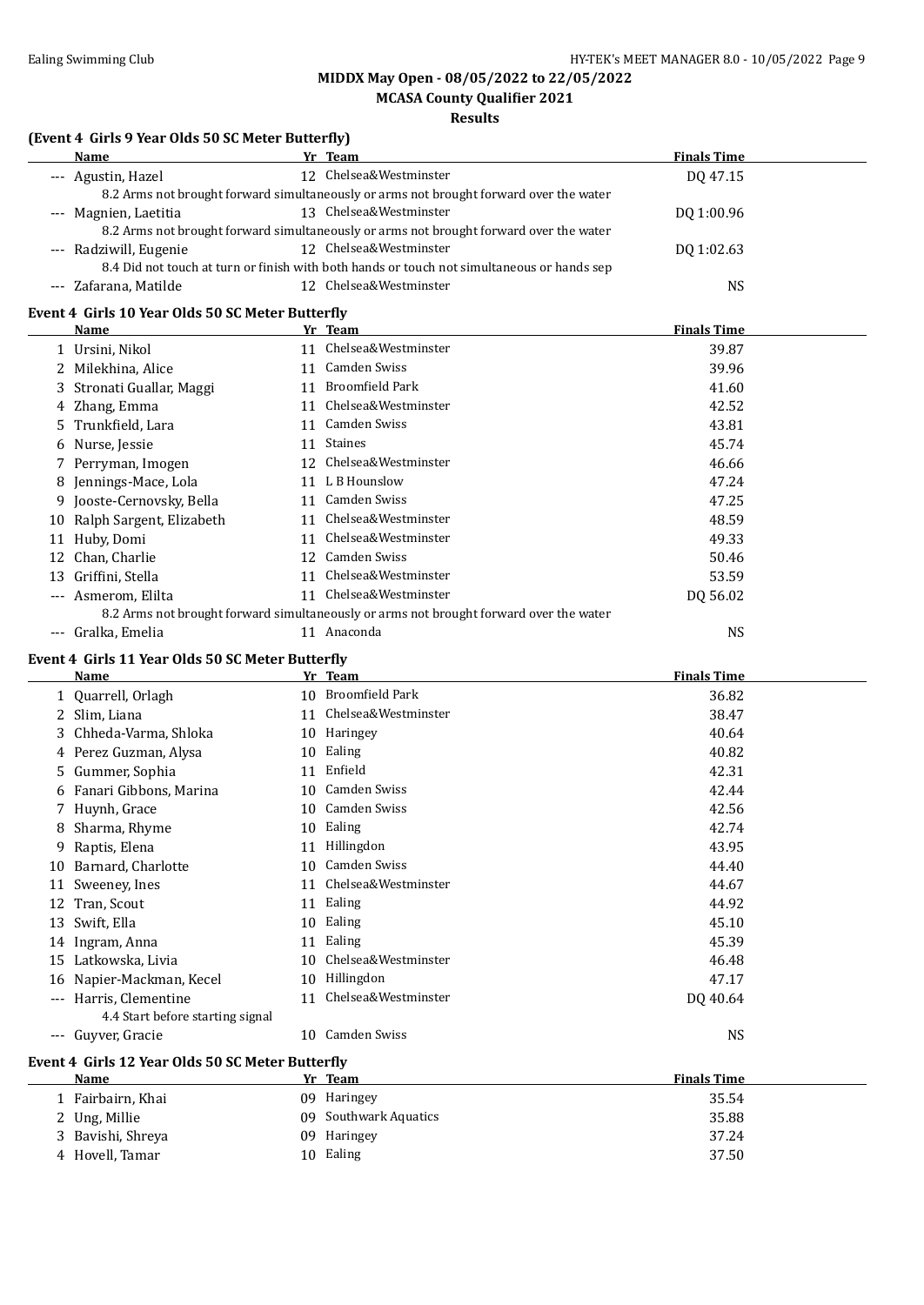**MCASA County Qualifier 2021**

**Results**

#### **(Event 4 Girls 12 Year Olds 50 SC Meter Butterfly)**

|       | Name                          |    | Yr Team             | <b>Finals Time</b> |  |
|-------|-------------------------------|----|---------------------|--------------------|--|
|       | 5 Merifield, Hannah           |    | 10 Broomfield Park  | 37.70              |  |
|       | 6 Tran, Matilda               | 09 | Ealing              | 38.62              |  |
|       | 7 Blumel, Maggie              |    | 10 Camden Swiss     | 38.99              |  |
|       | 8 Van't Hoogerhuijs, Tallulah | 10 | <b>Staines</b>      | 40.65              |  |
|       | 9 Shah, Sierra                | 09 | Hillingdon          | 40.84              |  |
|       | 10 Grane, Ximena              | 10 | Hillingdon          | 40.95              |  |
|       | 11 Koelsch, Nina              |    | 10 Camden Swiss     | 41.56              |  |
|       | 12 Pengelly, Jessie           | 09 | Enfield             | 41.65              |  |
| 13    | Howell-Jones, Edie            | 09 | Ealing              | 42.36              |  |
|       | 14 Tzanidaki, Maria           | 10 | Hillingdon          | 43.45              |  |
| 15    | Wojtala, Marianna             | 10 | Ealing              | 48.72              |  |
| $---$ | Laaouiti, Sara                | 09 | Chelsea&Westminster | <b>NS</b>          |  |
|       | --- Tingay, Sophia            | 09 | Anaconda            | <b>NS</b>          |  |
|       | --- Patel, Anava              | 09 | Hillingdon          | <b>NS</b>          |  |

#### **Event 4 Girls 13 Year Olds 50 SC Meter Butterfly**

|    | Name                  |    | Yr Team               | <b>Finals Time</b> |
|----|-----------------------|----|-----------------------|--------------------|
|    | 1 Faulkner, Sofia     | 09 | Anaconda              | 36.84              |
|    | 2 Hovell, Dana        | 08 | Ealing                | 38.88              |
|    | 3 Lydon, Lara         | 09 | Hillingdon            | 39.57              |
|    | 4 Spender, Ava        | 08 | Hillingdon            | 40.00              |
|    | 5 Nieto, Genesis      |    | 08 L B Hounslow       | 40.17              |
|    | 6 Mason, Chloe        | 09 | Hillingdon            | 40.44              |
|    | 7 Mellett, Chloe      | 09 | Hillingdon            | 40.56              |
|    | 8 Tumani, Matilda     | 08 | Broomfield Park       | 40.71              |
|    | 9 Tonska, Anastazja   |    | 08 Southwark Aquatics | 40.84              |
|    | 10 Zuliani, Vittoria  | 09 | Camden Swiss          | 40.87              |
| 11 | Stehr, Nerys          | 08 | Broomfield Park       | 41.11              |
| 12 | Bilici, Dilara        | 09 | Haringey              | 44.67              |
|    | --- Bartlett, Abigail |    | 08 Hillingdon         | <b>NS</b>          |

#### **Event 4 Girls 14 Year Olds 50 SC Meter Butterfly**

| Name               |     | Yr Team               | <b>Finals Time</b> |  |
|--------------------|-----|-----------------------|--------------------|--|
| 1 Skinner, Lottie  |     | 08 Haringey           | 37.00              |  |
| 2 Webber, Tabitha  |     | 08 Broomfield Park    | 37.59              |  |
| 3 Ferrinho, Leni   |     | 08 Southwark Aquatics | 42.37              |  |
| 4 Aman, Anya       | 08. | Hillingdon            | 44.15              |  |
| 5 Westmore, Emily  | 07  | Broomfield Park       | 44.22              |  |
| 6 Pixner, Ella     |     | 08 Broomfield Park    | 45.16              |  |
| --- Spyrou, Isabel | 07  | Haringey              | <b>DNF</b>         |  |
| --- Cox, Lena      | 07  | Camden Swiss          | <b>NS</b>          |  |
| --- Wilcock, Nia   |     | 08 Enfield            | <b>NS</b>          |  |

#### **Event 4 Girls 15 & Over 50 SC Meter Butterfly**

| Name                                            | Yr Team               | <b>Finals Time</b> |
|-------------------------------------------------|-----------------------|--------------------|
| 1 Montes-Lopez, Danielle                        | 06 Enfield            | 37.28              |
| 2 Hedger, Isabelle                              | 13 Barnet Copthall    | 42.45              |
| 3 Patel, Kesia                                  | Broomfield Park<br>07 | 46.71              |
| 4 Jakupi, Alvina                                | 06 Haringey           | 46.73              |
| --- Dionissiou, Emma                            | 05 Enfield            | <b>NS</b>          |
| Event 5 Boys 9 Year Olds 100 SC Meter Freestyle |                       |                    |
| Name                                            | Yr Team               | <b>Finals Time</b> |
| 1 Messis, Adam                                  | 12 Ealing             | 1:27.82            |
| 39.94                                           | 1:27.82 (47.88)       |                    |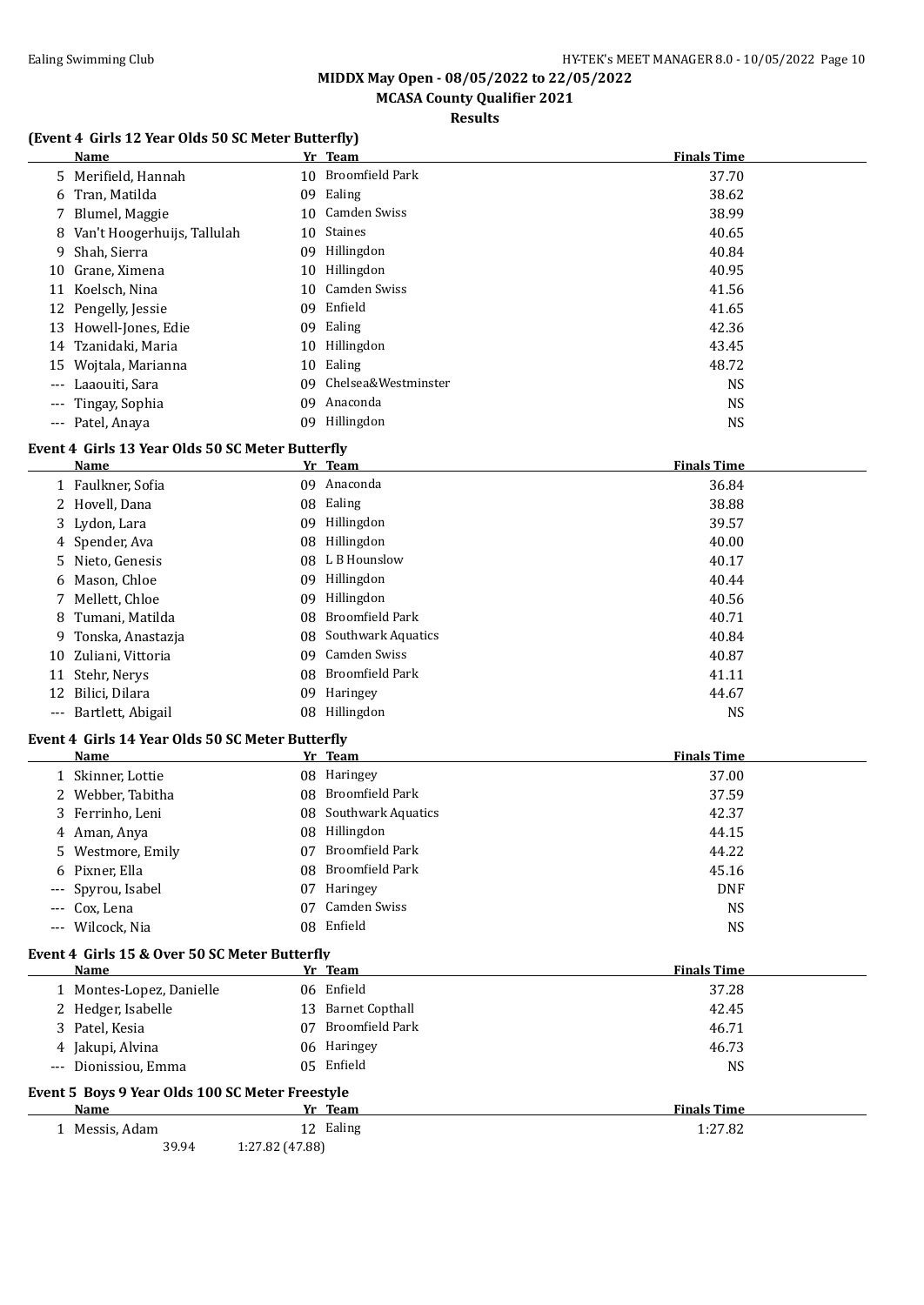### **MCASA County Qualifier 2021**

#### **Results**

#### **(Event 5 Boys 9 Year Olds 100 SC Meter Freestyle)**

| Name                   | Yr_Team                   | <b>Finals Time</b> |
|------------------------|---------------------------|--------------------|
| 2 Pasheli, Aviv        | 12 Camden Swiss           | 1:33.56            |
| 45.04                  | 1:33.56 (48.52)           |                    |
| 3 Swash, Theo          | 12 Chelsea&Westminster    | 1:35.63            |
| 44.07                  | 1:35.63(51.56)            |                    |
| 4 Ozersky, James       | 12 Camden Swiss           | 1:35.79            |
| 45.62                  | 1:35.79(50.17)            |                    |
| 5 Stavridis, Filippos  | 12 Camden Swiss           | 1:36.00            |
| 43.87                  | 1:36.00(52.13)            |                    |
| 6 Liu, Johnny          | 12 Chelsea&Westminster    | 1:36.23            |
| 45.55                  | 1:36.23(50.68)            |                    |
| 7 Roumilhac, Ayden     | 12 Chelsea&Westminster    | 1:36.48            |
| 45.71                  | 1:36.48(50.77)            |                    |
| 8 Kiheli, Rayane       | 13 Chelsea&Westminster    | 1:37.54            |
| 45.32                  | 1:37.54 (52.22)           |                    |
| 9 Tran, Ian            | 12 Camden Swiss           | 1:42.87            |
| 48.59                  | 1:42.87 (54.28)           |                    |
| 10 Johnson, Felix      | 12 Camden Swiss           | 1:43.94            |
| 48.35                  | 1:43.94 (55.59)           |                    |
| 11 Skeggs, Christopher | Chelsea&Westminster<br>12 | 1:56.30            |
| 52.59                  | 1:56.30(1:03.71)          |                    |
| --- Boukhtouche, Sami  | 13 Ealing                 | <b>NS</b>          |

#### **Event 5 Boys 10 Year Olds 100 SC Meter Freestyle**

| <b>Name</b>               | Yr Team                | <b>Finals Time</b> |
|---------------------------|------------------------|--------------------|
| 1 Ares, Michael           | 11 Chelsea&Westminster | 1:16.77            |
| 36.84                     | 1:16.77(39.93)         |                    |
| 2 Lawrence, Daniel        | 12 Staines             | 1:17.24            |
| 36.98                     | 1:17.24 (40.26)        |                    |
| 3 Vuckovic, Mihailo       | 12 Ealing              | 1:21.76            |
| 38.77                     | 1:21.76 (42.99)        |                    |
| 4 Greco, Johnny           | 11 Chelsea&Westminster | 1:21.81            |
| 39.15                     | 1:21.81 (42.66)        |                    |
| 5 O'Donnell, Josh         | 11 Chelsea&Westminster | 1:22.96            |
| 38.72                     | 1:22.96 (44.24)        |                    |
| 6 Lyle, Aston             | 11 Enfield             | 1:24.30            |
| 39.74                     | 1:24.30(44.56)         |                    |
| 7 Bowles, Osian           | 11 Anaconda            | 1:27.68            |
| 39.06                     | 1:27.68 (48.62)        |                    |
| 8 Krasnodebski, Alexander | 11 Ealing              | 1:29.21            |
| 40.40                     | 1:29.21 (48.81)        |                    |
| 9 Pugliese, Rocco         | 11 Enfield             | 1:31.50            |
| 41.46                     | 1:31.50(50.04)         |                    |
| 10 Anisimov, Marcel       | 11 Chelsea&Westminster | 1:35.83            |
| 44.92                     | 1:35.83 (50.91)        |                    |
| 11 Vermaat, Lucas         | 12 Camden Swiss        | 1:36.60            |
| 46.92                     | 1:36.60 (49.68)        |                    |
| 12 Aljabary, Omar         | 12 Chelsea&Westminster | 1:37.02            |
| 44.82                     | 1:37.02 (52.20)        |                    |
| 13 Iachini, Ivan          | 11 Chelsea&Westminster | 1:37.28            |
| 45.15                     | 1:37.28 (52.13)        |                    |
| 14 Madani, Karim          | 12 Ealing              | 1:37.76            |
| 43.65                     | 1:37.76(54.11)         |                    |
| 15 Yap, Edgar             | 12 Chelsea&Westminster | 1:41.78            |
| 48.87                     | 1:41.78 (52.91)        |                    |
| 16 Jasak, Thomas          | 11 Chelsea&Westminster | 1:45.96            |
| 47.26                     | 1:45.96 (58.70)        |                    |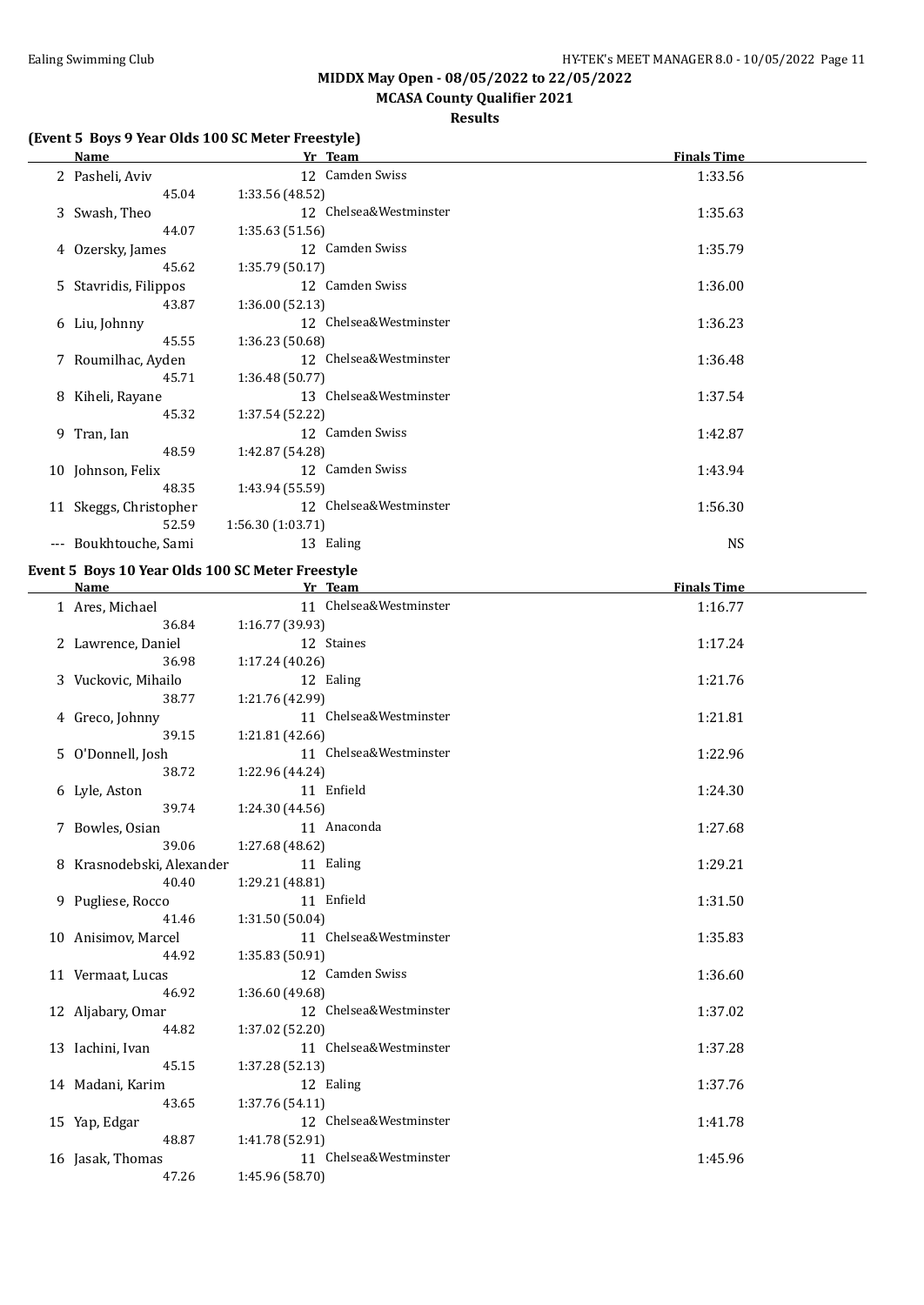### **MCASA County Qualifier 2021**

#### **Results**

|                                  | (Event 5 Boys 10 Year Olds 100 SC Meter Freestyle) |                    |  |
|----------------------------------|----------------------------------------------------|--------------------|--|
| Name                             | Yr Team                                            | <b>Finals Time</b> |  |
| 17 Iyer, Smaran                  | 12 Chelsea&Westminster                             | 1:47.61            |  |
| 50.01                            | 1:47.61 (57.60)                                    |                    |  |
| --- Hovell, Joshua               | 11 Ealing                                          | DQ 1:30.82         |  |
| 4.4 Start before starting signal |                                                    |                    |  |
| 42.11                            | DQ 1:30.82 (48.71)                                 |                    |  |
| --- Eler, Kaplan                 | 11 Chelsea&Westminster                             | <b>NS</b>          |  |
| --- Zuliani, Edward              | 12 Camden Swiss                                    | <b>NS</b>          |  |
|                                  | Event 5 Boys 11 Year Olds 100 SC Meter Freestyle   |                    |  |
| Name                             | Yr Team                                            | <b>Finals Time</b> |  |
| 1 Frainer-Law, Leon              | 10 Ealing                                          | 1:09.30            |  |
| 32.77                            | 1:09.30 (36.53)                                    |                    |  |
| 2 Bhatia, Advay                  | 10 Hillingdon                                      | 1:10.07            |  |
| 34.25                            | 1:10.07 (35.82)                                    |                    |  |
| 3 Amdor, Felix                   | 10 Broomfield Park                                 | 1:10.28            |  |
| 33.91                            | 1:10.28 (36.37)                                    |                    |  |
| 4 Calver, Sebastian              | 10 Anaconda                                        | 1:13.10            |  |
| 35.15                            | 1:13.10 (37.95)                                    |                    |  |
| 5 Willey, George                 | 10 Enfield                                         | 1:13.56            |  |
| 35.17                            | 1:13.56 (38.39)                                    |                    |  |
| 6 Cronin, Dillan                 | 10 Romford Town                                    | 1:13.65            |  |
| 35.12                            | 1:13.65 (38.53)                                    |                    |  |
| 7 Ward, Anthony                  | 10 Anaconda                                        | 1:15.51            |  |
| 36.38                            | 1:15.51 (39.13)                                    |                    |  |
| 8 Ali, Mir Zahran                | 10 Enfield                                         | 1:15.92            |  |
| 35.46                            | 1:15.92 (40.46)                                    |                    |  |
| 9 Augustine, Daniel              | 10 Chelsea&Westminster                             | 1:16.12            |  |
| 36.18                            | 1:16.12 (39.94)                                    |                    |  |
| 10 Kwok, Ryan                    | 10 Ealing                                          | 1:21.42            |  |
| 37.03                            | 1:21.42 (44.39)                                    |                    |  |
| 11 Demir, Berk                   | 10 Haringey                                        | 1:23.28            |  |
| 39.19                            | 1:23.28 (44.09)                                    |                    |  |
| 12 Stehr, Jager                  | 11 Broomfield Park                                 | 1:24.64            |  |
| 39.21                            | 1:24.64 (45.43)                                    |                    |  |
| 13 Bonfiglio, Luc                | 11 Chelsea&Westminster                             | 1:24.67            |  |
| 40.06                            | 1:24.67 (44.61)                                    |                    |  |
| 14 Dawett, Nikhil                | 11 Hillingdon                                      | 1:25.24            |  |
| 39.39                            | 1:25.24 (45.85)                                    |                    |  |
| 15 Bloor, Kieran                 | 11 Ealing                                          | 1:26.21            |  |
| 39.89                            | 1:26.21 (46.32)                                    |                    |  |
| 16 Wong, Jamie                   | 11 Broomfield Park                                 | 1:26.23            |  |
| 40.47                            | 1:26.23 (45.76)                                    |                    |  |
| 17 Choudhury, Timur              | 10 Chelsea&Westminster                             | 1:30.34            |  |
| 42.60                            | 1:30.34 (47.74)                                    |                    |  |

#### **Event 5 Boys 12 Year Olds 100 SC Meter Freestyle**

|                          | <b>Finals Time</b>                                                                                  |
|--------------------------|-----------------------------------------------------------------------------------------------------|
| 09 Ealing                | 1:03.87                                                                                             |
|                          |                                                                                                     |
| Hillingdon<br>09         | 1:07.75                                                                                             |
|                          |                                                                                                     |
| Enfield<br>09            | 1:12.35                                                                                             |
|                          |                                                                                                     |
| Haringey<br>09           | 1:12.61                                                                                             |
|                          |                                                                                                     |
| Southwark Aquatics<br>10 | 1:15.20                                                                                             |
|                          |                                                                                                     |
|                          | Yr Team<br>1:03.87 (32.90)<br>1:07.75(34.53)<br>1:12.35(38.56)<br>1:12.61(38.54)<br>1:15.20 (39.54) |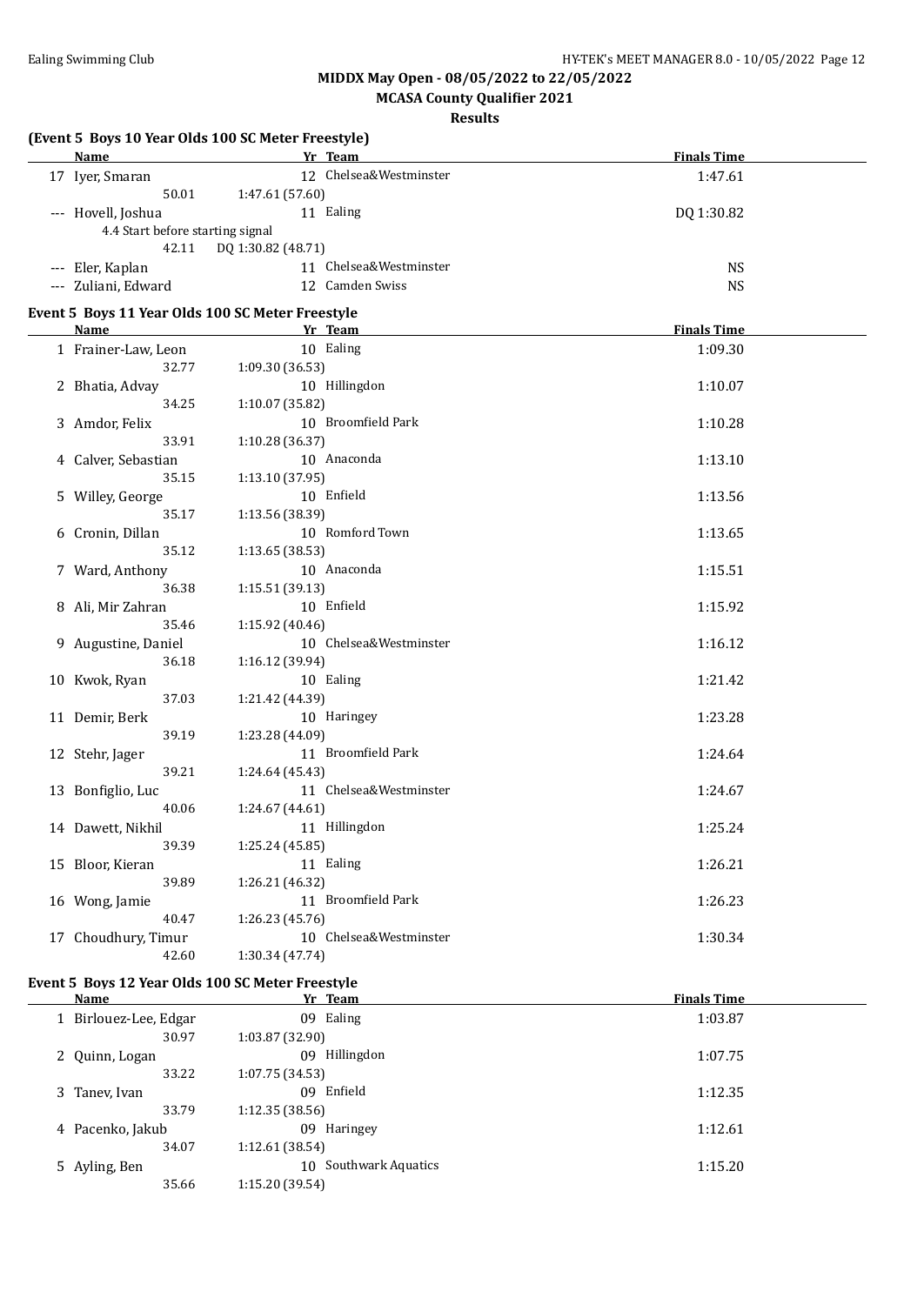### **MCASA County Qualifier 2021**

#### **Results**

#### **(Event 5 Boys 12 Year Olds 100 SC Meter Freestyle)**

|          | Name                  |                  | Yr Team                | <b>Finals Time</b> |  |
|----------|-----------------------|------------------|------------------------|--------------------|--|
|          | 6 Gilpin, Tobias      | 09.              | Anaconda               | 1:18.08            |  |
|          | 37.48                 | 1:18.08(40.60)   |                        |                    |  |
|          | 7 Sweeney, Viggo      |                  | 10 Chelsea&Westminster | 1:19.35            |  |
|          | 39.32                 | 1:19.35(40.03)   |                        |                    |  |
|          | 8 Scannell-Wood, Jack | 09               | Romford Town           | 1:19.87            |  |
|          | 40.10                 | 1:19.87(39.77)   |                        |                    |  |
|          | 9 Kecso, Zoard        |                  | 10 Hillingdon          | 1:22.03            |  |
|          | 38.52                 | 1:22.03(43.51)   |                        |                    |  |
| 10       | Greenhill, Tom        | 09               | Anaconda               | 1:22.37            |  |
|          | 38.34                 | 1:22.37 (44.03)  |                        |                    |  |
|          | 11 Vicente, Daniel    |                  | 10 Enfield             | 1:28.09            |  |
|          | 27.73                 | 1:28.09(1:00.36) |                        |                    |  |
|          | 12 Ferera, Ravanel    |                  | 09 Camden Swiss        | 1:32.35            |  |
|          | 36.75                 | 1:32.35(55.60)   |                        |                    |  |
| $\cdots$ | Yalovets, Timofiy     |                  | 10 L B Hounslow        | <b>DNF</b>         |  |
|          | 38.58                 |                  |                        |                    |  |
| $---$    | Chan, Tristan         | 09               | Chelsea&Westminster    | <b>NS</b>          |  |
|          |                       |                  |                        |                    |  |

#### **Event 5 Boys 13 Year Olds 100 SC Meter Freestyle**

| <b>Name</b>                      | Yr Team                | <b>Finals Time</b> |  |
|----------------------------------|------------------------|--------------------|--|
| 1 McCarthy, Cian                 | 08 Anaconda            | 1:02.38            |  |
| 29.64                            | 1:02.38 (32.74)        |                    |  |
| 2 Lyttle, Sebastian              | 09 Anaconda            | 1:08.69            |  |
| 33.47                            | 1:08.69 (35.22)        |                    |  |
| 3 Dhandapani, Inian              | 08 Ealing              | 1:09.33            |  |
| 32.38                            | 1:09.33 (36.95)        |                    |  |
| 4 Kecso, Vince                   | 08 Hillingdon          | 1:09.68            |  |
| 33.10                            | 1:09.68 (36.58)        |                    |  |
| 5 Demetriou Fox, Leo             | 08 Southwark Aquatics  | 1:09.79            |  |
| 33.07                            | 1:09.79 (36.72)        |                    |  |
| 6 Parmar, Aaran                  | 09 Hillingdon          | 1:10.10            |  |
| 34.96                            | 1:10.10(35.14)         |                    |  |
| 7 Jervis, Matthew                | 08 Ealing              | 1:13.33            |  |
| 34.55                            | 1:13.33 (38.78)        |                    |  |
| 8 Vaucanson, Augustin            | 09 Brent Dolphins      | 1:13.94            |  |
| 32.09                            | 1:13.94 (41.85)        |                    |  |
| 9 Manassero, Michael             | 08 Haringey            | 1:15.46            |  |
| 34.13                            | 1:15.46 (41.33)        |                    |  |
| 10 Austick, Kieran               | 08 Enfield             | 1:17.13            |  |
| 36.41                            | 1:17.13 (40.72)        |                    |  |
| 11 Himsworth, Louis              | 08 Enfield             | 1:17.65            |  |
| 36.42                            | 1:17.65(41.23)         |                    |  |
| 12 Kee, Kieran                   | 08 Hillingdon          | 1:19.00            |  |
| 35.95                            | 1:19.00(43.05)         |                    |  |
| 13 Jones, Sam                    | 09 Camden Swiss        | 1:20.74            |  |
| 37.95                            | 1:20.74 (42.79)        |                    |  |
| --- Williamson, Oscar            | 08 Anaconda            | X1:13.02           |  |
| 35.48                            | 1:13.02 (37.54)        |                    |  |
| --- Gill, Davi                   | 08 Enfield             | DQ 1:09.04         |  |
| 4.4 Start before starting signal |                        |                    |  |
| 33.32                            | DQ 1:09.04 (35.72)     |                    |  |
| --- David, Christopher           | 08 Enfield             | DQ 1:21.02         |  |
| 4.4 Start before starting signal |                        |                    |  |
| 36.96                            | DQ 1:21.02 (44.06)     |                    |  |
| --- Das, Arun                    | 08 Chelsea&Westminster | <b>NS</b>          |  |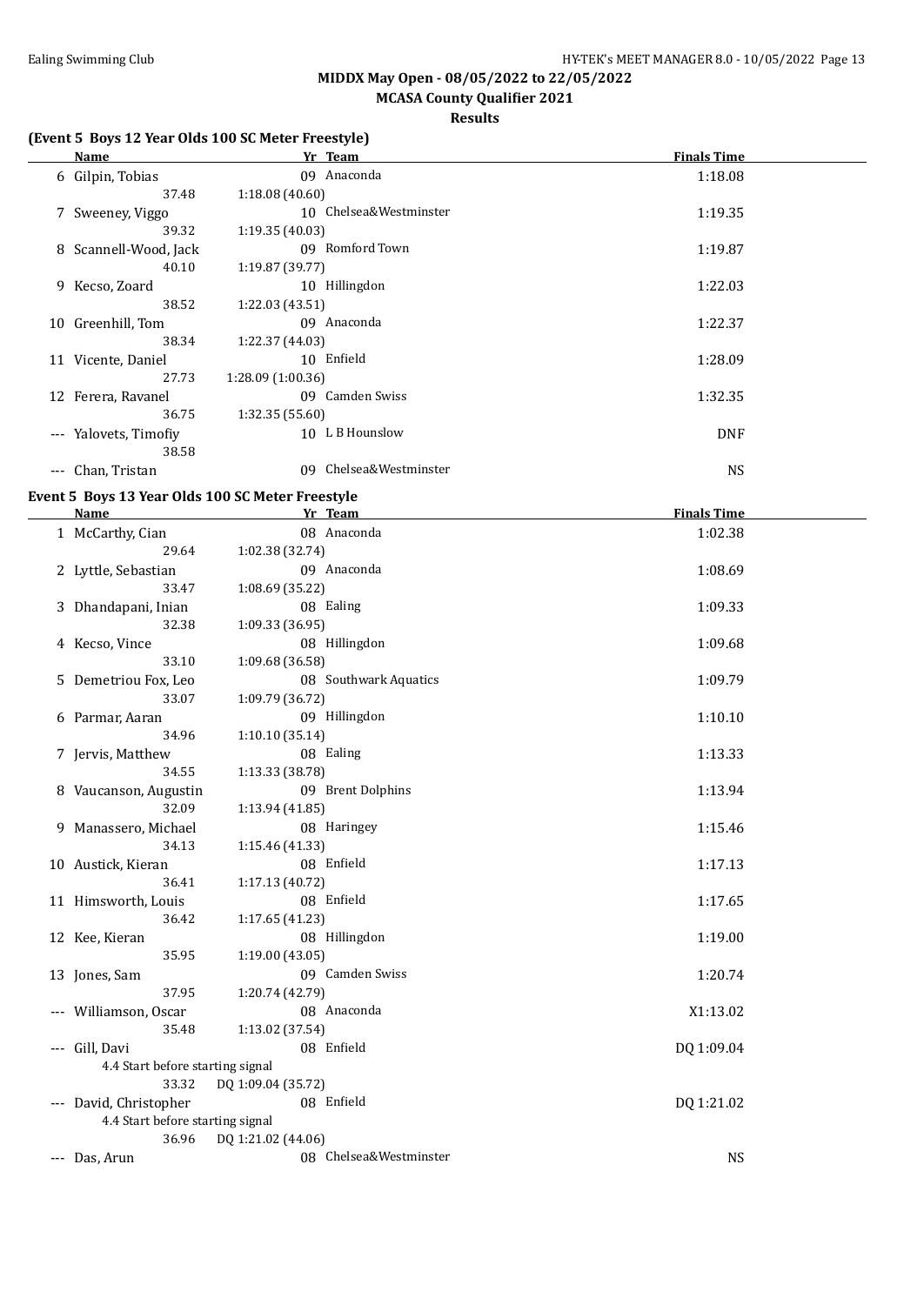**MCASA County Qualifier 2021**

**Results**

#### **Event 5 Boys 14 Year Olds 100 SC Meter Freestyle**

| <b>Name</b>               |                 | Yr Team                | <b>Finals Time</b> |
|---------------------------|-----------------|------------------------|--------------------|
| 1 Ruzicka, Freddie        |                 | 07 Ealing              | 1:04.51            |
| 30.34                     | 1:04.51(34.17)  |                        |                    |
| 2 Rasil, Danus            |                 | 08 Hillingdon          | 1:05.40            |
| 32.08                     | 1:05.40 (33.32) |                        |                    |
| 3 Senior-Osajivbe, Daniel |                 | 07 Southwark Aquatics  | 1:06.07            |
| 31.84                     | 1:06.07(34.23)  |                        |                    |
| 4 Copliting, Jp           |                 | 07 Chelsea&Westminster | 1:06.21            |
| 31.19                     | 1:06.21(35.02)  |                        |                    |
| 5 Bowden, Jake            |                 | 08 Ealing              | 1:06.29            |
| 32.15                     | 1:06.29(34.14)  |                        |                    |
| 6 Lewis, Kane             |                 | 08 Hillingdon          | 1:06.68            |
| 32.25                     | 1:06.68(34.43)  |                        |                    |
| 7 Hitchcock, Malachy      |                 | 08 Camden Swiss        | 1:06.74            |
| 32.50                     | 1:06.74(34.24)  |                        |                    |
| 8 Wheatley, Elliot        |                 | 07 Broomfield Park     | 1:07.06            |
| 31.56                     | 1:07.06(35.50)  |                        |                    |
| 9 Abdulahi, Khalid        |                 | 07 Camden Swiss        | 1:08.35            |
| 31.78                     | 1:08.35(36.57)  |                        |                    |
| 10 Clayton, Finn          |                 | 07 Anaconda            | 1:11.42            |
| 35.82                     | 1:11.42 (35.60) |                        |                    |
| 11 Judd, Caleb            |                 | 08 Romford Town        | 1:11.50            |
| 33.52                     | 1:11.50 (37.98) |                        |                    |
| 12 Brinkmann, Anton       |                 | 07 Haringey            | 1:12.15            |
| 34.66                     | 1:12.15 (37.49) |                        |                    |
| 13 Miell, Alex            |                 | 07 Camden Swiss        | 1:14.92            |
| 36.30                     | 1:14.92 (38.62) |                        |                    |
| 14 Ward, Zachary          |                 | 08 Hillingdon          | 1:16.59            |
| 36.67                     | 1:16.59 (39.92) |                        |                    |

#### **Event 5 Boys 15 & Over 100 SC Meter Freestyle**

|                          | Yr Team           | <b>Finals Time</b> |
|--------------------------|-------------------|--------------------|
| 1 Rotundu, Cristian      | 94 Ealing         | 52.01              |
| 24.71                    | 52.01 (27.30)     |                    |
| 2 Waters, Dominic        | 94 Ealing         | 54.15              |
| 25.59                    | 54.15 (28.56)     |                    |
| 3 Sebastian, Moscoso     | 04 Harrow School  | 55.88              |
| 26.56                    | 55.88 (29.32)     |                    |
| 4 Safonov, Greg          | 07 Staines        | 59.28              |
| 28.35                    | 59.28 (30.93)     |                    |
| 5 Revenko, Andrei        | 05 Hillingdon     | 1:00.20            |
| 28.72                    | 1:00.20 (31.48)   |                    |
| 6 Routier, Elliott       | 05 Brent Dolphins | 1:00.39            |
| 29.01                    | 1:00.39 (31.38)   |                    |
| 7 May, Andrew            | 07 Hillingdon     | 1:02.64            |
| 29.64                    | 1:02.64(33.00)    |                    |
| 8 Puslednik, Kacper      | 06 L B Hounslow   | 1:05.99            |
| 30.91                    | 1:05.99 (35.08)   |                    |
| 9 Hall, Edward           | 07 Enfield        | 1:07.72            |
| 31.44                    | 1:07.72 (36.28)   |                    |
| 10 Ratcliffe, Angus      | 07 Haringey       | 1:07.79            |
| 32.50                    | 1:07.79 (35.29)   |                    |
| 11 Busby, Morgan         | 06 Enfield        | 1:10.32            |
| 33.16                    | 1:10.32(37.16)    |                    |
| 12 Dragicevic, Alexander | 07 L B Hounslow   | 1:10.65            |
| 32.59                    | 1:10.65(38.06)    |                    |
|                          | Name              |                    |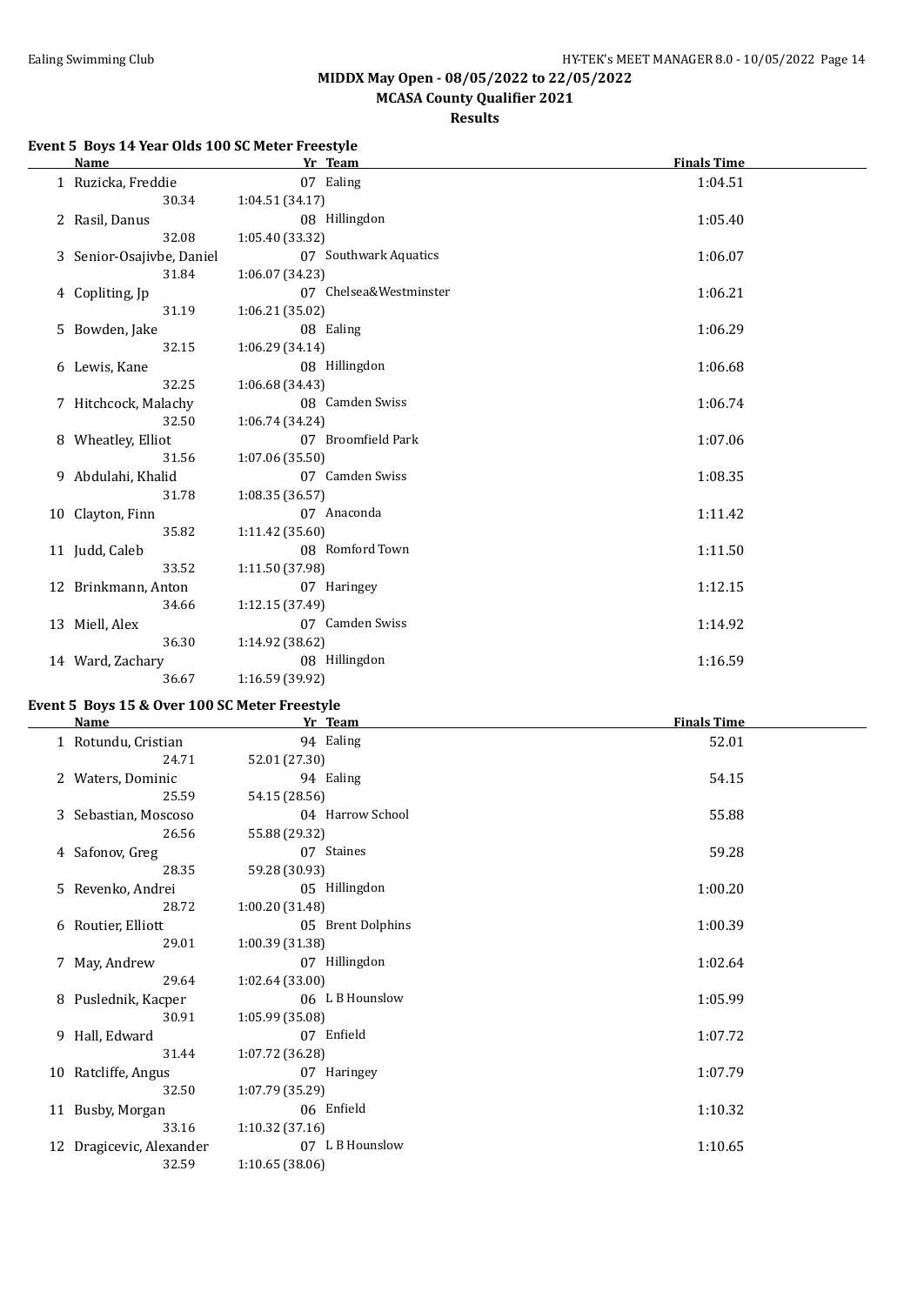**MCASA County Qualifier 2021**

#### **Results**

#### **(Event 5 Boys 15 & Over 100 SC Meter Freestyle)**

| Name                                      | Yr Team                     | <b>Finals Time</b> |  |  |  |  |
|-------------------------------------------|-----------------------------|--------------------|--|--|--|--|
| Vaucanson, Arthur<br>13                   | <b>Brent Dolphins</b><br>07 | 1:11.27            |  |  |  |  |
| 35.46                                     | 1:11.27(35.81)              |                    |  |  |  |  |
| Welch, Adam<br>14                         | Southwark Aquatics<br>05    | 1:11.89            |  |  |  |  |
| 35.71                                     | 1:11.89(36.18)              |                    |  |  |  |  |
| 15 Gilpin, Benjamin                       | Anaconda<br>07              | 1:11.97            |  |  |  |  |
| 34.77                                     | 1:11.97 (37.20)             |                    |  |  |  |  |
| 16 Canameti, Flavio                       | 06 Brent Dolphins           | 1:15.63            |  |  |  |  |
| 34.12                                     | 1:15.63(41.51)              |                    |  |  |  |  |
| Poulier, Ruben<br>17                      | 06 Haringey                 | 1:16.22            |  |  |  |  |
| 34.92                                     | 1:16.22(41.30)              |                    |  |  |  |  |
| Cardenas, Abelardo<br>$\qquad \qquad - -$ | Hillingdon<br>05            | <b>NS</b>          |  |  |  |  |
| Event 6 Girls 9 Year Olds 200 SC Meter IM |                             |                    |  |  |  |  |

|       | Name                | Yr Team         |                        |                                                                                           | <b>Finals Time</b> |  |
|-------|---------------------|-----------------|------------------------|-------------------------------------------------------------------------------------------|--------------------|--|
|       | 1 Edghill, Victoria |                 | 12 Romford Town        |                                                                                           | 3:28.76            |  |
|       | 45.63               | 1:37.28(51.65)  | 2:41.64(1:04.36)       | 3:28.76(47.12)                                                                            |                    |  |
|       | 2 Karlsen, Isabella |                 | 12 Chelsea&Westminster |                                                                                           | 3:33.22            |  |
|       | 52.40               | 1:46.49 (54.09) | 2:49.50(1:03.01)       | 3:33.22 (43.72)                                                                           |                    |  |
| 3     | Row, Evelyn         |                 | 12 Chelsea&Westminster |                                                                                           | 3:36.01            |  |
|       | 54.40               | 1:47.68 (53.28) | 2:49.39(1:01.71)       | 3:36.01(46.62)                                                                            |                    |  |
|       | 4 Ang, Ashley-Jane  |                 | 12 Camden Swiss        |                                                                                           | 3:38.63            |  |
|       | 50.29               | 1:44.55(54.26)  | 2:49.71(1:05.16)       | 3:38.63 (48.92)                                                                           |                    |  |
|       | 5 Ares, Myla        |                 | 13 Chelsea&Westminster |                                                                                           | 3:40.70            |  |
|       | 52.59               | 1:46.50(53.91)  | 2:50.30 (1:03.80)      | 3:40.70 (50.40)                                                                           |                    |  |
|       | 6 Burgoyne, Elodie  | 13              | Chelsea&Westminster    |                                                                                           | 3:44.16            |  |
|       | 53.61               | 1:49.64(56.03)  | 2:57.45 (1:07.81)      | 3:44.16(46.71)                                                                            |                    |  |
|       | 7 Cara, Amelia      |                 | 12 Camden Swiss        |                                                                                           | 3:51.03            |  |
|       | 53.49               | 1:51.74(58.25)  | 2:59.55(1:07.81)       | 3:51.03 (51.48)                                                                           |                    |  |
|       | Webster, Emilia     | 13              | Chelsea&Westminster    |                                                                                           | X4:33.46           |  |
|       | 2:13.62             |                 | 3:31.62()              | 4:33.46 (1:01.84)                                                                         |                    |  |
| $---$ | Cobby, Ruby         |                 | 12 Chelsea&Westminster |                                                                                           | DO 3:47.56         |  |
|       |                     |                 |                        | 6.4 More than one single or double simultaneous arm pull used to initiate the turn or not |                    |  |
|       | 53.21               | 1:47.98 (54.77) | 2:53.41(1:05.43)       | DQ 3:47.56 (54.15)                                                                        |                    |  |

#### **Event 6 Girls 10 Year Olds 200 SC Meter IM**

| Name                      |                 |                   |                                                                                                                                                                                                                                                                                 | <b>Finals Time</b>                                                   |  |
|---------------------------|-----------------|-------------------|---------------------------------------------------------------------------------------------------------------------------------------------------------------------------------------------------------------------------------------------------------------------------------|----------------------------------------------------------------------|--|
| 1 Stronati Guallar, Maggi |                 |                   |                                                                                                                                                                                                                                                                                 | 3:14.23                                                              |  |
| 44.59                     | 1:33.92 (49.33) | 2:32.00 (58.08)   | 3:14.23(42.23)                                                                                                                                                                                                                                                                  |                                                                      |  |
| 2 Chiang, Isabella        |                 |                   |                                                                                                                                                                                                                                                                                 | 3:16.26                                                              |  |
| 43.09                     | 1:34.83(51.74)  | 2:32.47 (57.64)   | 3:16.26(43.79)                                                                                                                                                                                                                                                                  |                                                                      |  |
| 3 Zhang, Emma             |                 |                   |                                                                                                                                                                                                                                                                                 | 3:23.49                                                              |  |
| 46.04                     |                 | 2:38.31 (56.82)   | 3:23.49(45.18)                                                                                                                                                                                                                                                                  |                                                                      |  |
| 4 Milekhina, Alice        |                 |                   |                                                                                                                                                                                                                                                                                 | 3:25.30                                                              |  |
| 46.02                     |                 |                   | 3:25.30(43.84)                                                                                                                                                                                                                                                                  |                                                                      |  |
| 5 Trunkfield, Lara        |                 |                   |                                                                                                                                                                                                                                                                                 | 3:30.69                                                              |  |
| 46.96                     | 1:42.40 (55.44) | 2:41.43 (59.03)   | 3:30.69(49.26)                                                                                                                                                                                                                                                                  |                                                                      |  |
| 6 Lewis, Thea             |                 |                   |                                                                                                                                                                                                                                                                                 | 3:34.91                                                              |  |
| 49.29                     | 1:44.21 (54.92) | 2:45.39 (1:01.18) | 3:34.91(49.52)                                                                                                                                                                                                                                                                  |                                                                      |  |
| 7 Ursini, Nikol           |                 |                   |                                                                                                                                                                                                                                                                                 | 3:37.52                                                              |  |
| 41.64                     | 1:36.19(54.55)  | 2:44.01 (1:07.82) | 3:37.52(53.51)                                                                                                                                                                                                                                                                  |                                                                      |  |
| 8 Perryman, Imogen        |                 |                   |                                                                                                                                                                                                                                                                                 | 3:37.95                                                              |  |
| 50.12                     | 1:40.75(50.63)  | 2:43.80(1:03.05)  | 3:37.95(54.15)                                                                                                                                                                                                                                                                  |                                                                      |  |
| 9 Jennings-Mace, Lola     |                 |                   |                                                                                                                                                                                                                                                                                 | 3:51.29                                                              |  |
| 53.25                     | 1:50.95(57.70)  | 3:01.40(1:10.45)  | 3:51.29 (49.89)                                                                                                                                                                                                                                                                 |                                                                      |  |
| --- Pytlowany, Dominika   |                 |                   |                                                                                                                                                                                                                                                                                 | DQ 3:43.04                                                           |  |
|                           |                 |                   |                                                                                                                                                                                                                                                                                 |                                                                      |  |
| 54.30                     | 1:48.97 (54.67) | 2:55.36(1:06.39)  | DO 3:43.04 (47.68)                                                                                                                                                                                                                                                              |                                                                      |  |
|                           |                 |                   | Yr Team<br>11 Broomfield Park<br>11 Camden Swiss<br>11 Chelsea&Westminster<br>1:41.49 (55.45)<br>11 Camden Swiss<br>$1:38.78(52.76)$ $2:41.46(1:02.68)$<br>11 Camden Swiss<br>11 Hillingdon<br>11 Chelsea&Westminster<br>12 Chelsea&Westminster<br>11 L B Hounslow<br>11 Ealing | 6.2 Left position on the back (other than to initiate a turn) - back |  |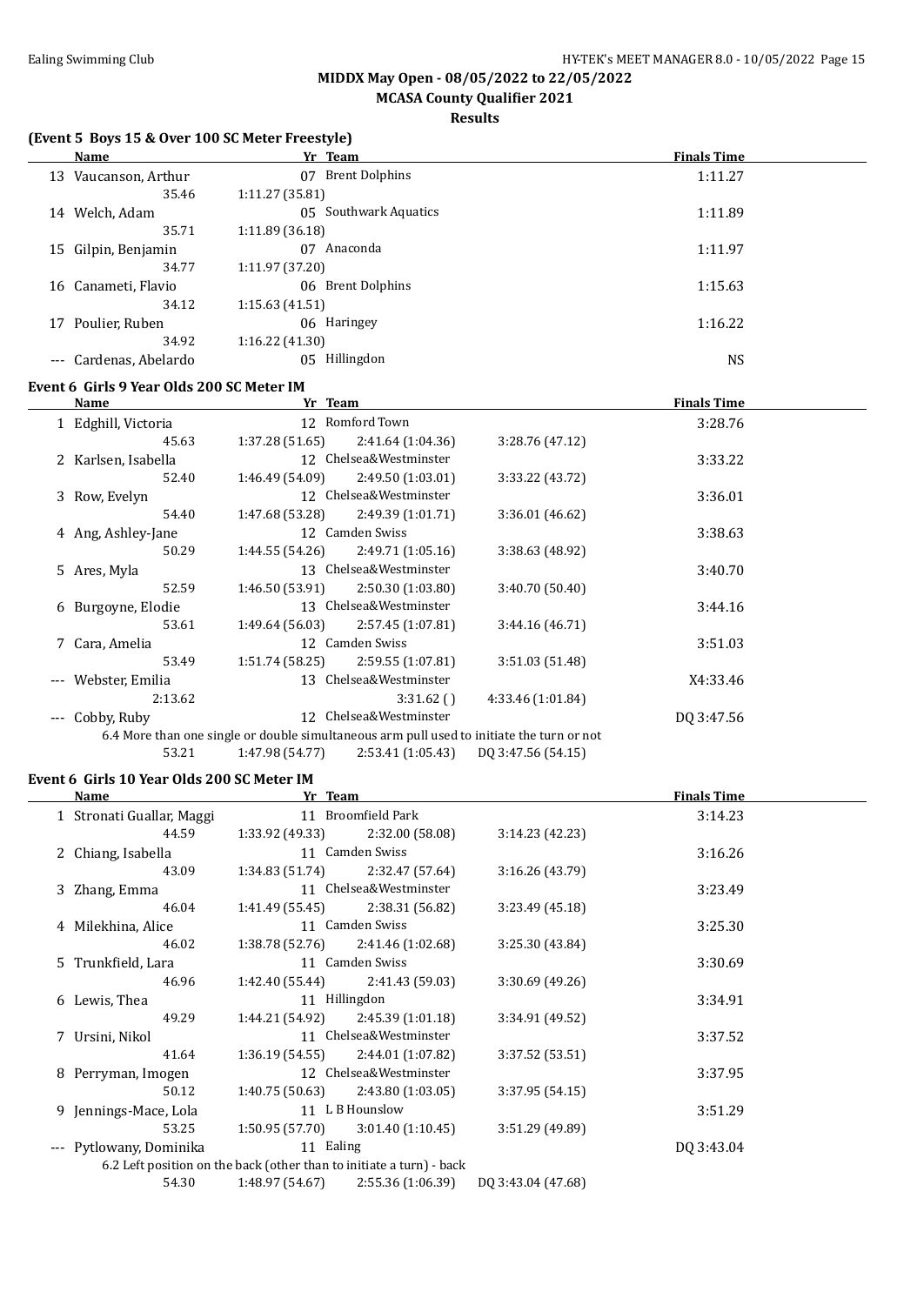**(Event 6 Girls 10 Year Olds 200 SC Meter IM)**

**MIDDX May Open - 08/05/2022 to 22/05/2022**

**MCASA County Qualifier 2021**

| Name                                                |                  | Yr Team                                                                |                                 | <b>Finals Time</b> |  |
|-----------------------------------------------------|------------------|------------------------------------------------------------------------|---------------------------------|--------------------|--|
| --- Asmerom, Elilta                                 |                  | 11 Chelsea&Westminster                                                 |                                 | XDQ 4:29.38        |  |
| 9.1 Each stroke did not cover of race distance - IM |                  |                                                                        |                                 |                    |  |
| 1:58.24                                             |                  |                                                                        | 3:04.28 () DQ 4:29.38 (1:25.10) |                    |  |
| Event 6 Girls 11 Year Olds 200 SC Meter IM          |                  |                                                                        |                                 |                    |  |
| Name                                                |                  | Yr Team                                                                |                                 | <b>Finals Time</b> |  |
| 1 Tiller, Lily-Rose                                 |                  | 10 Staines                                                             |                                 | 2:58.04            |  |
| 39.88                                               | 1:24.39 (44.51)  | 2:19.86 (55.47)                                                        | 2:58.04 (38.18)                 |                    |  |
| 2 Quarrell, Orlagh                                  |                  | 10 Broomfield Park                                                     |                                 | 3:00.77            |  |
| 38.63                                               | 1:24.66 (46.03)  | 2:22.44 (57.78)                                                        | 3:00.77 (38.33)                 |                    |  |
| 3 Lee, Fizz                                         |                  | 10 Chelsea&Westminster                                                 |                                 | 3:09.64            |  |
| 43.05                                               | 1:31.53 (48.48)  | 2:28.62 (57.09)                                                        | 3:09.64 (41.02)                 |                    |  |
| 4 Slim, Liana                                       |                  | 11 Chelsea&Westminster                                                 |                                 | 3:14.17            |  |
| 42.34                                               | 1:36.39 (54.05)  | 2:32.30 (55.91)                                                        | 3:14.17 (41.87)                 |                    |  |
| 5 Baraibar, Martina                                 |                  | 11 Camden Swiss                                                        |                                 | 3:16.97            |  |
| 44.54                                               | 1:30.85 (46.31)  | 2:36.31 (1:05.46)                                                      | 3:16.97 (40.66)                 |                    |  |
| 6 Harris, Clementine                                |                  | 11 Chelsea&Westminster                                                 |                                 | 3:20.19            |  |
| 44.95                                               | 1:35.15 (50.20)  | 2:34.58 (59.43)                                                        | 3:20.19 (45.61)                 |                    |  |
| 7 Sweeney, Ines                                     |                  | 11 Chelsea&Westminster                                                 |                                 | 3:23.47            |  |
| 47.77                                               | 1:39.96 (52.19)  | 2:39.32 (59.36)                                                        | 3:23.47 (44.15)                 |                    |  |
| 8 Gummer, Sophia                                    |                  | 11 Enfield                                                             |                                 | 3:26.89            |  |
| 48.56                                               | 1:40.55 (51.99)  | 2:40.21 (59.66)                                                        | 3:26.89 (46.68)                 |                    |  |
| 9 Tran, Scout                                       |                  | 11 Ealing                                                              |                                 | 3:37.27            |  |
| 50.11                                               | 1:42.49 (52.38)  | 2:49.07 (1:06.58)                                                      | 3:37.27 (48.20)                 |                    |  |
| 10 Mepani, Vaari                                    |                  | 10 Hillingdon                                                          |                                 | 3:42.01            |  |
| 54.16                                               | 1:49.73 (55.57)  | 2:51.59 (1:01.86)                                                      | 3:42.01 (50.42)                 |                    |  |
| --- Swift, Ella                                     |                  | 10 Ealing                                                              |                                 | DQ 3:31.44         |  |
|                                                     |                  | 7.4 Leg movements not simultaneous (alternating leg movement) - breast |                                 |                    |  |
| 48.84                                               | 1:42.97 (54.13)  | 2:45.60(1:02.63)                                                       | DQ 3:31.44 (45.84)              |                    |  |
| --- Latkowska, Livia                                |                  | 10 Chelsea&Westminster                                                 |                                 | DQ 3:43.36         |  |
| 6.4 Not on the back when leaving the wall - back    |                  |                                                                        |                                 |                    |  |
| 48.49                                               | 1:47.50 (59.01)  | 2:54.58 (1:07.08)                                                      | DQ 3:43.36 (48.78)              |                    |  |
| --- Guyver, Gracie                                  |                  | 10 Camden Swiss                                                        |                                 | <b>NS</b>          |  |
| --- Comer, Analise                                  |                  | 10 Chelsea&Westminster                                                 |                                 | <b>NS</b>          |  |
| Event 6 Girls 12 Year Olds 200 SC Meter IM          |                  |                                                                        |                                 |                    |  |
| Name                                                |                  | Yr Team                                                                |                                 | <b>Finals Time</b> |  |
| 1 Gallagher, Ellie                                  |                  | 09 Hillingdon                                                          |                                 | 2:52.07            |  |
| 39.38                                               | 1:19.56(40.18)   | 2:14.06 (54.50)                                                        | 2:52.07 (38.01)                 |                    |  |
| 2 Boswell, Chloe                                    |                  | 09 Hillingdon                                                          |                                 | 3:06.66            |  |
| 41.11                                               | 1:27.41 (46.30)  | 2:25.48 (58.07)                                                        | 3:06.66 (41.18)                 |                    |  |
| 3 Blumel, Maggie                                    |                  | 10 Camden Swiss                                                        |                                 | 3:09.64            |  |
| 41.96                                               | 1:31.28 (49.32)  | 2:27.51 (56.23)                                                        | 3:09.64 (42.13)                 |                    |  |
| 4 Merifield, Hannah                                 |                  | 10 Broomfield Park                                                     |                                 | 3:11.93            |  |
| 43.13                                               | 1:29.80 (46.67)  | 2:29.00 (59.20)                                                        | 3:11.93 (42.93)                 |                    |  |
| 5 Shah, Sierra                                      |                  | 09 Hillingdon                                                          |                                 | 3:12.46            |  |
| 46.20                                               | 2:30.71(1:44.51) | 3:12.63 (41.92)                                                        | 3:12.46()                       |                    |  |
| 6 Tran, Matilda                                     |                  | 09 Ealing                                                              |                                 | 3:12.56            |  |
| 43.41                                               | 1:31.94 (48.53)  | 2:28.00 (56.06)                                                        | 3:12.56 (44.56)                 |                    |  |
| 7 Grane, Ximena                                     |                  | 10 Hillingdon                                                          |                                 | 3:13.57            |  |
| 43.11                                               | 1:33.11(50.00)   | 2:30.51 (57.40)                                                        | 3:13.57 (43.06)                 |                    |  |
| 8 Frankopan, Tekla                                  |                  | 09 Chelsea&Westminster                                                 |                                 | 3:19.52            |  |
| 42.37                                               | 1:31.40 (49.03)  | 2:30.48 (59.08)                                                        | 3:19.52 (49.04)                 |                    |  |
| 9 Koelsch, Nina                                     |                  | 10 Camden Swiss                                                        |                                 | 3:24.41            |  |
| 45.48                                               | 1:42.44(56.96)   | 2:39.14 (56.70)                                                        | 3:24.41 (45.27)                 |                    |  |
| 10 Veingard, Amelia                                 |                  | 10 Camden Swiss                                                        |                                 | 3:25.58            |  |
| 47.40                                               | 1:37.15 (49.75)  | 2:45.26 (1:08.11)                                                      | 3:25.58 (40.32)                 |                    |  |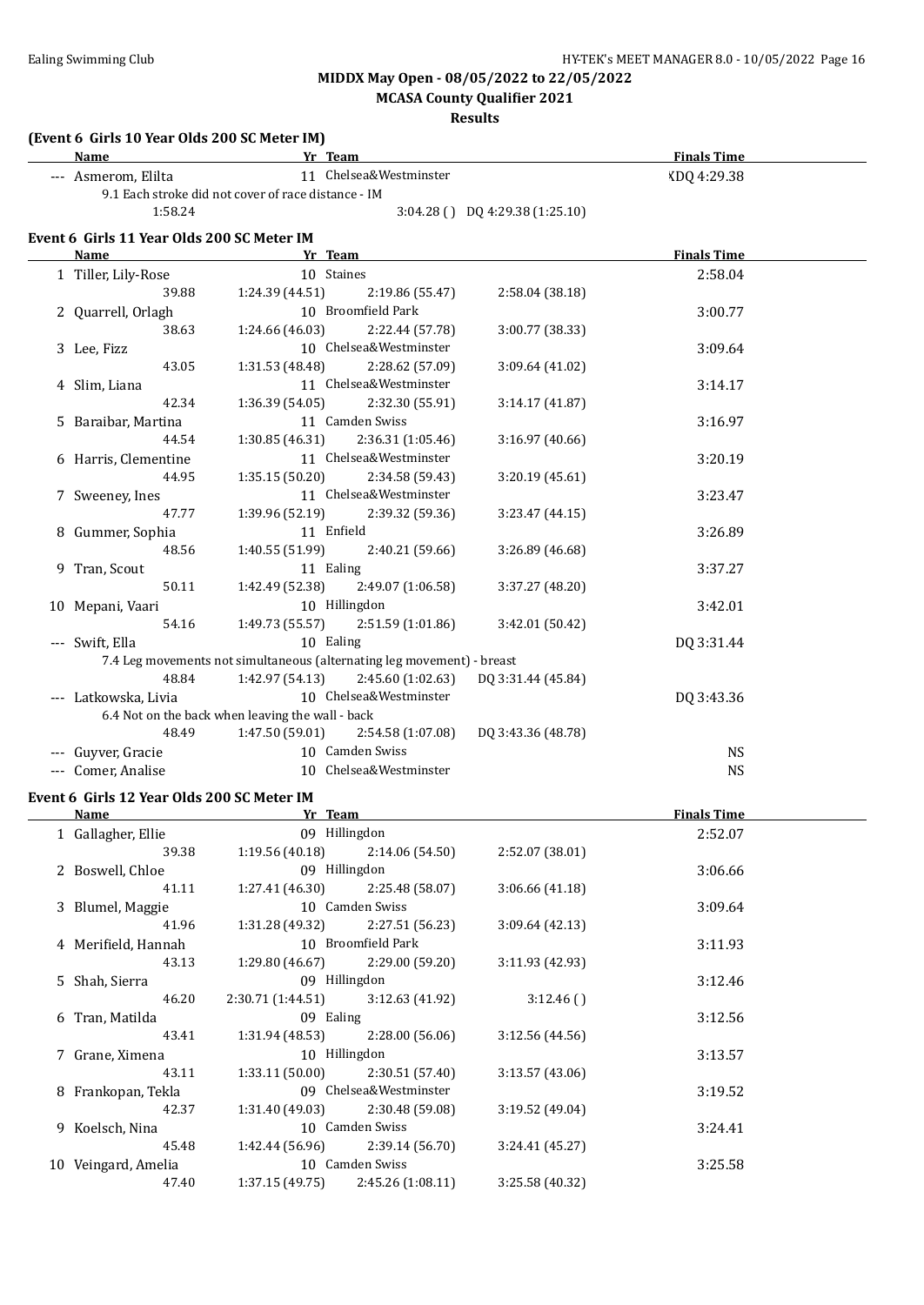#### **MIDDX May Open - 08/05/2022 to 22/05/2022 MCASA County Qualifier 2021**

**Results**

#### **(Event 6 Girls 12 Year Olds 200 SC Meter IM)**

| <b>Name</b>                          | Yr Team            |                   |                                                                                            | <b>Finals Time</b> |  |
|--------------------------------------|--------------------|-------------------|--------------------------------------------------------------------------------------------|--------------------|--|
|                                      |                    |                   |                                                                                            |                    |  |
| 11 Howell-Jones, Edie                | 09 Ealing          |                   |                                                                                            | 3:29.09            |  |
| 47.07                                | 1:38.41(51.34)     | 2:41.29 (1:02.88) | 3:29.09 (47.80)                                                                            |                    |  |
| 12 Tzanidaki, Maria                  | 10                 | Hillingdon        |                                                                                            | 3:34.38            |  |
| 49.59                                | 1:42.64 (53.05)    | 2:47.23 (1:04.59) | 3:34.38(47.15)                                                                             |                    |  |
| --- Dixon, Sophia                    | Romford Town<br>10 |                   |                                                                                            | DQ 2:51.05         |  |
| 6.5 Not on the back at finish - back |                    |                   |                                                                                            |                    |  |
| 36.67                                | 1:20.53(43.86)     | 2:14.08(53.55)    | DO 2:51.05 (36.97)                                                                         |                    |  |
| --- Bavishi, Shreya                  | 09                 | Haringey          |                                                                                            | DQ 2:55.34         |  |
|                                      |                    |                   | 7.6 Did not touch at turn or finish with both hands, or touch not simultaneous or hands no |                    |  |
| 39.48                                | 1:22.96 (43.48)    | 2:17.15(54.19)    | DO 2:55.34 (38.19)                                                                         |                    |  |

#### **Event 6 Girls 13 Year Olds 200 SC Meter IM**

| Name                          | Yr Team            |                                       |                 | <b>Finals Time</b> |  |
|-------------------------------|--------------------|---------------------------------------|-----------------|--------------------|--|
| 1 Gomez De Mebrillera, Sophia |                    | 08 Camden Swiss                       |                 | 2:39.08            |  |
| 35.14                         |                    | $1:16.97(41.83)$ $2:02.39(45.42)$     | 2:39.08 (36.69) |                    |  |
| 2 Self, Daisy                 | 08 Ealing          |                                       |                 | 2:47.75            |  |
| 34.80                         |                    | $1:17.56(42.76)$ $2:09.29(51.73)$     | 2:47.75 (38.46) |                    |  |
| 3 Hudszky, Emily              | 09 Haringey        |                                       |                 | 2:48.76            |  |
| 36.07                         |                    | $1:20.04(43.97)$ $2:10.54(50.50)$     | 2:48.76 (38.22) |                    |  |
| 4 Maguire, Ella               |                    | 09 Rushmoor Ryl                       |                 | 2:50.38            |  |
| 36.93                         |                    | $1:20.42(43.49)$ $2:12.75(52.33)$     | 2:50.38 (37.63) |                    |  |
| 5 Chavchanidze, Sofia         | 09 Ealing          |                                       |                 | 2:54.52            |  |
| 36.29                         |                    | $1:18.67(42.38)$ $2:12.97(54.30)$     | 2:54.52 (41.55) |                    |  |
| 6 Mackintosh, Dudu            |                    | 09 Chelsea&Westminster                |                 | 2:55.72            |  |
| 39.94                         |                    | $1:25.52$ (45.58) $2:55.83$ (1:30.31) | 2:55.72(        |                    |  |
| 7 Nanassy, Melinda            | 08 Hillingdon      |                                       |                 | 2:56.51            |  |
| 40.17                         |                    | $1:24.77(44.60)$ $2:18.07(53.30)$     | 2:56.51 (38.44) |                    |  |
| 8 Spender, Ava                |                    | 08 Hillingdon                         |                 | 3:02.32            |  |
| 42.60                         |                    | $1:26.58(43.98)$ $2:22.04(55.46)$     | 3:02.32 (40.28) |                    |  |
| 9 Mellett, Chloe              | 09 Hillingdon      |                                       |                 | 3:09.41            |  |
| 42.76                         |                    | $1:28.28(45.52)$ $2:28.13(59.85)$     | 3:09.41(41.28)  |                    |  |
| 10 Macintyre, Grace           | 09 Ealing          |                                       |                 | 3:12.74            |  |
| 40.48                         |                    | $1:27.46(46.98)$ $2:28.21(1:00.75)$   | 3:12.74(44.53)  |                    |  |
| 11 Freyberg, Martha           | 09 Anaconda        |                                       |                 | 3:14.60            |  |
| 41.11                         |                    | $1:28.71(47.60)$ $2:28.34(59.63)$     | 3:14.60(46.26)  |                    |  |
| 12 Tumani, Matilda            | 08 Broomfield Park |                                       |                 | 3:15.20            |  |
| 43.11                         |                    | $1:29.09(45.98)$ $2:33.28(1:04.19)$   | 3:15.20(41.92)  |                    |  |
| 13 Perkins, Greta             | 09 Ealing          |                                       |                 | 3:24.87            |  |
| 45.80                         |                    | $1:40.80(55.00)$ $2:38.48(57.68)$     | 3:24.87 (46.39) |                    |  |
| --- Kc, Evanshui              | 09 Ealing          |                                       |                 | <b>DNF</b>         |  |

#### **Event 6 Girls 14 Year Olds 200 SC Meter IM**

| Name              | Yr Team         |                    |                 | <b>Finals Time</b> |  |
|-------------------|-----------------|--------------------|-----------------|--------------------|--|
| 1 Wilson, Mia     | Ealing<br>07    |                    |                 | 2:50.03            |  |
| 35.91             | 1:18.83 (42.92) | 2:11.06(52.23)     | 2:50.03 (38.97) |                    |  |
| 2 Makici, Ornea   |                 | 08 Camden Swiss    |                 | 2:51.32            |  |
| 34.74             | 1:19.58(44.84)  | 2:11.09(51.51)     | 2:51.32 (40.23) |                    |  |
| 3 Reder, Lilianna |                 | 08 L B Hounslow    |                 | 2:52.35            |  |
| 37.32             | 1:21.26 (43.94) | 2:14.85(53.59)     | 2:52.35(37.50)  |                    |  |
| 4 Owens, Poppy    |                 | 07 L B Hounslow    |                 | 2:58.60            |  |
| 37.79             | 1:21.15(43.36)  | 2:18.50(57.35)     | 2:58.60(40.10)  |                    |  |
| 5 Webber, Tabitha |                 | 08 Broomfield Park |                 | 2:59.87            |  |
| 40.30             | 1:27.15(46.85)  | 2:17.74 (50.59)    | 2:59.87(42.13)  |                    |  |
| 6 Spyrou, Isabel  | 07 Haringey     |                    |                 | 3:05.29            |  |
| 40.42             | 1:27.04 (46.62) | 2:25.56 (58.52)    | 3:05.29 (39.73) |                    |  |
| 7 Skinner, Lottie | 08 Haringey     |                    |                 | 3:07.19            |  |
| 39.61             | 1:27.05(47.44)  | 2:25.82 (58.77)    | 3:07.19 (41.37) |                    |  |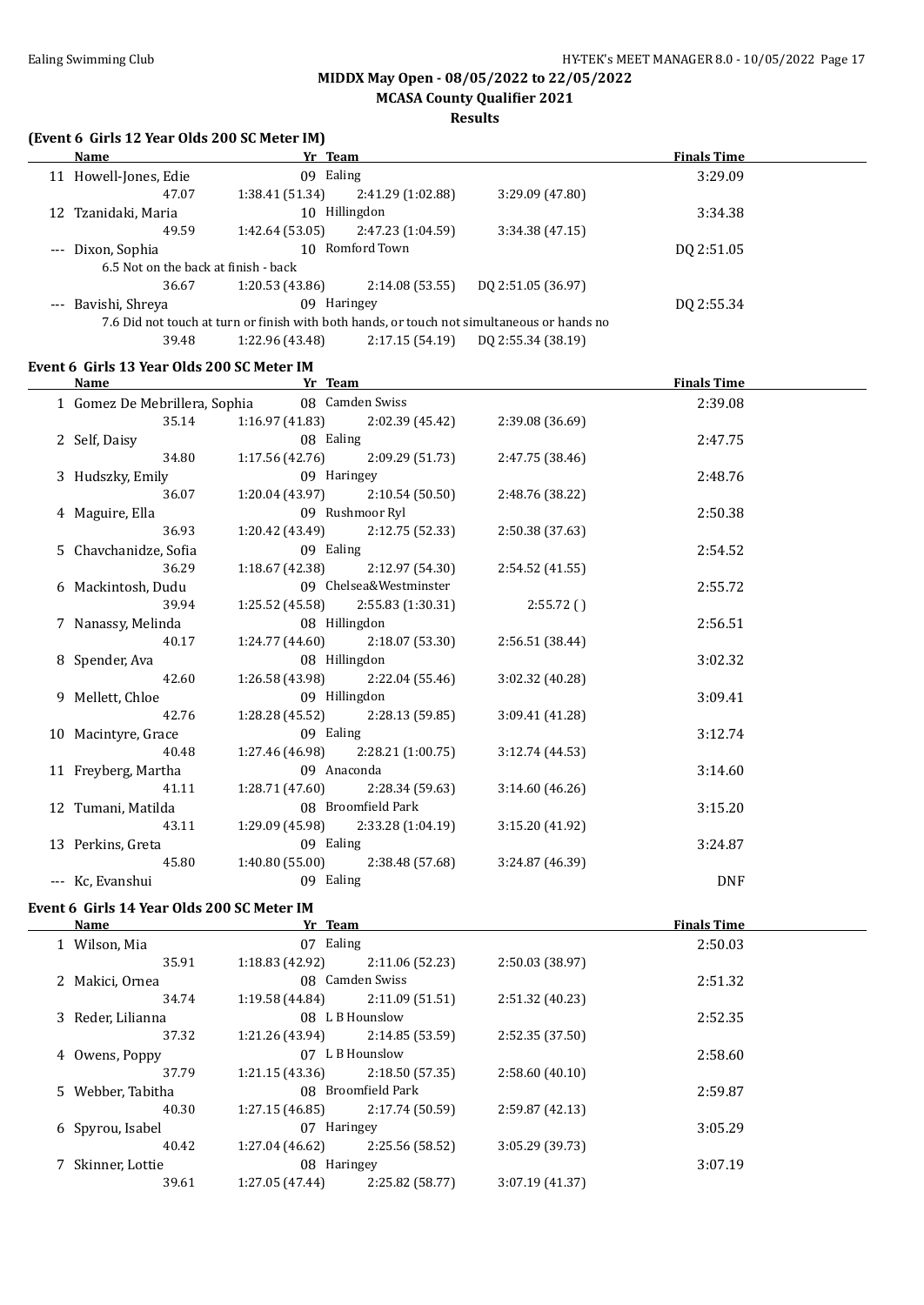#### **MIDDX May Open - 08/05/2022 to 22/05/2022 MCASA County Qualifier 2021**

| (Event 6 Girls 14 Year Olds 200 SC Meter IM)              |                   |                                   |                                                                                            |                    |  |
|-----------------------------------------------------------|-------------------|-----------------------------------|--------------------------------------------------------------------------------------------|--------------------|--|
| <b>Name</b>                                               | Yr Team           |                                   |                                                                                            | <b>Finals Time</b> |  |
| 8 Clarke, Rosa                                            | 07 Haringey       |                                   |                                                                                            | 3:18.00            |  |
| 43.83                                                     | 1:37.32 (53.49)   | 2:30.64 (53.32)                   | 3:18.00 (47.36)                                                                            |                    |  |
| 9 Pixner, Ella                                            |                   | 08 Broomfield Park                |                                                                                            | 3:24.52            |  |
| 48.11                                                     | 1:37.25(49.14)    | 2:36.57 (59.32)                   | 3:24.52 (47.95)                                                                            |                    |  |
| 10 Aman, Anya                                             |                   | 08 Hillingdon                     |                                                                                            | 3:26.56            |  |
| 48.05                                                     | 1:37.25(49.20)    | 2:41.78 (1:04.53)                 | 3:26.56 (44.78)                                                                            |                    |  |
| 11 Westmore, Emily                                        |                   | 07 Broomfield Park                |                                                                                            | 3:44.69            |  |
| 49.32                                                     | 1:47.12(57.80)    | 2:51.10 (1:03.98)                 | 3:44.69 (53.59)                                                                            |                    |  |
| --- Cox, Lena                                             |                   | 07 Camden Swiss                   |                                                                                            | <b>NS</b>          |  |
| Event 6 Girls 15 & Over 200 SC Meter IM                   |                   |                                   |                                                                                            |                    |  |
| Name                                                      | Yr Team           |                                   |                                                                                            | <b>Finals Time</b> |  |
| 1 Vernon-Evans, Sophie                                    |                   | 06 Chelsea&Westminster            |                                                                                            | 2:52.04            |  |
| 35.78                                                     | 1:21.55(45.77)    | 2:12.47 (50.92)                   | 2:52.04 (39.57)                                                                            |                    |  |
| 2 Leon, Ariella                                           |                   | 06 Camden Swiss                   |                                                                                            | 2:55.28            |  |
| 37.39                                                     | 1:25.41 (48.02)   | 2:15.42 (50.01)                   | 2:55.28 (39.86)                                                                            |                    |  |
| 3 Patel, Kesia                                            |                   | 07 Broomfield Park                |                                                                                            | 3:21.72            |  |
| 47.64                                                     | 1:43.87 (56.23)   | 2:39.29 (55.42)                   | 3:21.72 (42.43)                                                                            |                    |  |
| 4 Jakupi, Alvina                                          | 06 Haringey       |                                   |                                                                                            | 3:24.08            |  |
| 48.43                                                     | 1:37.86 (49.43)   | 2:39.91 (1:02.05)                 | 3:24.08 (44.17)                                                                            |                    |  |
| 5 Hedger, Isabelle                                        |                   | 13 Barnet Copthall                |                                                                                            | 3:35.73            |  |
| 49.85                                                     | 1:46.06(56.21)    | 2:49.77 (1:03.71)                 | 3:35.73 (45.96)                                                                            |                    |  |
| Event 7 Girls 11 Year Olds 400 SC Meter IM                |                   |                                   |                                                                                            |                    |  |
| Name                                                      | Yr Team           |                                   |                                                                                            | <b>Finals Time</b> |  |
| 1 Quarrell, Orlagh                                        |                   | 10 Broomfield Park                |                                                                                            | 6:29.30            |  |
| 44.13                                                     |                   | $1:34.50(50.37)$ $2:19.94(45.44)$ | 3:04.76 (44.82)                                                                            |                    |  |
| 4:04.68 (59.92)                                           | 5:04.32 (59.64)   | 5:47.96 (43.64)                   | 6:29.30 (41.34)                                                                            |                    |  |
| --- Baraibar, Martina                                     |                   | 11 Camden Swiss                   |                                                                                            | DQ 7:17.31         |  |
|                                                           |                   |                                   | 8.2 Arms not brought forward simultaneously or arms not brought forward over the water - f |                    |  |
| 50.99                                                     | 2:00.87 (1:09.88) | 2:49.95 (49.08)                   | 3:38.77 (48.82)                                                                            |                    |  |
| 4:44.38 (1:05.61)                                         | 5:46.31(1:01.93)  | 6:31.99 (45.68)                   | DQ 7:17.31 (45.32)                                                                         |                    |  |
| Event 7 Girls 12 Year Olds 400 SC Meter IM                |                   |                                   |                                                                                            |                    |  |
| Name                                                      | Yr Team           |                                   |                                                                                            | <b>Finals Time</b> |  |
| 1 Gallagher, Ellie                                        |                   | 09 Hillingdon                     |                                                                                            | 6:11.17            |  |
| 41.35                                                     | 1:33.49 (52.14)   | 2:18.75 (45.26)                   | 3:04.81 (46.06)                                                                            |                    |  |
| 3:58.58 (53.77)                                           |                   | 4:53.29 (54.71) 5:32.19 (38.90)   | 6:11.17 (38.98)                                                                            |                    |  |
| 2 Frankopan, Tekla                                        |                   | 09 Chelsea&Westminster            |                                                                                            | 6:52.41            |  |
| 44.30                                                     | 1:38.96 (54.66)   | 3:23.01 (1:44.05)                 | 4:21.32 (58.31)                                                                            |                    |  |
| 5:19.18 (57.86)                                           |                   | 6:05.79()                         | 6:52.41 (46.62)                                                                            |                    |  |
|                                                           |                   |                                   |                                                                                            |                    |  |
| Event 7 Girls 13 Year Olds 400 SC Meter IM<br><b>Name</b> | Yr Team           |                                   |                                                                                            | <b>Finals Time</b> |  |
| 1 Hudszky, Emily                                          | 09 Haringey       |                                   |                                                                                            | 5:56.82            |  |
| 37.70                                                     | 1:23.24 (45.54)   | 2:10.32 (47.08)                   | 2:55.08 (44.76)                                                                            |                    |  |
| 3:45.55 (50.47)                                           | 4:37.54 (51.99)   | 5:17.67 (40.13)                   | 5:56.82 (39.15)                                                                            |                    |  |
| 2 Kowal, Bianka                                           | 08 Ealing         |                                   |                                                                                            | 6:03.91            |  |
| 39.27                                                     | 1:28.43 (49.16)   | 2:16.66 (48.23)                   | 3:03.47 (46.81)                                                                            |                    |  |
| 3:53.80 (50.33)                                           | 4:44.59 (50.79)   | 5:25.09 (40.50)                   | 6:03.91 (38.82)                                                                            |                    |  |
| 3 Pereira Gil, Andrea                                     |                   | 08 Gwich Royals                   |                                                                                            | 6:07.54            |  |
| 40.25                                                     | 1:27.67 (47.42)   | 2:14.84 (47.17)                   | 3:00.95 (46.11)                                                                            |                    |  |
| 3:52.79 (51.84)                                           | 4:44.50 (51.71)   | 5:27.58 (43.08)                   | 6:07.54 (39.96)                                                                            |                    |  |
| 4 Nanassy, Melinda                                        |                   | 08 Hillingdon                     |                                                                                            | 6:13.36            |  |
| 42.33                                                     | 1:31.36 (49.03)   |                                   |                                                                                            |                    |  |
|                                                           |                   | 2:19.20 (47.84)                   | 3:05.54 (46.34)                                                                            |                    |  |
| 3:59.61 (54.07)                                           | 4:52.24 (52.63)   | 5:33.24 (41.00)                   | 6:13.36 (40.12)                                                                            |                    |  |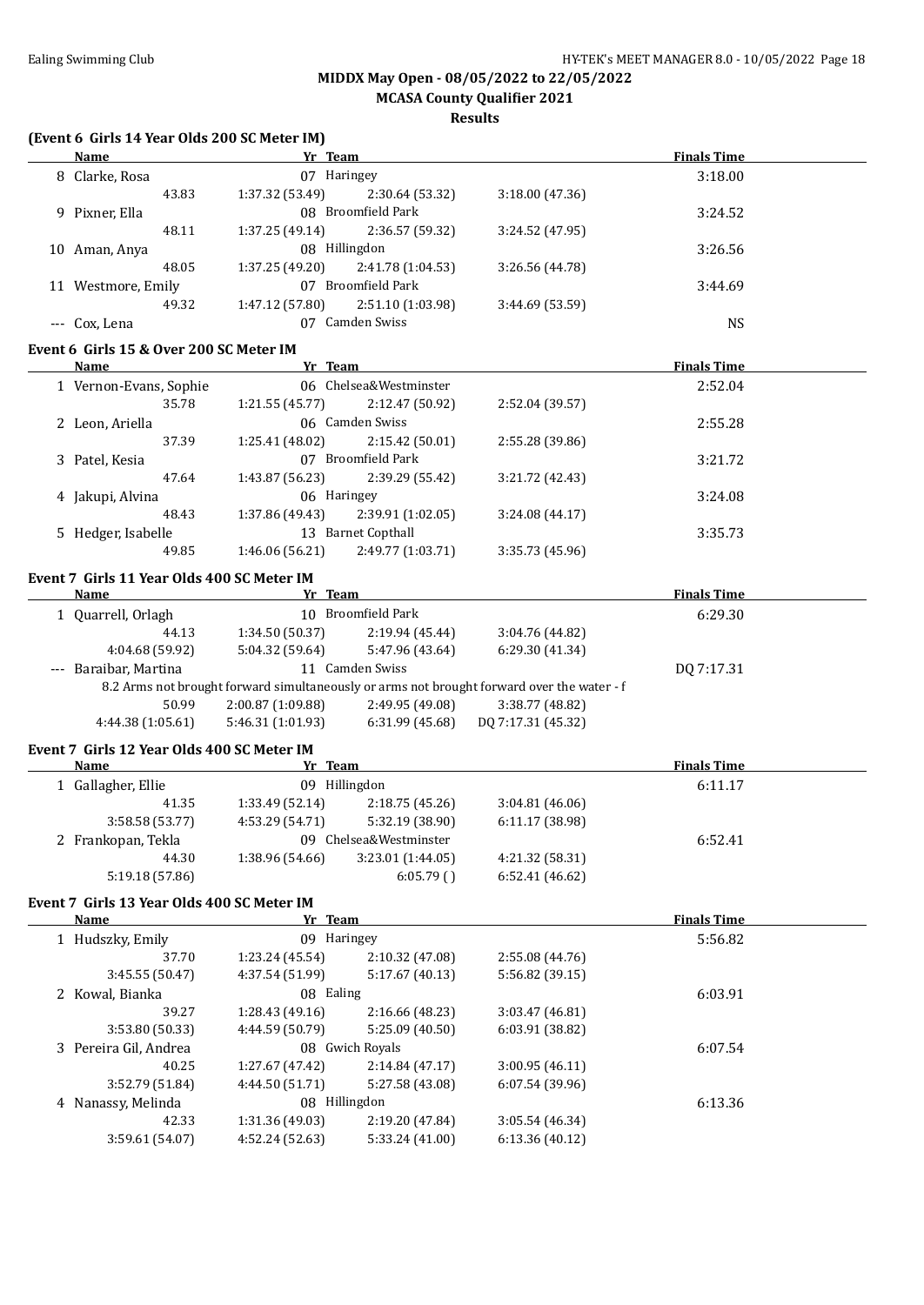**MCASA County Qualifier 2021**

| (Event 7 Girls 13 Year Olds 400 SC Meter IM)<br><b>Name</b> | Yr Team                            |                                    |                                    | <b>Finals Time</b>            |  |
|-------------------------------------------------------------|------------------------------------|------------------------------------|------------------------------------|-------------------------------|--|
| 5 Mackintosh, Dudu                                          |                                    | 09 Chelsea&Westminster             |                                    | 6:20.94                       |  |
| 41.36                                                       | 1:32.45 (51.09)                    | 2:21.27 (48.82)                    | 3:10.85 (49.58)                    |                               |  |
| 4:03.14 (52.29)                                             | 4:57.24 (54.10)                    | 5:40.00 (42.76)                    | 6:20.94 (40.94)                    |                               |  |
|                                                             |                                    |                                    |                                    |                               |  |
| Event 7 Girls 14 Year Olds 400 SC Meter IM                  |                                    |                                    |                                    |                               |  |
| Name                                                        | Yr Team<br>07 Haringey             |                                    |                                    | <b>Finals Time</b><br>5:51.31 |  |
| 1 Grzybek, Maja<br>38.40                                    |                                    |                                    |                                    |                               |  |
| 3:46.33 (48.64)                                             | 1:25.72 (47.32)<br>4:36.92 (50.59) | 2:10.45 (44.73)<br>5:14.58 (37.66) | 2:57.69 (47.24)<br>5:51.31 (36.73) |                               |  |
|                                                             | 07 Anaconda                        |                                    |                                    | 6:19.55                       |  |
| 2 Whiting, Hilda<br>37.59                                   | 1:25.62(48.03)                     | 2:13.99 (48.37)                    | 3:00.37 (46.38)                    |                               |  |
| 3:56.03 (55.66)                                             | 4:51.43 (55.40)                    | 5:37.64 (46.21)                    | 6:19.55(41.91)                     |                               |  |
| 3 Owens, Poppy                                              |                                    | 07 L B Hounslow                    |                                    | 6:19.72                       |  |
| 39.62                                                       | 1:30.17 (50.55)                    | 2:13.83 (43.66)                    | 2:58.84 (45.01)                    |                               |  |
| 3:56.28 (57.44)                                             | 4:55.13 (58.85)                    | 5:37.97 (42.84)                    | 6:19.72 (41.75)                    |                               |  |
|                                                             |                                    |                                    |                                    |                               |  |
| Event 7 Girls 15 & Over 400 SC Meter IM                     |                                    |                                    |                                    |                               |  |
| Name                                                        | Yr Team                            |                                    |                                    | <b>Finals Time</b>            |  |
| 1 Jones, Rosie                                              | 05 Staines                         |                                    |                                    | 5:37.09                       |  |
| 37.46                                                       | 1:20.37 (42.91)                    | 2:03.22 (42.85)                    | 2:46.80 (43.58)                    |                               |  |
| 3:34.54 (47.74)                                             | 4:22.95 (48.41)                    | 5:00.14 (37.19)                    | 5:37.09 (36.95)                    |                               |  |
| 2 Holden, Charlotte                                         |                                    | 07 Camden Swiss                    |                                    | 6:28.11                       |  |
| 38.88                                                       | 1:27.15 (48.27)                    | 2:17.03 (49.88)                    | 3:05.61 (48.58)                    |                               |  |
| 4:02.20 (56.59)                                             | 4:57.48 (55.28)                    | 5:42.59 (45.11)                    | 6:28.11 (45.52)                    |                               |  |
| Event 8 Boys 11 Year Olds 800 SC Meter Freestyle            |                                    |                                    |                                    |                               |  |
| <b>Name</b>                                                 | Yr Team                            |                                    |                                    | <b>Finals Time</b>            |  |
| 1 Bhatia, Advay                                             |                                    | 10 Hillingdon                      |                                    | 10:34.71                      |  |
| 36.35                                                       | 1:15.53 (39.18)                    | 1:55.94 (40.41)                    | 2:36.34 (40.40)                    |                               |  |
| 3:17.18 (40.84)                                             | 3:57.99 (40.81)                    | 4:37.60 (39.61)                    | 5:18.09 (40.49)                    |                               |  |
| 5:58.61 (40.52)                                             | 6:39.00 (40.39)                    | 7:18.56 (39.56)                    | 7:58.68 (40.12)                    |                               |  |
| 8:38.97 (40.29)                                             | 9:18.60 (39.63)                    | 9:57.98 (39.38)                    | 10:34.71 (36.73)                   |                               |  |
| 2 O'Connell - Boyle, Kai                                    |                                    | 10 Romford Town                    |                                    | 10:48.93                      |  |
| 37.17                                                       | 1:18.58 (41.41)                    | 2:00.19 (41.61)<br>4:48.29 (41.79) | 2:42.71 (42.52)<br>5:29.45 (41.16) |                               |  |
| 3:24.77 (42.06)<br>6:10.64(41.19)                           | 4:06.50 (41.73)<br>6:50.85 (40.21) | 7:31.18 (40.33)                    | 8:11.62 (40.44)                    |                               |  |
| 8:51.91 (40.29)                                             | 9:32.06 (40.15)                    | 10:11.71 (39.65)                   | 10:48.93 (37.22)                   |                               |  |
| 3 Amdor, Felix                                              |                                    | 10 Broomfield Park                 |                                    | 11:14.14                      |  |
| 36.68                                                       | 1:17.75 (41.07)                    | 1:59.56 (41.81)                    | 2:42.31 (42.75)                    |                               |  |
| 3:25.11 (42.80)                                             | 4:08.74(43.63)                     | 4:52.51 (43.77)                    | 5:36.09 (43.58)                    |                               |  |
| 6:19.86 (43.77)                                             | 7:02.95 (43.09)                    | 7:45.72 (42.77)                    | 8:28.60 (42.88)                    |                               |  |
| 9:11.35 (42.75)                                             | 9:53.57 (42.22)                    | 10:35.39 (41.82)                   | 11:14.14 (38.75)                   |                               |  |
| Event 8 Boys 12 Year Olds 800 SC Meter Freestyle            |                                    |                                    |                                    |                               |  |
| <b>Name</b>                                                 | Yr Team                            |                                    |                                    | <b>Finals Time</b>            |  |
| 1 Muratoglu, Baris                                          |                                    | 09 Romford Town                    |                                    | 10:30.58                      |  |
| 34.60                                                       | 1:13.16 (38.56)                    | 1:53.32 (40.16)                    | 2:34.10 (40.78)                    |                               |  |
| 3:14.23 (40.13)                                             | 3:54.55 (40.32)                    | 4:35.42 (40.87)                    | 5:16.96 (41.54)                    |                               |  |
| 5:57.32 (40.36)                                             | 6:38.14 (40.82)                    | 7:18.16 (40.02)                    | 7:57.90 (39.74)                    |                               |  |
| 8:37.93 (40.03)                                             | 9:17.91 (39.98)                    | 9:57.51 (39.60)                    | 10:30.58 (33.07)                   |                               |  |
| 2 Toth, Kristof                                             |                                    | 09 Hillingdon                      |                                    | 10:35.29                      |  |
| 36.07                                                       | 1:14.56 (38.49)                    | 1:55.02 (40.46)                    | 2:34.96 (39.94)                    |                               |  |
| 3:15.23 (40.27)                                             | 3:56.14 (40.91)                    | 4:36.88 (40.74)                    | 5:18.28 (41.40)                    |                               |  |
| 5:58.06 (39.78)                                             | 6:37.99 (39.93)                    | 7:18.75 (40.76)                    | 7:58.76 (40.01)                    |                               |  |
| 8:39.34 (40.58)                                             | 9:18.74 (39.40)                    | 9:58.14 (39.40)                    | 10:35.29 (37.15)                   |                               |  |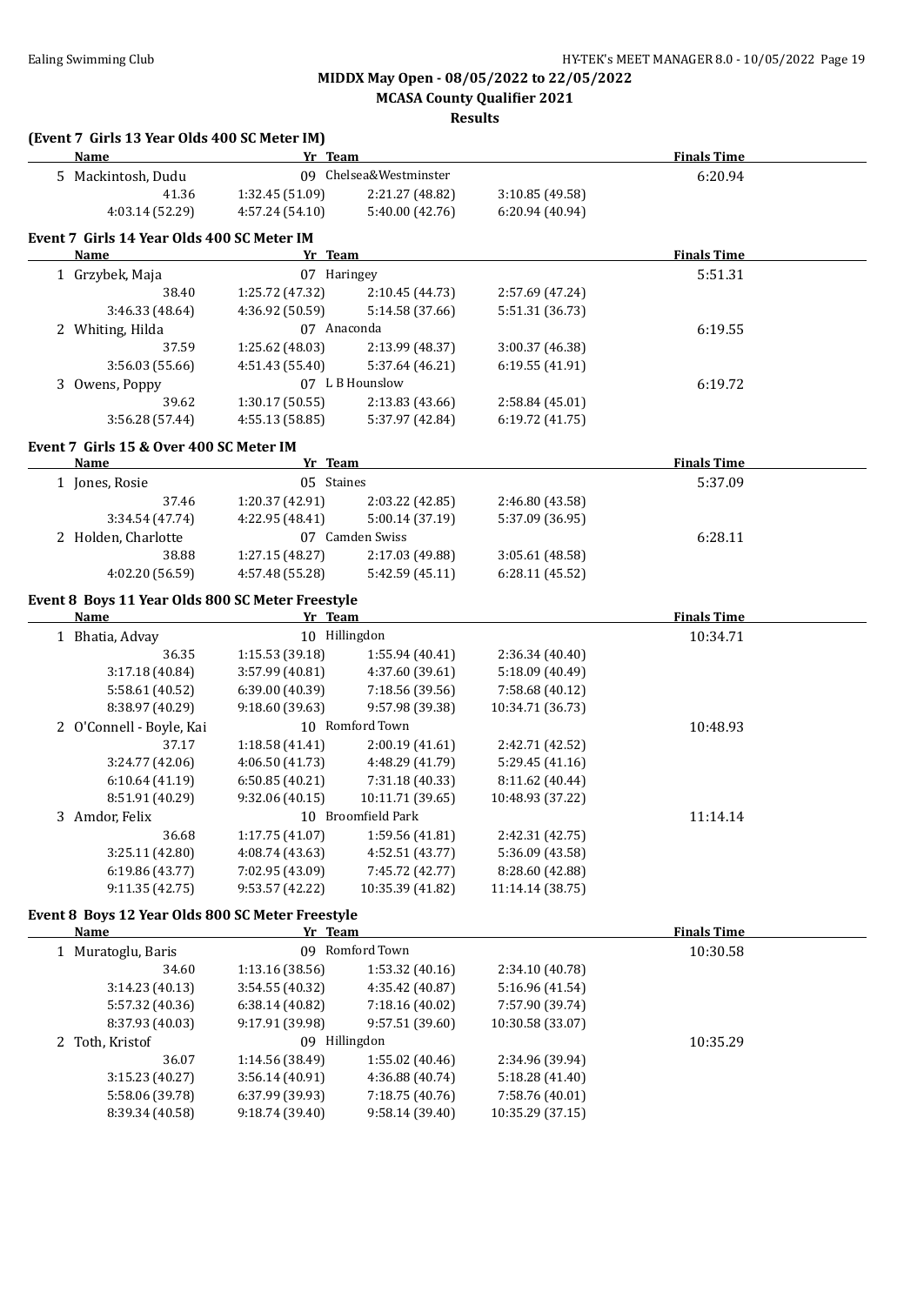**MCASA County Qualifier 2021**

| (Event 8 Boys 12 Year Olds 800 SC Meter Freestyle)<br><b>Name</b> | Yr Team          |                        |                  | <b>Finals Time</b> |
|-------------------------------------------------------------------|------------------|------------------------|------------------|--------------------|
| 3 Quinn, Logan                                                    |                  | 09 Hillingdon          |                  | 10:40.85           |
| 35.41                                                             | 1:13.27 (37.86)  | 1:52.98 (39.71)        | 2:32.85 (39.87)  |                    |
| 3:13.47 (40.62)                                                   | 3:53.61 (40.14)  | 4:33.48 (39.87)        | 5:14.90 (41.42)  |                    |
| 5:56.13 (41.23)                                                   | 6:38.01 (41.88)  | 7:18.92 (40.91)        | 8:00.32 (41.40)  |                    |
| 8:41.82 (41.50)                                                   | 9:23.05 (41.23)  | 10:03.66 (40.61)       | 10:40.85 (37.19) |                    |
| 4 Yalovets, Timofiy                                               |                  | 10 L B Hounslow        |                  | 12:22.67           |
| 40.51                                                             | 1:26.44 (45.93)  | 2:12.97 (46.53)        | 2:59.88 (46.91)  |                    |
| 3:47.78 (47.90)                                                   | 4:35.55 (47.77)  | 5:23.22 (47.67)        | 6:11.14 (47.92)  |                    |
| 6:59.05 (47.91)                                                   | 7:46.48 (47.43)  | 8:34.36 (47.88)        | 9:21.58 (47.22)  |                    |
| 10:09.44 (47.86)                                                  | 10:55.73 (46.29) | 11:40.66 (44.93)       | 12:22.67 (42.01) |                    |
| --- Minerva, Lorenzo                                              |                  | 10 Chelsea&Westminster |                  | <b>NS</b>          |
| --- Guest, Finley                                                 |                  | 10 Hillingdon          |                  | $_{\rm NS}$        |
| Event 8 Boys 13 Year Olds 800 SC Meter Freestyle                  |                  |                        |                  |                    |
| <b>Name</b>                                                       | Yr Team          |                        |                  | <b>Finals Time</b> |
| 1 Hanks, Dylan                                                    | 09 Enfield       |                        |                  | 11:00.36           |
| 34.36                                                             | 1:12.82 (38.46)  | 1:52.67 (39.85)        | 2:33.80 (41.13)  |                    |
| 3:14.82 (41.02)                                                   | 3:56.81 (41.99)  | 4:38.29 (41.48)        | 5:20.68 (42.39)  |                    |
| 6:03.33(42.65)                                                    | 6:46.69 (43.36)  | 7:30.77 (44.08)        | 8:14.73 (43.96)  |                    |
| 8:57.57 (42.84)                                                   | 9:40.37 (42.80)  | 10:22.00 (41.63)       | 11:00.36 (38.36) |                    |
| 2 Baxter, Ethan                                                   | 08 Enfield       |                        |                  | 11:09.01           |
| 35.80                                                             | 1:16.61(40.81)   | 1:58.43 (41.82)        | 2:40.55 (42.12)  |                    |
| 3:22.49 (41.94)                                                   | 4:05.13 (42.64)  | 4:47.84 (42.71)        | 5:31.11 (43.27)  |                    |
| 6:13.89 (42.78)                                                   | 6:56.14 (42.25)  | 7:40.56 (44.42)        | 8:23.19 (42.63)  |                    |
| 9:05.46 (42.27)                                                   | 9:47.79 (42.33)  | 10:30.47 (42.68)       | 11:09.01 (38.54) |                    |
| 3 Awan, Rayan                                                     | 09 Enfield       |                        |                  | 11:10.53           |
| 35.20                                                             | 1:15.57 (40.37)  | 1:57.00 (41.43)        | 2:40.01 (43.01)  |                    |
| 3:23.68 (43.67)                                                   | 4:07.44 (43.76)  | 4:52.05 (44.61)        | 5:36.15 (44.10)  |                    |
| 6:19.86 (43.71)                                                   | 7:03.40 (43.54)  | 7:47.64 (44.24)        | 8:30.71 (43.07)  |                    |
| 9:14.15 (43.44)                                                   | 9:56.22 (42.07)  | 10:36.32 (40.10)       | 11:10.53 (34.21) |                    |
| 4 Kecso, Vince                                                    |                  | 08 Hillingdon          |                  | 11:16.83           |
| 37.11                                                             | 1:19.32 (42.21)  | 2:02.56 (43.24)        | 2:46.50 (43.94)  |                    |
| 3:30.49 (43.99)                                                   | 4:13.81 (43.32)  | 4:57.14 (43.33)        | 5:41.05 (43.91)  |                    |
| 6:24.61(43.56)                                                    | 7:08.19 (43.58)  | 7:51.49 (43.30)        | 8:33.93 (42.44)  |                    |
| 9:16.30 (42.37)                                                   | 9:58.27 (41.97)  | 10:39.89 (41.62)       | 11:16.83 (36.94) |                    |
| 5 Tatanov, Zdravko                                                | 09 Enfield       |                        |                  | 11:48.99           |
| 35.70                                                             | 1:15.74 (40.04)  | 1:57.62 (41.88)        | 2:41.22 (43.60)  |                    |
| 3:25.26 (44.04)                                                   | 4:11.47 (46.21)  | 4:56.70 (45.23)        | 5:42.25 (45.55)  |                    |
| 6:29.08 (46.83)                                                   | 7:13.97 (44.89)  | 8:00.81 (46.84)        | 8:47.82 (47.01)  |                    |
| 9:34.14 (46.32)                                                   | 10:18.82 (44.68) | 11:05.24 (46.42)       | 11:48.99 (43.75) |                    |
| --- Himsworth, Louis                                              | 08 Enfield       |                        |                  | <b>NS</b>          |
| Event 8 Boys 14 Year Olds 800 SC Meter Freestyle                  |                  |                        |                  |                    |
| <b>Name</b>                                                       | Yr Team          |                        |                  | <b>Finals Time</b> |
| 1 Singer, Joshua                                                  | 07 Enfield       |                        |                  | 9:29.15            |
| 30.10                                                             | 1:04.38 (34.28)  | 1:39.54 (35.16)        | 2:15.06 (35.52)  |                    |

| 30.10                | 1:04.38 (34.28) | 1:39.54(35.16)  | 2:15.06 (35.52)  |          |
|----------------------|-----------------|-----------------|------------------|----------|
| 2:50.83(35.77)       | 3:26.96(36.13)  | 4:03.22(36.26)  | 4:38.68 (35.46)  |          |
| 5:15.66 (36.98)      | 5:52.96 (37.30) | 6:29.62(36.66)  | 7:06.22 (36.60)  |          |
| 7:43.30 (37.08)      | 8:19.45(36.15)  | 8:55.79 (36.34) | 9:29.15(33.36)   |          |
| 2 Hitchcock, Malachy |                 | 08 Camden Swiss |                  | 10:14.45 |
| 34.27                | 1:12.08(37.81)  | 1:50.05(37.97)  | 2:28.73 (38.68)  |          |
| 3:07.43(38.70)       | 3:46.35(38.92)  | 4:24.91 (38.56) | 5:03.65 (38.74)  |          |
| 5:42.01 (38.36)      | 6:21.29(39.28)  | 7:00.20 (38.91) | 7:39.47 (39.27)  |          |
| 8:19.35 (39.88)      | 8:58.21 (38.86) | 9:36.83 (38.62) | 10:14.45 (37.62) |          |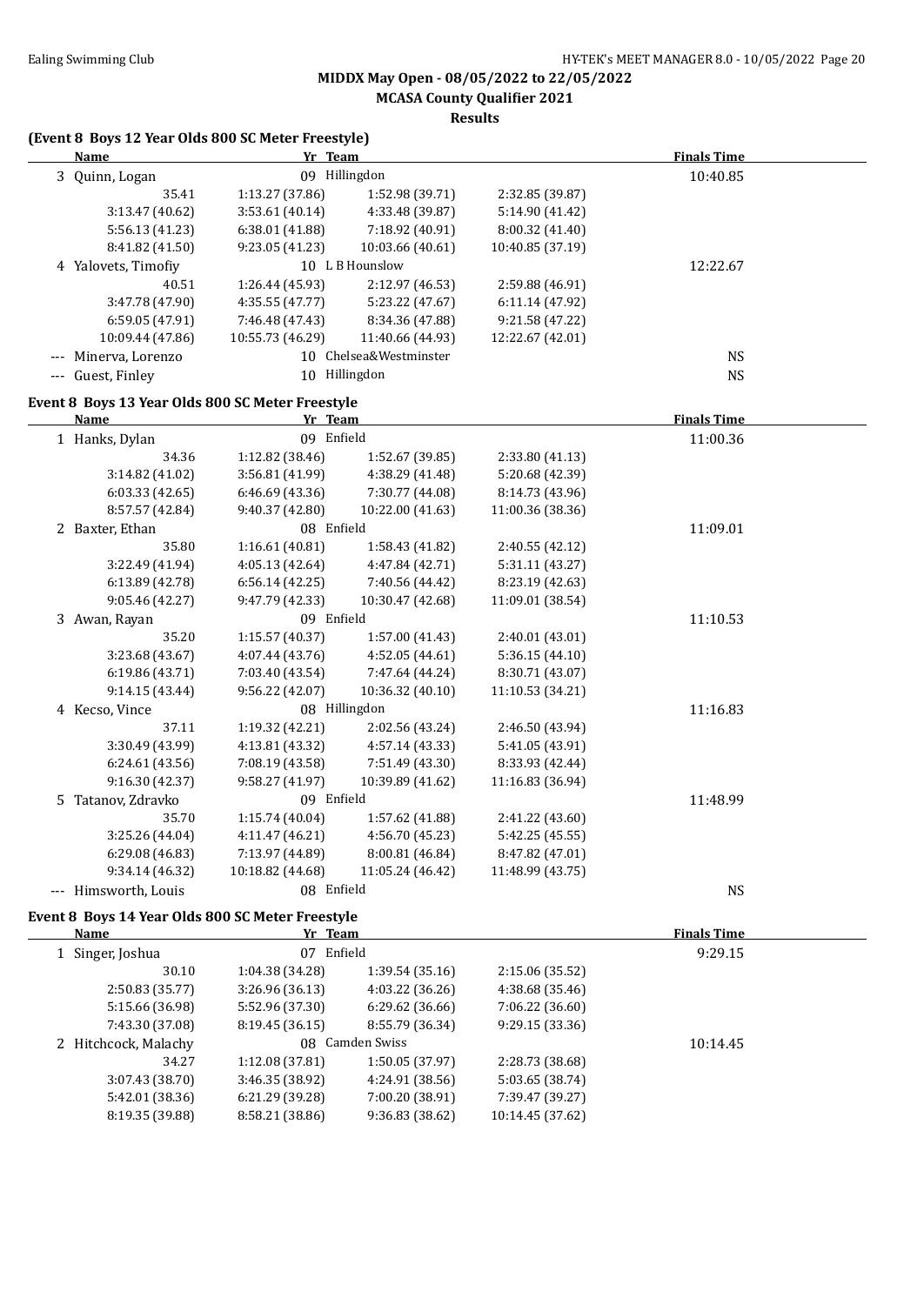**MCASA County Qualifier 2021**

**Results**

#### **(Event 8 Boys 14 Year Olds 800 SC Meter Freestyle)**

| <b>Name</b>                                   | Yr Team         |                  |                  | <b>Finals Time</b> |  |
|-----------------------------------------------|-----------------|------------------|------------------|--------------------|--|
| 3 Lewis, Kane                                 |                 | 08 Hillingdon    |                  | 10:17.24           |  |
| 32.93                                         | 1:09.29 (36.36) | 1:48.20 (38.91)  | 2:27.33 (39.13)  |                    |  |
| 3:07.31 (39.98)                               | 3:47.67 (40.36) | 4:27.58 (39.91)  | 5:07.81 (40.23)  |                    |  |
| 5:47.74 (39.93)                               | 6:27.68 (39.94) | 7:07.41 (39.73)  | 7:46.78 (39.37)  |                    |  |
| 8:25.94 (39.16)                               | 9:05.64 (39.70) | 9:43.49 (37.85)  | 10:17.24 (33.75) |                    |  |
| 4 Ruzicka, Freddie                            | 07 Ealing       |                  |                  | 10:19.58           |  |
| 34.77                                         | 1:13.46 (38.69) | 1:53.24 (39.78)  | 2:32.80 (39.56)  |                    |  |
| 3:12.27 (39.47)                               | 3:52.52(40.25)  | 4:32.39 (39.87)  | 5:13.02 (40.63)  |                    |  |
| 5:52.31 (39.29)                               | 6:31.20 (38.89) | 7:09.69 (38.49)  | 7:49.46 (39.77)  |                    |  |
| 8:28.47 (39.01)                               | 9:06.88(38.41)  | 9:44.45(37.57)   | 10:19.58 (35.13) |                    |  |
| 5 Lawrie, Jack                                | 08 Enfield      |                  |                  | 10:37.80           |  |
| 33.72                                         | 1:10.79 (37.07) | 1:49.06 (38.27)  | 2:28.01 (38.95)  |                    |  |
| 3:07.59 (39.58)                               | 3:46.97 (39.38) | 4:26.70 (39.73)  | 5:06.22 (39.52)  |                    |  |
| 5:46.36(40.14)                                | 6:27.36(41.00)  | 7:09.03 (41.67)  | 7:51.07 (42.04)  |                    |  |
| 8:33.76 (42.69)                               | 9:16.03(42.27)  | 9:58.36 (42.33)  | 10:37.80 (39.44) |                    |  |
| 6 Thomas, Jaiden                              | 07 Enfield      |                  |                  | 11:11.81           |  |
| 32.99                                         | 1:11.09(38.10)  | 1:50.58 (39.49)  | 2:31.78 (41.20)  |                    |  |
| 3:13.74(41.96)                                | 3:56.05(42.31)  | 4:39.51 (43.46)  | 5:23.11 (43.60)  |                    |  |
| 6:06.51 (43.40)                               | 6:50.34 (43.83) | 7:34.25 (43.91)  | 8:18.72 (44.47)  |                    |  |
| 9:03.63 (44.91)                               | 9:47.36 (43.73) | 10:31.26 (43.90) | 11:11.81 (40.55) |                    |  |
| Event 8 Boys 15 & Over 800 SC Meter Freestyle |                 |                  |                  |                    |  |
| Name                                          | Yr Team         |                  |                  | <b>Finals Time</b> |  |
| 1 Dupoy, Ethan                                | 06 Enfield      |                  |                  | 11:00.15           |  |
| 33.68                                         | 1:12.60 (38.92) | 1:53.35(40.75)   | 2:34.07 (40.72)  |                    |  |

3:17.52 (43.45) 3:59.51 (41.99) 4:41.70 (42.19) 5:25.13 (43.43) 6:07.74 (42.61) 6:50.77 (43.03) 7:32.63 (41.86) 8:14.79 (42.16) 8:56.52 (41.73) 9:38.44 (41.92) 10:20.11 (41.67) 11:00.15 (40.04)

|  |  |  | Event 9 Girls 9 Year Olds 100 SC Meter Breaststroke |  |
|--|--|--|-----------------------------------------------------|--|
|  |  |  |                                                     |  |

|   | Name                  | Yr_Team                | <b>Finals Time</b> |
|---|-----------------------|------------------------|--------------------|
|   | 1 Long, Charley       | 12 Romford Town        | 1:41.03            |
|   | 48.51                 | 1:41.03 (52.52)        |                    |
|   | 2 Ares, Myla          | 13 Chelsea&Westminster | 1:49.16            |
|   | 52.78                 | 1:49.16 (56.38)        |                    |
| 3 | Row, Evelyn           | 12 Chelsea&Westminster | 1:52.56            |
|   | 54.39                 | 1:52.56(58.17)         |                    |
|   | 4 Edghill, Victoria   | 12 Romford Town        | 1:54.23            |
|   | 54.33                 | 1:54.23 (59.90)        |                    |
|   | 5 Cobby, Ruby         | 12 Chelsea&Westminster | 1:56.42            |
|   | 54.37                 | 1:56.42(1:02.05)       |                    |
|   | 6 Silbery, River      | 12 Staines             | 1:57.13            |
|   | 56.60                 | 1:57.13(1:00.53)       |                    |
| 7 | Olson, Annika         | 12 Chelsea&Westminster | 1:57.33            |
|   | 57.00                 | 1:57.33(1:00.33)       |                    |
|   | 8 Cara, Amelia        | 12 Camden Swiss        | 1:57.61            |
|   | 56.95                 | 1:57.61(1:00.66)       |                    |
|   | 9 Burgoyne, Elodie    | 13 Chelsea&Westminster | 2:00.81            |
|   | 58.23                 | 2:00.81 (1:02.58)      |                    |
|   | 10 Ge, Jessica        | 12 Chelsea&Westminster | 2:01.02            |
|   | 57.74                 | $2:01.02$ (1:03.28)    |                    |
|   | 11 Ang, Ashley-Jane   | 12 Camden Swiss        | 2:01.35            |
|   | 58.99                 | 2:01.35(1:02.36)       |                    |
|   | 12 Fernando, Trianna  | 12 Southwark Aquatics  | 2:06.00            |
|   | 1:01.65               | 2:06.00 (1:04.35)      |                    |
|   | 13 Basile, Elisabetta | 12 Chelsea&Westminster | 2:14.93            |
|   | 1:04.11               | 2:14.93 (1:10.82)      |                    |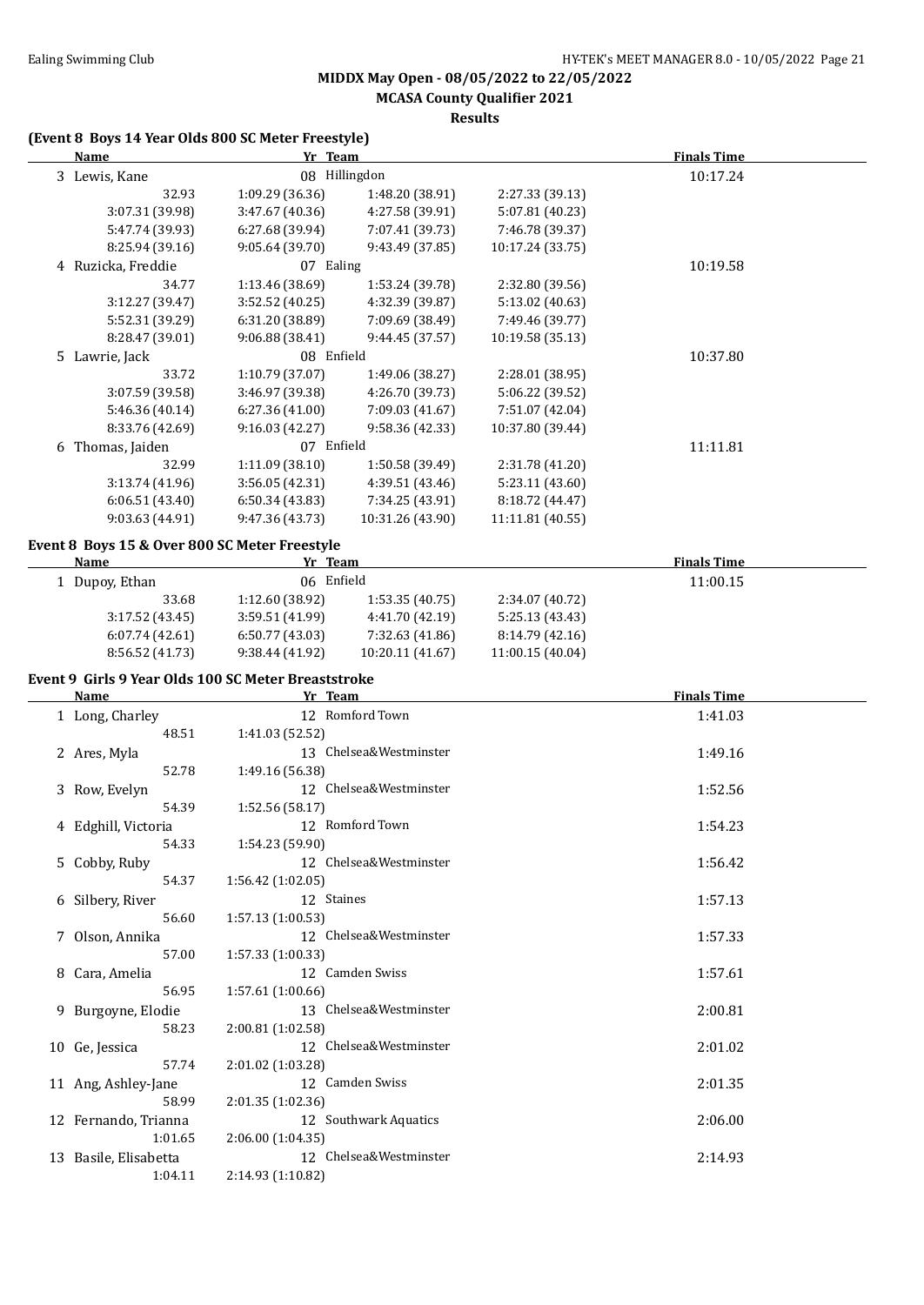**MCASA County Qualifier 2021**

**Results**

#### **(Event 9 Girls 9 Year Olds 100 SC Meter Breaststroke)**

| Name                  | Yr Team                                                                                    | <b>Finals Time</b> |  |  |  |  |
|-----------------------|--------------------------------------------------------------------------------------------|--------------------|--|--|--|--|
| --- Agustin, Hazel    | 12 Chelsea&Westminster                                                                     | DQ 1:55.53         |  |  |  |  |
|                       | 7.6 Did not touch at turn or finish with both hands, or touch not simultaneous or hands no |                    |  |  |  |  |
|                       | 55.24 DQ 1:55.53 (1:00.29)                                                                 |                    |  |  |  |  |
| --- Marquez, Lara     | 12 Chelsea&Westminster                                                                     | NS                 |  |  |  |  |
| --- Rodriguez, Sienna | 12 Chelsea&Westminster                                                                     | NS                 |  |  |  |  |
| --- Labrande, Sophia  | 12 Chelsea&Westminster                                                                     | NS                 |  |  |  |  |
| --- Longo, Lavinia    | 12 Chelsea&Westminster                                                                     | NS                 |  |  |  |  |

#### **Event 9 Girls 10 Year Olds 100 SC Meter Breaststroke**

| <b>Name</b>                      | Yr Team                                 | <b>Finals Time</b> |
|----------------------------------|-----------------------------------------|--------------------|
| 1 Nurse, Jessie                  | 11 Staines                              | 1:40.76            |
| 47.28                            | 1:40.76 (53.48)                         |                    |
| 2 Trunkfield, Lara               | 11 Camden Swiss                         | 1:43.78            |
| 49.25                            | 1:43.78 (54.53)                         |                    |
| 3 Chiang, Isabella               | 11 Camden Swiss                         | 1:44.34            |
| 51.23                            | 1:44.34 (53.11)                         |                    |
| 4 Leahy, Tiana                   | 11 Enfield                              | 1:49.35            |
| 51.53                            | 1:49.35 (57.82)                         |                    |
| 5 Ursini, Nikol                  | 11 Chelsea&Westminster                  | 1:50.42            |
| 50.74                            | 1:50.42 (59.68)                         |                    |
| 6 Mehta, Maya                    | 11 Chelsea&Westminster                  | 1:50.64            |
| 52.11                            | 1:50.64 (58.53)                         |                    |
| 7 Stronati Guallar, Maggi        | 11 Broomfield Park                      | 1:50.75            |
| 51.22                            | 1:50.75 (59.53)                         |                    |
| 8 Griffini, Stella               | 11 Chelsea&Westminster                  | 1:52.09            |
| 53.06                            | 1:52.09 (59.03)                         |                    |
| 9 Gralka, Emelia                 | 11 Anaconda                             | 1:52.17            |
| 54.89                            | 1:52.17 (57.28)                         |                    |
| 10 Booth, Lilac                  | 12 Ealing                               | 1:52.29            |
| 54.18                            | 1:52.29 (58.11)                         |                    |
| 11 Milekhina, Alice              | 11 Camden Swiss                         | 1:52.65            |
| 54.90                            | 1:52.65 (57.75)                         |                    |
| 12 Niotakis, Zoe                 | 12 Camden Swiss                         | 1:53.70            |
| 56.21                            | 1:53.70 (57.49)                         |                    |
| 13 Lewis, Thea                   | 11 Hillingdon                           | 1:56.53            |
| 56.65                            | 1:56.53 (59.88)                         |                    |
| 14 O'Brien, Caitlin              | 11 Hillingdon                           | 2:02.47            |
| 57.43                            | 2:02.47 (1:05.04)                       |                    |
| 15 Beer, Mayu                    | 12 Camden Swiss                         | 2:14.43            |
| 1:01.37                          | 2:14.43 (1:13.06)                       |                    |
| --- Perryman, Imogen             | 12 Chelsea&Westminster                  | DQ 1:54.38         |
|                                  | 7.4 Leg movements not on the same plane |                    |
|                                  | 52.92 DQ 1:54.38 (1:01.46)              |                    |
| --- Asmerom, Elilta              | 11 Chelsea&Westminster                  | DQ 2:00.69         |
| 4.4 Start before starting signal |                                         |                    |

57.18 DQ 2:00.69 (1:03.51)

#### **Event 9 Girls 11 Year Olds 100 SC Meter Breaststroke**

| Name                   | Yr Team         | <b>Finals Time</b> |
|------------------------|-----------------|--------------------|
| Long, Sophie           | 10 Romford Town | 1:25.06            |
| 40.22                  | 1:25.06 (44.84) |                    |
| 2 Woodhouse, Christie  | 11 Hillingdon   | 1:36.87            |
| 46.06                  | 1:36.87(50.81)  |                    |
| 3 Chheda-Varma, Shloka | 10 Haringey     | 1:39.08            |
| 46.99                  | 1:39.08(52.09)  |                    |
| 4 Awan, Zahra          | 10 Enfield      | 1:40.24            |
| 47.14                  | 1:40.24(53.10)  |                    |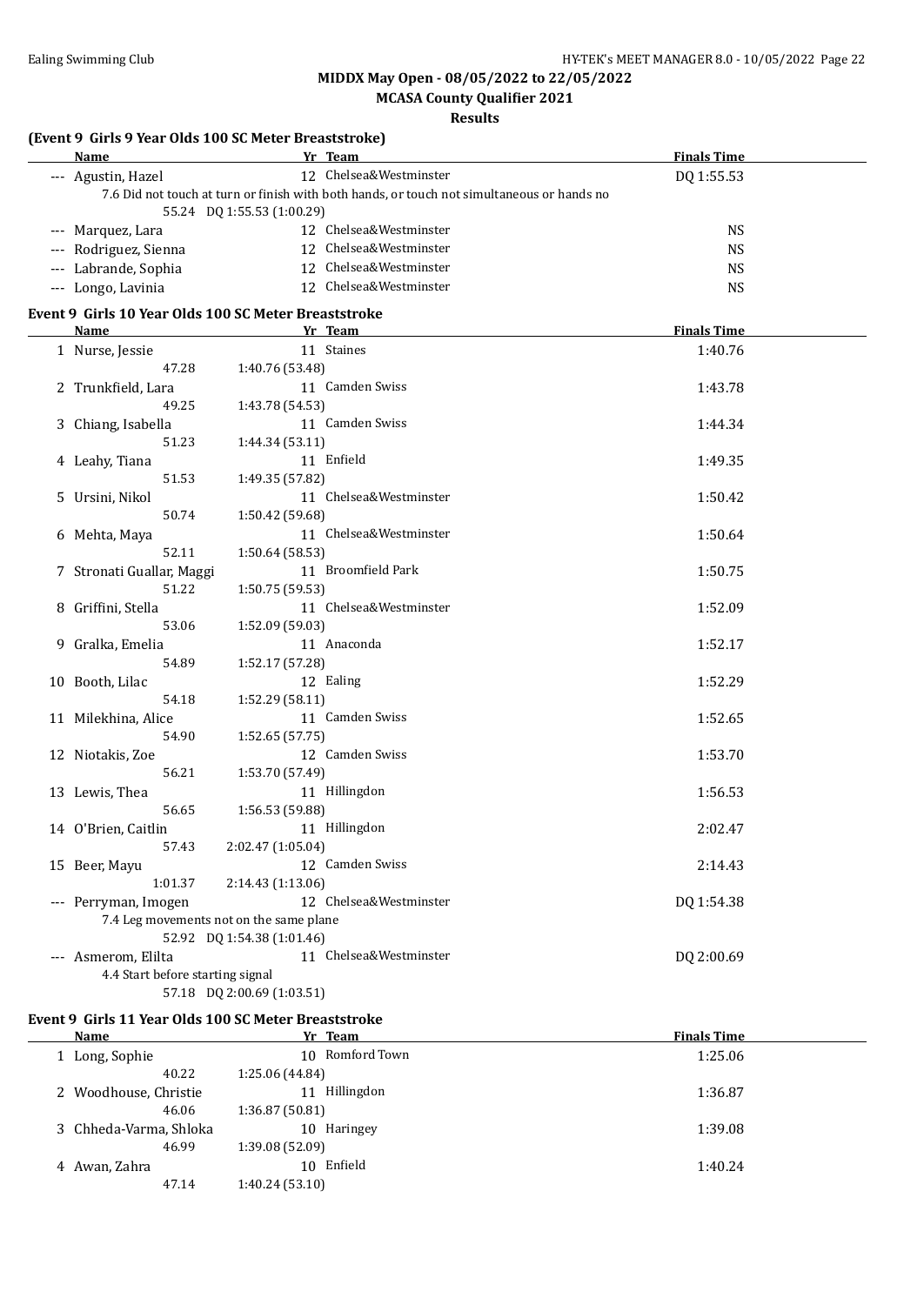### **MCASA County Qualifier 2021**

#### **Results**

#### **(Event 9 Girls 11 Year Olds 100 SC Meter Breaststroke)**

| <b>Name</b>              | Yr Team                                                                                  | <b>Finals Time</b> |  |
|--------------------------|------------------------------------------------------------------------------------------|--------------------|--|
| 5 Fanari Gibbons, Marina | 10 Camden Swiss                                                                          | 1:40.86            |  |
| 49.38                    | 1:40.86 (51.48)                                                                          |                    |  |
| 6 Slim, Liana            | 11 Chelsea&Westminster                                                                   | 1:41.26            |  |
| 47.48                    | 1:41.26 (53.78)                                                                          |                    |  |
| 7 Huynh, Grace           | 10 Camden Swiss                                                                          | 1:41.60            |  |
| 49.57                    | 1:41.60 (52.03)                                                                          |                    |  |
| 8 Barnard, Charlotte     | 10 Camden Swiss                                                                          | 1:42.58            |  |
| 49.79                    | 1:42.58 (52.79)                                                                          |                    |  |
| 9 Harris, Clementine     | 11 Chelsea&Westminster                                                                   | 1:43.55            |  |
| 49.69                    | 1:43.55 (53.86)                                                                          |                    |  |
| 10 Lee, Fizz             | 10 Chelsea&Westminster                                                                   | 1:46.27            |  |
| 51.71                    | 1:46.27 (54.56)                                                                          |                    |  |
| 11 Dugdale, Isabella     | 11 Enfield                                                                               | 1:47.16            |  |
| 50.23                    | 1:47.16 (56.93)                                                                          |                    |  |
| 12 Phillips, Olivia      | 10 Enfield                                                                               | 1:47.68            |  |
| 50.49                    | 1:47.68 (57.19)                                                                          |                    |  |
| 13 Sharma, Rhyme         | 10 Ealing                                                                                | 1:48.09            |  |
| 50.94                    | 1:48.09 (57.15)                                                                          |                    |  |
| 14 Visaria, Mahi         | 10 Hillingdon                                                                            | 1:49.34            |  |
| 53.36                    | 1:49.34 (55.98)                                                                          |                    |  |
| 15 Baraibar, Martina     | 11 Camden Swiss                                                                          | 1:49.84            |  |
| 53.74                    | 1:49.84 (56.10)                                                                          |                    |  |
| 16 Thode, Belle          | 10 Anaconda                                                                              | 1:50.09            |  |
| 49.89                    | 1:50.09 (1:00.20)                                                                        |                    |  |
| 17 Sweeney, Ines         | 11 Chelsea&Westminster                                                                   | 1:50.99            |  |
| 53.84                    | 1:50.99 (57.15)                                                                          |                    |  |
| 18 Swift, Ella           | 10 Ealing                                                                                | 1:54.67            |  |
| 55.58                    | 1:54.67 (59.09)                                                                          |                    |  |
| 19 Raptis, Elena         | 11 Hillingdon                                                                            | 1:56.42            |  |
| 52.99                    | 1:56.42 (1:03.43)                                                                        |                    |  |
| --- Mepani, Vaari        | 10 Hillingdon                                                                            | DQ 1:52.07         |  |
|                          | 7.2 Body not on the breast during the swim or when leaving the wall after a turn (except |                    |  |
| 54.76                    | DQ 1:52.07 (57.31)                                                                       |                    |  |
| --- Cader, Mariam        | 11 Hillingdon                                                                            | <b>NS</b>          |  |

#### **Event 9 Girls 12 Year Olds 100 SC Meter Breaststroke**

| Name                 | Yr Team                | <b>Finals Time</b> |
|----------------------|------------------------|--------------------|
| 1 Ingleton, Isobella | 10 Ealing              | 1:25.87            |
| 40.02                | 1:25.87(45.85)         |                    |
| 2 Trincano, Jade     | 09 Chelsea&Westminster | 1:28.86            |
| 41.85                | 1:28.86 (47.01)        |                    |
| 3 Hovell, Tamar      | 10 Ealing              | 1:31.12            |
| 42.63                | 1:31.12 (48.49)        |                    |
| 4 Ung, Millie        | 09 Southwark Aquatics  | 1:31.49            |
| 43.38                | 1:31.49(48.11)         |                    |
| 5 O'Keeffe, Daisy    | 09 Ealing              | 1:32.28            |
| 43.16                | 1:32.28 (49.12)        |                    |
| 6 Dixon, Sophia      | 10 Romford Town        | 1:32.70            |
| 42.52                | 1:32.70 (50.18)        |                    |
| 7 Koelsch, Nina      | 10 Camden Swiss        | 1:33.09            |
| 45.44                | 1:33.09(47.65)         |                    |
| 8 Mazer, Minnie      | 10 Camden Swiss        | 1:34.12            |
| 45.20                | 1:34.12 (48.92)        |                    |
| 9 Tran, Matilda      | 09 Ealing              | 1:36.01            |
| 44.93                | 1:36.01 (51.08)        |                    |
| 10 Gallagher, Ellie  | 09 Hillingdon          | 1:39.83            |
| 47.98                | 1:39.83(51.85)         |                    |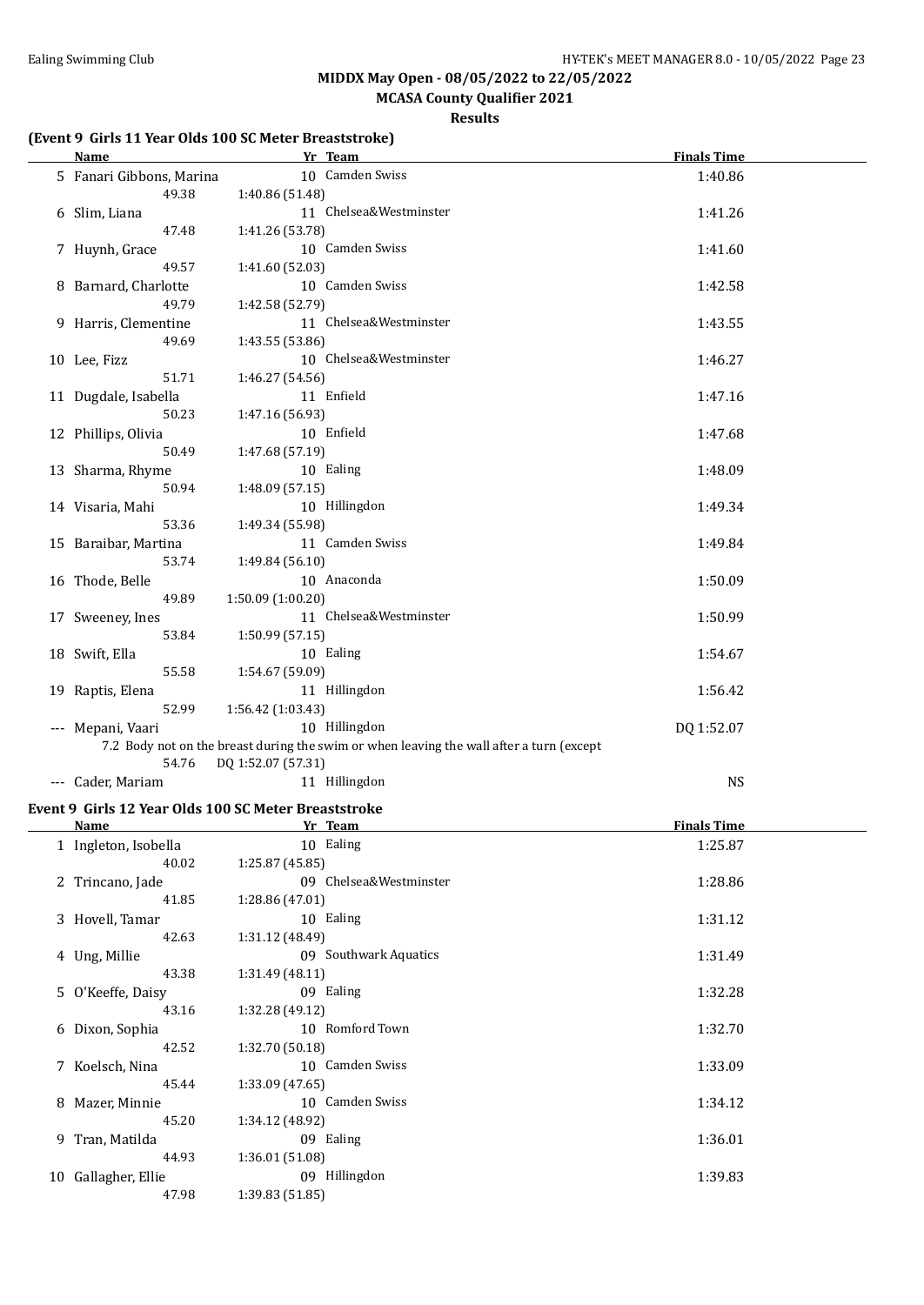### **MCASA County Qualifier 2021**

#### **Results**

#### **(Event 9 Girls 12 Year Olds 100 SC Meter Breaststroke)**

49.76 1:44.66 (54.90)

| <b>Name</b>                                          |                 | Yr Team                | <b>Finals Time</b> |  |
|------------------------------------------------------|-----------------|------------------------|--------------------|--|
| 11 Grane, Ximena                                     |                 | 10 Hillingdon          | 1:40.55            |  |
| 48.09                                                | 1:40.55 (52.46) |                        |                    |  |
| 12 Van't Hoogerhuijs, Tallulah<br>48.53              | 1:40.63 (52.10) | 10 Staines             | 1:40.63            |  |
| 13 Blumel, Maggie                                    |                 | 10 Camden Swiss        | 1:41.04            |  |
| 48.00                                                | 1:41.04 (53.04) |                        |                    |  |
| 14 Shah, Sierra                                      |                 | 09 Hillingdon          | 1:45.26            |  |
| 50.56                                                | 1:45.26 (54.70) |                        |                    |  |
| 15 Frankopan, Tekla                                  |                 | 09 Chelsea&Westminster | 1:45.75            |  |
| 49.82                                                | 1:45.75 (55.93) |                        |                    |  |
| 16 Merifield, Hannah                                 |                 | 10 Broomfield Park     | 1:46.12            |  |
| 49.33                                                | 1:46.12 (56.79) |                        |                    |  |
| 17 Morrison, Nessie                                  |                 | 10 Camden Swiss        | 1:46.32            |  |
|                                                      |                 |                        |                    |  |
| 51.25                                                | 1:46.32 (55.07) |                        |                    |  |
| 18 Reindorf Asamoah-Dan, Vict                        |                 | 10 Camden Swiss        | 1:47.65            |  |
| 50.36                                                | 1:47.65 (57.29) |                        |                    |  |
| 19 Boswell, Chloe                                    |                 | 09 Hillingdon          | 1:48.46            |  |
| 52.35                                                | 1:48.46 (56.11) |                        |                    |  |
| 20 Tzanidaki, Maria                                  |                 | 10 Hillingdon          | 1:51.40            |  |
| 52.26                                                | 1:51.40 (59.14) |                        |                    |  |
| --- Dyakonyuk, Vasi                                  |                 | 10 Chelsea&Westminster | <b>NS</b>          |  |
| --- Laaouiti, Sara                                   |                 | 09 Chelsea&Westminster | <b>NS</b>          |  |
| --- Petropoulos, Zoe                                 |                 | 09 Chelsea&Westminster | <b>NS</b>          |  |
|                                                      |                 | 09 Hillingdon          |                    |  |
| --- Bhatnagar, Anoushka                              |                 |                        | <b>NS</b>          |  |
| Event 9 Girls 13 Year Olds 100 SC Meter Breaststroke |                 |                        |                    |  |
| Name                                                 |                 | Yr Team                | <b>Finals Time</b> |  |
| 1 Gomez De Mebrillera, Sophia                        |                 | 08 Camden Swiss        | 1:23.79            |  |
| 41.17                                                | 1:23.79 (42.62) |                        |                    |  |
| 2 Capelan-OBrien, Eireann                            |                 | 08 Anaconda            | 1:27.09            |  |
| 40.58                                                | 1:27.09 (46.51) |                        |                    |  |
|                                                      |                 | 08 Chelsea&Westminster | 1:29.69            |  |
| 3 Kurati, Kaltrina                                   |                 |                        |                    |  |
| 41.82                                                | 1:29.69 (47.87) |                        |                    |  |
| 4 Mackintosh, Dudu                                   |                 | 09 Chelsea&Westminster | 1:30.44            |  |
| 5 McCall, Tana                                       |                 | 08 Ealing              | 1:31.63            |  |
| 43.27                                                | 1:31.63 (48.36) |                        |                    |  |
| 6 Tonska, Anastazja                                  |                 | 08 Southwark Aquatics  | 1:35.85            |  |
| 45.44                                                | 1:35.85 (50.41) |                        |                    |  |
| *7 Thode, Pearl                                      |                 | 08 Anaconda            | 1:36.97            |  |
| 46.18                                                | 1:36.97 (50.79) |                        |                    |  |
| *7 Harrison, Brooke                                  |                 | 08 Hillingdon          | 1:36.97            |  |
| 46.64                                                | 1:36.97 (50.33) |                        |                    |  |
| 9 Hovell, Dana                                       |                 | 08 Ealing              | 1:38.38            |  |
|                                                      |                 |                        |                    |  |
| 46.56                                                | 1:38.38 (51.82) |                        |                    |  |
| 10 Spender, Ava                                      |                 | 08 Hillingdon          | 1:39.74            |  |
| 48.45                                                | 1:39.74 (51.29) |                        |                    |  |
| 11 Lewis-Banks, Alexa                                |                 | 08 Haringey            | 1:40.38            |  |
| 48.04                                                | 1:40.38 (52.34) |                        |                    |  |
| 12 Bilici, Dilara                                    |                 | 09 Haringey            | 1:41.80            |  |
| 48.98                                                | 1:41.80 (52.82) |                        |                    |  |
| 13 Freyberg, Martha                                  |                 | 09 Anaconda            | 1:41.86            |  |
| 48.52                                                | 1:41.86 (53.34) |                        |                    |  |
|                                                      |                 | 08 Brent Dolphins      |                    |  |
| 14 Chiaparin, Lavinia                                |                 |                        | 1:43.47            |  |
| 47.30                                                | 1:43.47 (56.17) |                        |                    |  |
| 15 Lydon, Lara                                       |                 | 09 Hillingdon          | 1:44.66            |  |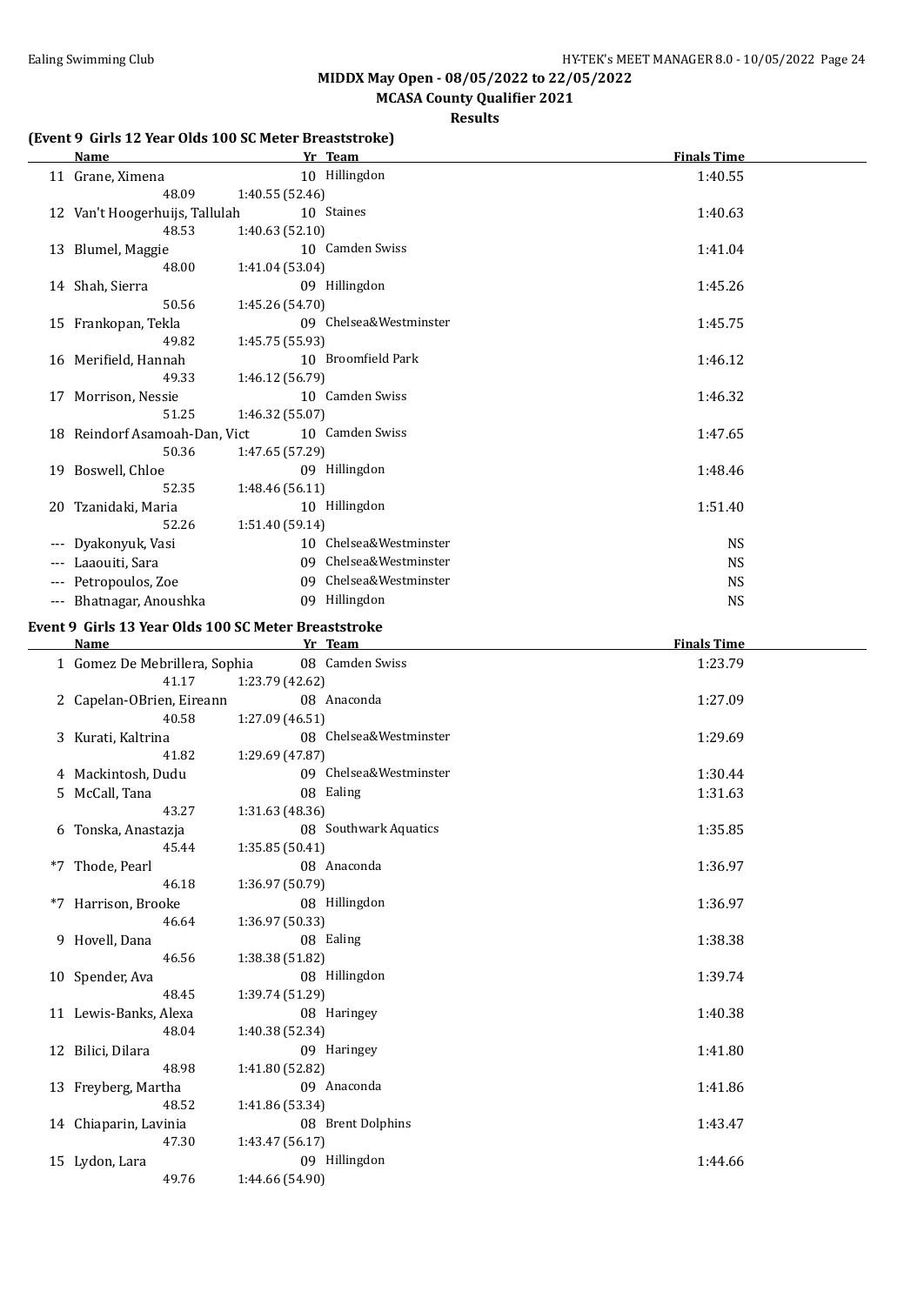### **MCASA County Qualifier 2021**

#### **Results**

#### **(Event 9 Girls 13 Year Olds 100 SC Meter Breaststroke)**

|       | Name                 | Yr Team                                                                                    | <b>Finals Time</b> |
|-------|----------------------|--------------------------------------------------------------------------------------------|--------------------|
|       | 16 Bartlett, Abigail | 08 Hillingdon                                                                              | 1:44.90            |
|       | 49.54                | 1:44.90 (55.36)                                                                            |                    |
| 17    | Mason, Chloe         | 09 Hillingdon                                                                              | 1:45.71            |
|       | 50.07                | 1:45.71 (55.64)                                                                            |                    |
| 18    | Zuliani, Vittoria    | 09 Camden Swiss                                                                            | 1:45.87            |
|       | 49.05                | 1:45.87 (56.82)                                                                            |                    |
| 19    | Mellett, Chloe       | Hillingdon<br>09                                                                           | 1:46.21            |
|       | 51.81                | 1:46.21 (54.40)                                                                            |                    |
| 20    | Nieto, Genesis       | L B Hounslow<br>08.                                                                        | 1:46.88            |
|       | 49.29                | 1:46.88 (57.59)                                                                            |                    |
|       | 21 Olugosi, Joy      | <b>Southwark Aquatics</b><br>09                                                            | 1:48.21            |
|       | 50.55                | 1:48.21 (57.66)                                                                            |                    |
|       | 22 Sumaria, Krisha   | Hillingdon<br>09                                                                           | 1:51.00            |
|       | 52.13                | 1:51.00 (58.87)                                                                            |                    |
| $---$ | Perkins, Greta       | 09 Ealing                                                                                  | DQ 1:45.12         |
|       |                      | 7.6 Did not touch at turn or finish with both hands, or touch not simultaneous or hands no |                    |
|       | 50.93                | DQ 1:45.12 (54.19)                                                                         |                    |

#### **Event 9 Girls 14 Year Olds 100 SC Meter Breaststroke**

| Name                 | Yr              | <b>Team</b>           | <b>Finals Time</b> |
|----------------------|-----------------|-----------------------|--------------------|
| 1 Webber, Tabitha    |                 | 08 Broomfield Park    | 1:29.14            |
| 41.34                | 1:29.14(47.80)  |                       |                    |
| 2 Bilici, Elif       |                 | 07 Haringey           | 1:30.14            |
| 42.68                | 1:30.14(47.46)  |                       |                    |
| 3 Reder, Lilianna    |                 | 08 L B Hounslow       | 1:30.48            |
| 42.83                | 1:30.48 (47.65) |                       |                    |
| 4 Poulton, Francesca |                 | 07 Haringey           | 1:34.25            |
| 44.64                | 1:34.25(49.61)  |                       |                    |
| 5 Akarli, Mina       |                 | 08 Camden Swiss       | 1:34.75            |
| 43.80                | 1:34.75(50.95)  |                       |                    |
| 6 Walsh, Ruby        |                 | 07 Ealing             | 1:38.22            |
| 44.35                | 1:38.22 (53.87) |                       |                    |
| 7 Ferrinho, Leni     |                 | 08 Southwark Aquatics | 1:40.30            |
| 47.19                | 1:40.30(53.11)  |                       |                    |
| 8 Clarke, Rosa       |                 | 07 Haringey           | 1:40.48            |
| 47.22                | 1:40.48(53.26)  |                       |                    |
| 9 Spyrou, Isabel     |                 | 07 Haringey           | 1:42.60            |
| 49.60                | 1:42.60(53.00)  |                       |                    |
| 10 Pixner, Ella      |                 | 08 Broomfield Park    | 1:45.38            |
| 49.66                | 1:45.38 (55.72) |                       |                    |
| 11 Aman, Anya        |                 | 08 Hillingdon         | 1:48.36            |
| 50.22                | 1:48.36 (58.14) |                       |                    |

#### **Event 9 Girls 15 & Over 100 SC Meter Breaststroke**

|   | Name                 |                 | Yr Team               | <b>Finals Time</b> |
|---|----------------------|-----------------|-----------------------|--------------------|
|   | 1 Jones, Rosie       |                 | 05 Staines            | 1:24.87            |
|   | 40.90                | 1:24.87 (43.97) |                       |                    |
|   | 2 Leon, Ariella      |                 | 06 Camden Swiss       | 1:25.18            |
|   | 39.44                | 1:25.18(45.74)  |                       |                    |
|   | 3 Utermann, Caroline | 03.             | Camden Swiss          | 1:29.69            |
|   | 42.18                | 1:29.69(47.51)  |                       |                    |
|   | 4 Taylor-Platt, Myla |                 | 05 Broomfield Park    | 1:34.15            |
|   | 44.29                | 1:34.15(49.86)  |                       |                    |
|   | 5 Hopkins, Zahra     |                 | 06 Southwark Aquatics | 1:37.60            |
|   | 45.01                | 1:37.60(52.59)  |                       |                    |
| 6 | Patel, Kesia         | 07              | Broomfield Park       | 1:41.64            |
|   | 48.76                | 1:41.64 (52.88) |                       |                    |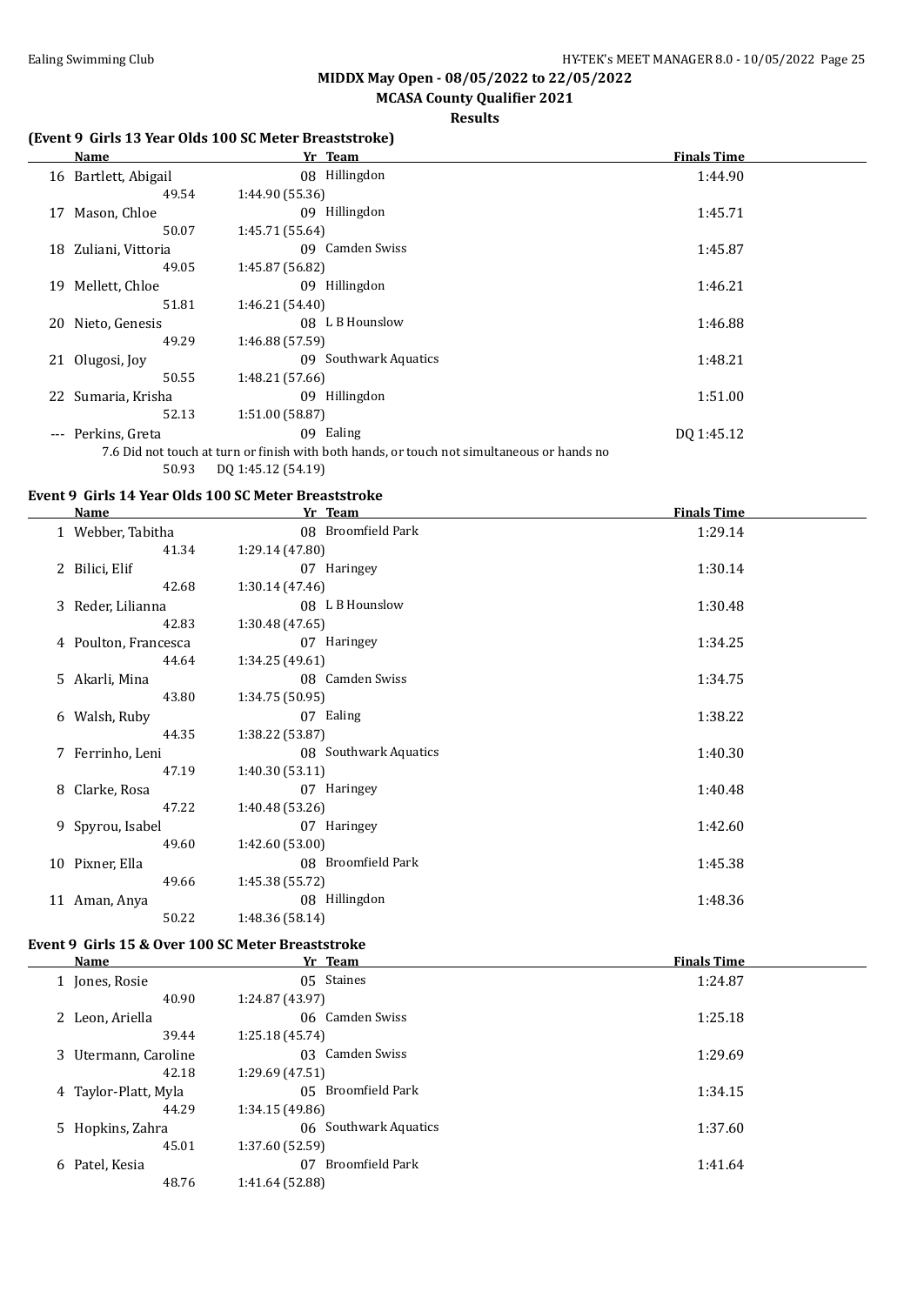**MCASA County Qualifier 2021**

#### **Results**

#### **(Event 9 Girls 15 & Over 100 SC Meter Breaststroke) Name Yr Team Finals Time** 7 Hedger, Isabelle 13 Barnet Copthall 1:59.73 56.53 1:59.73 (1:03.20) --- Vernon-Evans, Sophie 06 Chelsea&Westminster NS **Event 10 Boys 9 Year Olds 50 SC Meter Butterfly Name Solution Science <b>Propose Propose Propose Propose Propose Propose Propose Propose Propose Propose Propose Propose Propose Propose Propose Propose Propose Propose Propose Propos** 1 Pasheli, Aviv 12 Camden Swiss 51.53 2 Messis, Adam 12 Ealing 12 Early 12 Early 12 Early 12 Early 12 Early 12 Early 12 Early 12 Early 12 Early 12 Early 12 Early 12 Early 12 Early 12 Early 12 Early 12 Early 12 Early 12 Early 12 Early 12 Early 12 Early 12 Early 3 Roumilhac, Ayden 12 Chelsea&Westminster 53.27 4 Johnson, Felix 12 Camden Swiss 54.86 5 Tran, Ian 12 Camden Swiss 55.63 6 Swash, Theo 12 Chelsea&Westminster 57.05 7 Ozersky, James 12 Camden Swiss 58.54 --- Haverly, Yuma 13 Ealing 13 Allen and the DQ 52.00 8.2 Arms not brought forward simultaneously or arms not brought forward over the water --- Liu, Johnny 12 Chelsea&Westminster NS --- Djouder, Ryan 13 Ealing 13 Ealing 13 Ealing 13 Ealing 14 AMS **Event 10 Boys 10 Year Olds 50 SC Meter Butterfly Name Yr Team Finals Time** 1 Bowles, Osian 11 Anaconda 42.79 2 Catchpole, Charlie 11 Anaconda 42.90 3 Greco, Johnny 11 Chelsea&Westminster 45.21 4 Guo, Lucas Jia He 11 Enfield 46.68 5 O'Donnell, Josh 11 Chelsea&Westminster 48.45 6 Barnabas, James 11 Chelsea&Westminster 48.88 7 Krasnodebski, Alexander 11 Ealing 11 Early 10 12 Camden Swiss 49.30 49.30 8 Vermaat, Lucas 12 Camden Swiss 50.24 9 Yap, Edgar 12 Chelsea&Westminster 56.38 10 Jasak, Thomas 11 Chelsea&Westminster 1:02.37<br>11 Abdulkerimov, Daniel 12 Chelsea&Westminster 1:13.40 11 Abdulkerimov, Daniel 12 Chelsea&Westminster 1:13.40 --- Madani, Karim 12 Ealing 12 Ann an an Ann an Ann an Ann an Ann an Ann an Ann an Ann an Ann an Ann an Ann an A 4.4 Start before starting signal --- Hovell, Joshua 11 Ealing 11 Ealing 11 Ealing 100 53.74 8.3 Movements of the legs not simultaneous or alternating movement of legs or feet --- Staskus, Daniel 12 Ealing 12 Ealing 12 Ealing 12 Ealing 12 Ealing 19 The Staskus, 19 The NS --- Fitzgerald, Billy 12 Anaconda 12 Anaconda 12 Anaconda NS<br>--- Zuliani, Edward 12 Camden Swiss 12 NS --- Zuliani, Edward 12 Camden Swiss 1998 --- 2016 1999 NS --- Iver. Smaran 12 Chelsea&Westminster NS --- Aljabary, Omar 12 Chelsea&Westminster NS

#### **Event 10 Boys 11 Year Olds 50 SC Meter Butterfly**

| <b>Name</b>           | Yr Team                | <b>Finals Time</b> |
|-----------------------|------------------------|--------------------|
| 1 Smith, Tevaughn     | 10 Enfield             | 39.08              |
| 2 Ali. Mir Zahran     | 10 Enfield             | 41.11              |
| 3 Kwok, Ryan          | 10 Ealing              | 42.75              |
| 4 Dawett, Nikhil      | 11 Hillingdon          | 43.43              |
| 5 Bonfiglio, Luc      | 11 Chelsea&Westminster | 43.59              |
| 6 Wong, Jamie         | 11 Broomfield Park     | 47.23              |
| 7 Bloor, Kieran       | 11 Ealing              | 48.18              |
| 8 Stothers, Alexander | 11 Anaconda            | 51.41              |
| 9 Aman, Ayan          | 10 Hillingdon          | 53.37              |
| 10 Wahbeh, Rani       | 11 Camden Swiss        | 53.95              |
| 11 Wahbeh, Adam       | 11 Camden Swiss        | 1:01.25            |
| 12 Niotakis, Alex     | 10 Camden Swiss        | 1:03.73            |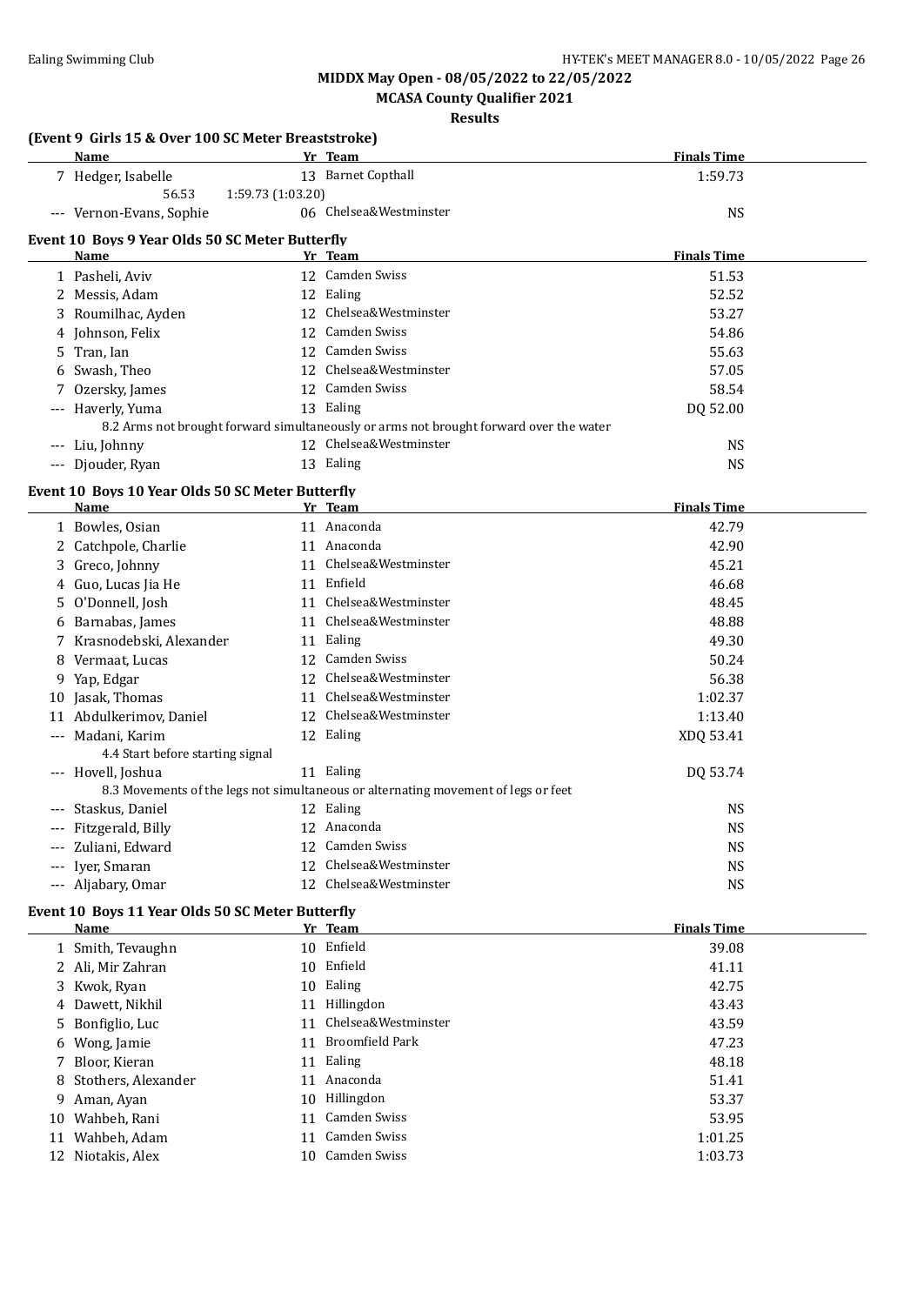**MCASA County Qualifier 2021**

|                     | (Event 10 Boys 11 Year Olds 50 SC Meter Butterfly)<br>Name | Yr Team                                                                            | <b>Finals Time</b> |
|---------------------|------------------------------------------------------------|------------------------------------------------------------------------------------|--------------------|
|                     | --- Beletski, Aleksander                                   | 11 Enfield                                                                         | X37.35             |
|                     | --- Borisov, Philip<br>4.4 Start before starting signal    | 10 Camden Swiss                                                                    | DQ 37.34           |
|                     | --- Bartlett, Thomas                                       | 10 Hillingdon                                                                      | <b>NS</b>          |
|                     | --- Azeemi, Omar                                           | 11 Hillingdon                                                                      | <b>NS</b>          |
|                     | Event 10 Boys 12 Year Olds 50 SC Meter Butterfly           |                                                                                    |                    |
|                     | Name                                                       | Yr Team                                                                            | <b>Finals Time</b> |
|                     | 1 Mamedov, Artur                                           | 09 Camden Swiss                                                                    | 37.68              |
|                     | 2 Pacenko, Jakub                                           | 09 Haringey                                                                        | 37.83              |
| 3                   | Chan, Tristan                                              | 09 Chelsea&Westminster                                                             | 40.32              |
|                     | 4 Ferera, Ravanel                                          | 09 Camden Swiss                                                                    | 40.58              |
| 5.                  | Yalovets, Timofiy                                          | 10 L B Hounslow                                                                    | 40.64              |
|                     | *6 Ayling, Ben                                             | 10 Southwark Aquatics                                                              | 42.77              |
|                     | *6 Sweeney, Viggo                                          | 10 Chelsea&Westminster                                                             | 42.77              |
| 8                   | Khan, Zayd                                                 | 10 Hillingdon                                                                      | 43.26              |
| 9                   | Gorbachev, Alekander                                       | 09 Haringey                                                                        | 44.24              |
|                     | 10 Scannell-Wood, Jack                                     | 09 Romford Town                                                                    | 44.56              |
|                     | 11 Kecso, Zoard                                            | 10 Hillingdon                                                                      | 44.66              |
|                     | 12 Garton, Jacob                                           | 10 Hillingdon                                                                      | 45.39              |
|                     | 13 Gooch, Ted                                              | 10 Hillingdon                                                                      | 45.76              |
|                     | 14 Alfano, Filippo                                         | 09 Camden Swiss                                                                    | 46.02              |
| 15                  | Ward, Xavier                                               | 09 Hillingdon                                                                      | 49.79              |
|                     | --- Luis, Ben                                              | 10 Camden Swiss                                                                    | DQ 52.73           |
|                     |                                                            | 8.3 Movements of the legs not simultaneous or alternating movement of legs or feet |                    |
|                     | --- Kumar, Kartik                                          | 09 Hillingdon                                                                      | <b>NS</b>          |
|                     | Event 10 Boys 13 Year Olds 50 SC Meter Butterfly           |                                                                                    |                    |
|                     | Name                                                       | Yr Team                                                                            | <b>Finals Time</b> |
|                     | 1 Demetriou Fox, Leo                                       | 08 Southwark Aquatics                                                              | 35.18              |
|                     |                                                            |                                                                                    |                    |
|                     | 2 Celi, David                                              | 08 Hillingdon                                                                      | 37.38              |
| 3                   | Kecso, Vince                                               | 08 Hillingdon                                                                      | 38.20              |
| 4                   | Manassero, Michael                                         | 08 Haringey                                                                        | 42.98              |
| 5.                  | Zaim, Atilla                                               | 09 Enfield                                                                         | 54.13              |
| $\qquad \qquad - -$ | Burden, Marcus                                             | 09 Hillingdon                                                                      | <b>NS</b>          |
| $\qquad \qquad - -$ | Lastra, Victor                                             | 09 Chelsea&Westminster                                                             | <b>NS</b>          |
|                     | --- Knight, Jack Diego                                     | 08 Haringey                                                                        | <b>NS</b>          |
|                     | Himsworth, Louis                                           | 08 Enfield                                                                         | <b>NS</b>          |
|                     | --- Kapoor, Krish                                          | 08 Hillingdon                                                                      | <b>NS</b>          |
|                     | Event 10 Boys 14 Year Olds 50 SC Meter Butterfly           |                                                                                    |                    |
|                     | <b>Name</b>                                                | Yr Team                                                                            | <b>Finals Time</b> |
|                     | *1 Ward, Zachary                                           | 08 Hillingdon                                                                      | 37.18              |
|                     | *1 Judd, Caleb                                             | 08 Romford Town                                                                    | 37.18              |
|                     | --- Miell, Alex                                            | 07 Camden Swiss                                                                    | <b>NS</b>          |
|                     | Event 10 Boys 15 & Over 50 SC Meter Butterfly              |                                                                                    |                    |
|                     | Name                                                       | Yr Team                                                                            | <b>Finals Time</b> |
|                     | 1 Rotundu, Cristian                                        | 94 Ealing                                                                          | 24.86              |
|                     | 2 Sebastian, Moscoso                                       | 04 Harrow School                                                                   | 29.44              |
| 3<br>4              | Gomulak, Misha<br>Gilpin, Benjamin                         | 07 Haringey<br>07 Anaconda                                                         | 32.51<br>34.03     |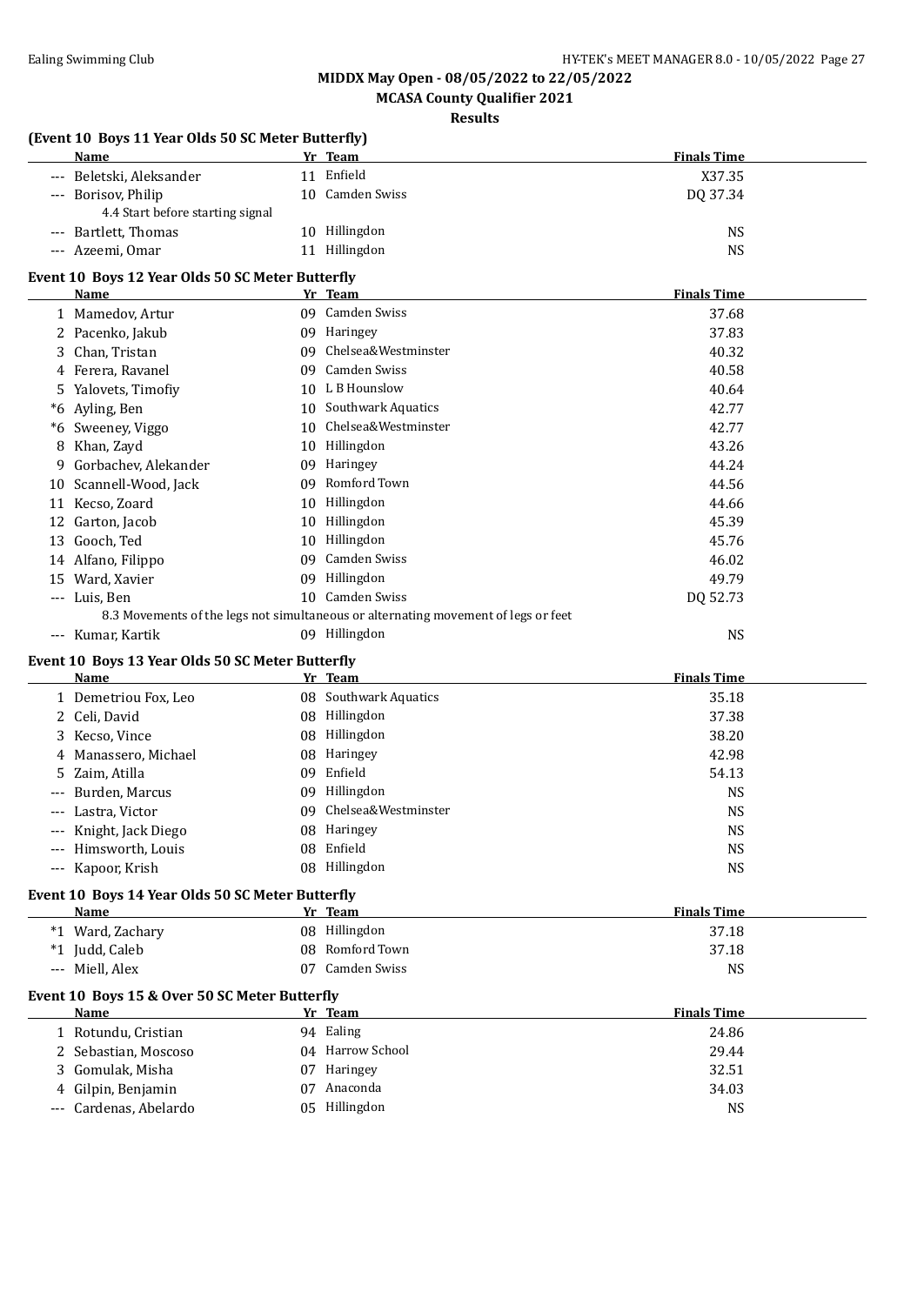**MCASA County Qualifier 2021**

**Results**

#### **Event 11 Girls 9 Year Olds 100 SC Meter Freestyle**

| <b>Name</b>                     | Yr Team                | <b>Finals Time</b> |
|---------------------------------|------------------------|--------------------|
| 1 Long, Charley                 | 12 Romford Town        | 1:21.74            |
| 38.44                           | 1:21.74 (43.30)        |                    |
| 2 Edghill, Victoria             | 12 Romford Town        | 1:27.07            |
| 41.11                           | 1:27.07 (45.96)        |                    |
| 3 Ares, Myla                    | 13 Chelsea&Westminster | 1:29.53            |
| 43.93                           | 1:29.53 (45.60)        |                    |
| 4 Ang, Ashley-Jane              | 12 Camden Swiss        | 1:29.63            |
| 44.29                           | 1:29.63 (45.34)        |                    |
| 5 Fernando, Trianna             | 12 Southwark Aquatics  | 1:30.00            |
| 42.95                           | 1:30.00 (47.05)        |                    |
| 6 Burgoyne, Elodie              | 13 Chelsea&Westminster | 1:30.48            |
| 43.79                           | 1:30.48 (46.69)        |                    |
| 7 Labrande, Sophia              | 12 Chelsea&Westminster | 1:30.89            |
| 40.84                           | 1:30.89 (50.05)        |                    |
| 8 Karlsen, Isabella             | 12 Chelsea&Westminster | 1:31.70            |
| 43.33                           | 1:31.70 (48.37)        |                    |
| 9 Row, Evelyn                   | 12 Chelsea&Westminster | 1:32.09            |
| 44.16                           | 1:32.09 (47.93)        |                    |
| 10 Olson, Annika                | 12 Chelsea&Westminster | 1:32.62            |
| 43.93                           | 1:32.62 (48.69)        |                    |
| 11 Bianco, Martina              | 12 Chelsea&Westminster | 1:34.19            |
| 44.24                           | 1:34.19 (49.95)        |                    |
| 12 Agustin, Hazel               | 12 Chelsea&Westminster | 1:35.22            |
| 43.71                           | 1:35.22 (51.51)        |                    |
| 13 Ge, Jessica                  | 12 Chelsea&Westminster | 1:35.86            |
| 44.20                           | 1:35.86 (51.66)        |                    |
| 14 Cara, Amelia                 | 12 Camden Swiss        | 1:37.71            |
| 45.90                           | 1:37.71 (51.81)        |                    |
| 15 Tiller, Brooke               | 13 Staines             | 1:41.51            |
| 44.25                           | 1:41.51 (57.26)        |                    |
| 16 Longo, Lavinia               | 12 Chelsea&Westminster | 1:41.65            |
| 46.16                           | 1:41.65 (55.49)        |                    |
| 17 Stagno d Alcontres, Isabella | 12 Chelsea&Westminster | 1:42.52            |
| 45.83                           | 1:42.52 (56.69)        |                    |
| 18 Cobby, Ruby                  | 12 Chelsea&Westminster | 1:44.17            |
| 46.91                           | 1:44.17(57.26)         |                    |
| --- Marquez, Lara               | 12 Chelsea&Westminster | <b>NS</b>          |
|                                 |                        |                    |

#### **Event 11 Girls 10 Year Olds 100 SC Meter Freestyle**

|                        | <b>Finals Time</b> |
|------------------------|--------------------|
| 11 Broomfield Park     | 1:17.62            |
| 1:17.62(40.94)         |                    |
| 11 Chelsea&Westminster | 1:21.45            |
| 1:21.45 (43.98)        |                    |
| 11 Camden Swiss        | 1:21.78            |
| 1:21.78 (43.40)        |                    |
| 11 Camden Swiss        | 1:22.42            |
| 1:22.42 (43.26)        |                    |
| 11 Staines             | 1:22.44            |
| 1:22.44 (44.14)        |                    |
| Camden Swiss<br>11     | 1:24.68            |
| 1:24.68 (44.55)        |                    |
| 11 Chelsea&Westminster | 1:27.70            |
| 1:27.70 (46.79)        |                    |
| Anaconda<br>11         | 1:29.68            |
| 1:29.68 (46.30)        |                    |
|                        | Yr Team            |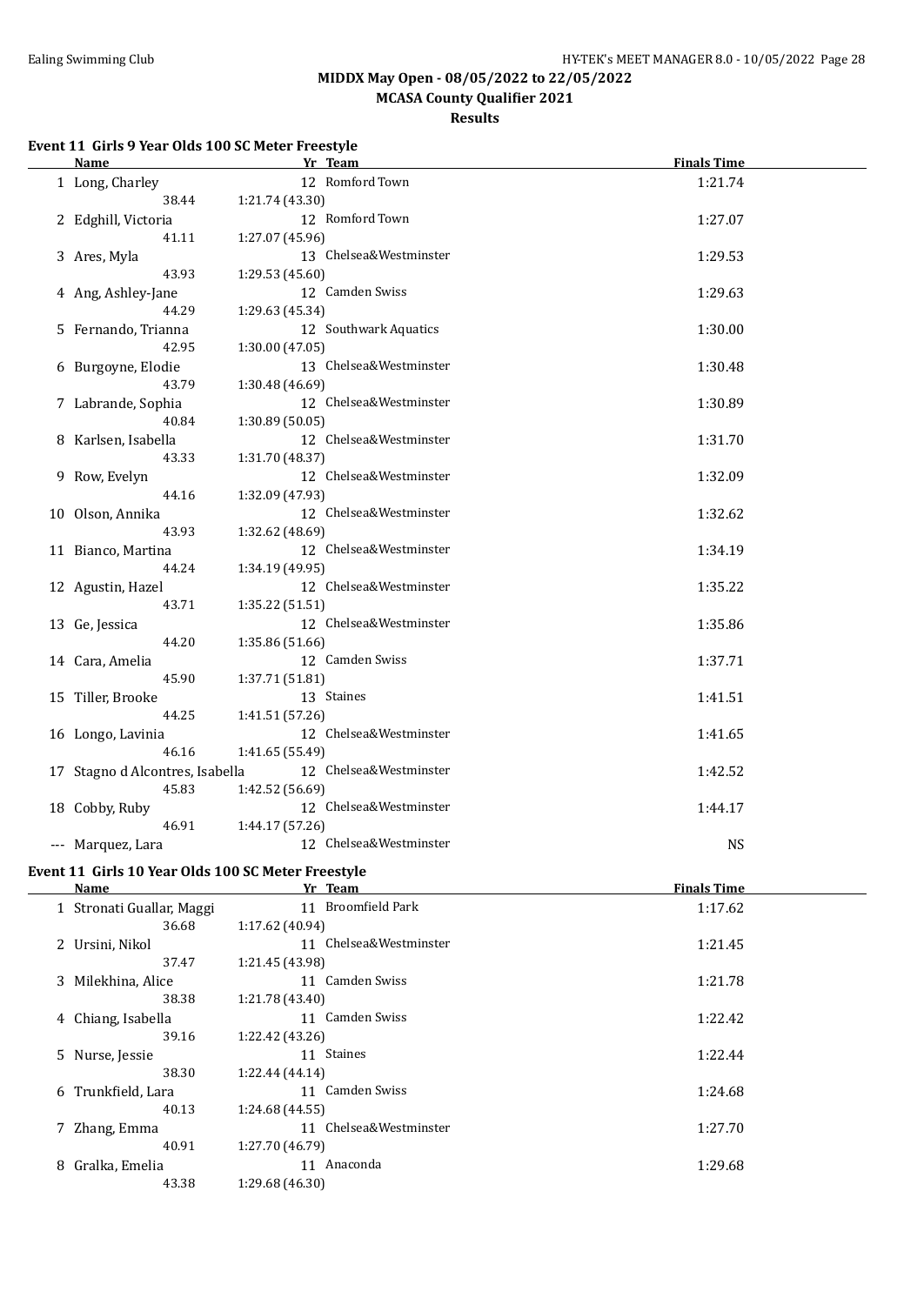### **MCASA County Qualifier 2021**

#### **Results**

#### **(Event 11 Girls 10 Year Olds 100 SC Meter Freestyle)**

|                     | Name                             | Yr Team                | <b>Finals Time</b> |
|---------------------|----------------------------------|------------------------|--------------------|
|                     | 9 Lewis, Thea                    | 11 Hillingdon          | 1:30.42            |
|                     | 42.78                            | 1:30.42(47.64)         |                    |
| 10                  | Booth, Lilac                     | 12 Ealing              | 1:32.02            |
|                     | 42.65                            | 1:32.02 (49.37)        |                    |
|                     | 11 Chan, Charlie                 | 12 Camden Swiss        | 1:32.21            |
|                     | 42.42                            | 1:32.21 (49.79)        |                    |
|                     | 12 Jennings-Mace, Lola           | 11 L B Hounslow        | 1:34.86            |
|                     | 43.96                            | 1:34.86(50.90)         |                    |
|                     | 13 Niotakis, Zoe                 | 12 Camden Swiss        | 1:35.02            |
|                     | 42.93                            | 1:35.02(52.09)         |                    |
|                     | 14 Leahy, Tiana                  | 11 Enfield             | 1:36.42            |
|                     | 45.06                            | 1:36.42(51.36)         |                    |
| 15                  | Griffini, Stella                 | 11 Chelsea&Westminster | 1:37.62            |
|                     | 45.35                            | 1:37.62(52.27)         |                    |
|                     | 16 O'Brien, Caitlin              | 11 Hillingdon          | 1:40.76            |
|                     | 47.29                            | 1:40.76 (53.47)        |                    |
| $\qquad \qquad - -$ | Asmerom, Elilta                  | 11 Chelsea&Westminster | DQ 1:40.13         |
|                     | 4.4 Start before starting signal |                        |                    |
|                     | 46.67                            | DQ 1:40.13 (53.46)     |                    |

# **Event 11 Girls 11 Year Olds 100 SC Meter Freestyle**<br>Name Vy Toam

| Name                      | Yr Team                                   | <b>Finals Time</b> |
|---------------------------|-------------------------------------------|--------------------|
| 1 Tiller, Lily-Rose       | 10 Staines                                | 1:10.93            |
| 34.06                     | 1:10.93 (36.87)                           |                    |
| 2 Quarrell, Orlagh        | 10 Broomfield Park                        | 1:16.88            |
| 37.87                     | 1:16.88 (39.01)                           |                    |
| 3 Huynh, Grace            | 10 Camden Swiss                           | 1:17.64            |
| 36.15                     | 1:17.64 (41.49)                           |                    |
| 4 Baraibar, Martina       | 11 Camden Swiss                           | 1:17.70            |
| 36.64                     | 1:17.70(41.06)                            |                    |
| 5 Himsworth, Amélie       | 10 Enfield                                | 1:18.02            |
| 35.92                     | 1:18.02(42.10)                            |                    |
| 6 Lee, Fizz               | 10 Chelsea&Westminster                    | 1:18.46            |
| 38.26                     | 1:18.46 (40.20)                           |                    |
| 7 Fanari Gibbons, Marina  | 10 Camden Swiss                           | 1:19.22            |
| 38.75                     | 1:19.22 (40.47)                           |                    |
| 8 Chheda-Varma, Shloka    | 10 Haringey                               | 1:19.42            |
| 37.55                     | 1:19.42 (41.87)                           |                    |
| 9 Sharma, Rhyme           | 10 Ealing                                 | 1:21.14            |
| 39.40                     | 1:21.14 (41.74)                           |                    |
| 10 Lawrie, Jessica        | 10 Enfield                                | 1:21.71            |
| 38.80                     | 1:21.71 (42.91)                           |                    |
| 11 Slim, Liana            | 11 Chelsea&Westminster                    | 1:22.09            |
| 37.93                     | 1:22.09 (44.16)                           |                    |
| 12 Ingram, Anna           | 11 Ealing                                 | 1:22.48            |
| 39.76                     | 1:22.48 (42.72)                           |                    |
| 13 Barnard, Charlotte     | 10 Camden Swiss                           | 1:22.90            |
| 38.64                     | 1:22.90 (44.26)                           |                    |
| 14 Gummer, Sophia         | 11 Enfield                                | 1:23.03            |
| 39.42                     | 1:23.03 (43.61)<br>11 Chelsea&Westminster |                    |
| 15 Sweeney, Ines<br>40.18 | 1:23.33 (43.15)                           | 1:23.33            |
| 16 Napier-Mackman, Kecel  | 10 Hillingdon                             | 1:24.41            |
| 40.89                     | 1:24.41 (43.52)                           |                    |
| 17 Tran, Scout            | 11 Ealing                                 | 1:26.50            |
| 40.95                     | 1:26.50 (45.55)                           |                    |
|                           |                                           |                    |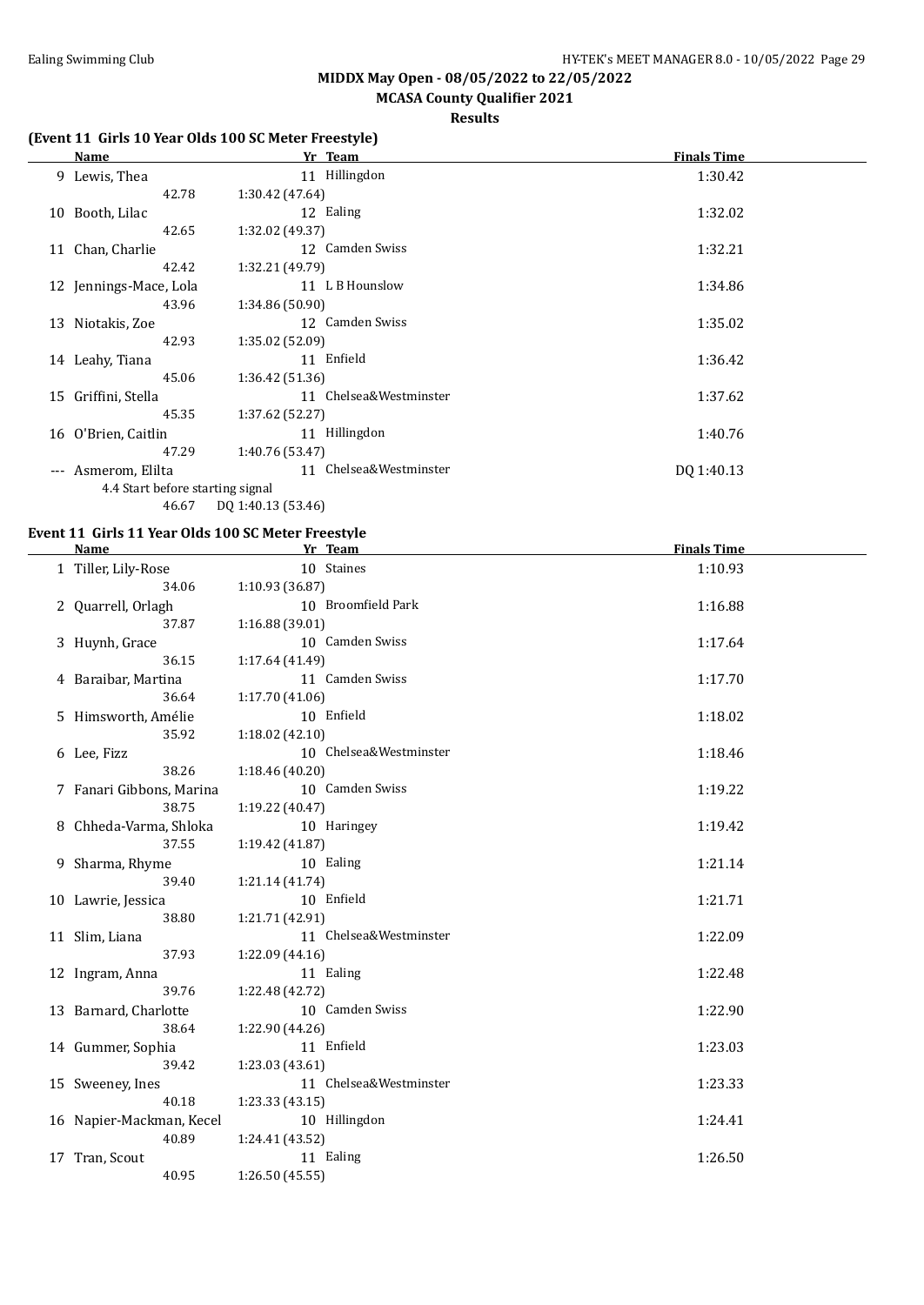**MCASA County Qualifier 2021**

| (Event 11 Girls 11 Year Olds 100 SC Meter Freestyle) |                 |                        |                    |
|------------------------------------------------------|-----------------|------------------------|--------------------|
| <b>Name</b>                                          |                 | Yr Team                | <b>Finals Time</b> |
| 18 Swift, Ella                                       |                 | 10 Ealing              | 1:29.66            |
| 42.69                                                | 1:29.66 (46.97) |                        |                    |
| Event 11 Girls 12 Year Olds 100 SC Meter Freestyle   |                 |                        |                    |
| <b>Name</b>                                          |                 | Yr Team                | <b>Finals Time</b> |
| 1 Ingleton, Isobella                                 |                 | 10 Ealing              | 1:08.77            |
| 32.74                                                | 1:08.77 (36.03) |                        |                    |
|                                                      |                 | 10 Romford Town        |                    |
| 2 Dixon, Sophia                                      |                 |                        | 1:09.01            |
| 33.01                                                | 1:09.01 (36.00) |                        |                    |
| 3 Hovell, Tamar                                      |                 | 10 Ealing              | 1:09.41            |
| 33.47                                                | 1:09.41 (35.94) |                        |                    |
| 4 Ung, Millie                                        |                 | 09 Southwark Aquatics  | 1:11.18            |
| 33.50                                                | 1:11.18 (37.68) |                        |                    |
| 5 Alieva, Naz                                        |                 | 09 Enfield             | 1:11.38            |
| 32.99                                                | 1:11.38 (38.39) |                        |                    |
| 6 Mazer, Minnie                                      |                 | 10 Camden Swiss        | 1:11.72            |
| 34.28                                                | 1:11.72 (37.44) |                        |                    |
| 7 Fairbairn, Khai                                    |                 | 09 Haringey            | 1:12.70            |
| 33.54                                                | 1:12.70 (39.16) |                        |                    |
| 8 Trincano, Jade                                     |                 | 09 Chelsea&Westminster | 1:14.77            |
| 35.73                                                | 1:14.77 (39.04) |                        |                    |
|                                                      |                 | 09 Hillingdon          |                    |
| 9 Boswell, Chloe                                     |                 |                        | 1:14.96            |
| 34.89                                                | 1:14.96 (40.07) |                        |                    |
| 10 Tran, Matilda                                     |                 | 09 Ealing              | 1:15.19            |
| 34.89                                                | 1:15.19 (40.30) |                        |                    |
| 11 Merifield, Hannah                                 |                 | 10 Broomfield Park     | 1:15.63            |
| 35.62                                                | 1:15.63(40.01)  |                        |                    |
| 12 Wojtala, Marianna                                 |                 | 10 Ealing              | 1:16.23            |
| 36.68                                                | 1:16.23 (39.55) |                        |                    |
| 13 Blumel, Maggie                                    |                 | 10 Camden Swiss        | 1:18.06            |
| 36.89                                                | 1:18.06(41.17)  |                        |                    |
| 14 Van't Hoogerhuijs, Tallulah                       |                 | 10 Staines             | 1:18.31            |
| 37.16                                                | 1:18.31(41.15)  |                        |                    |
| 15 Grane, Ximena                                     |                 | 10 Hillingdon          | 1:19.81            |
| 37.59                                                | 1:19.81 (42.22) |                        |                    |
| 16 Veingard, Amelia                                  |                 | 10 Camden Swiss        | 1:23.78            |
| 39.47                                                | 1:23.78 (44.31) |                        |                    |
|                                                      |                 | 09 Chelsea&Westminster | <b>NS</b>          |
| --- Laaouiti, Sara<br>--- Dyakonyuk, Vasi            |                 | 10 Chelsea&Westminster |                    |
|                                                      |                 |                        | <b>NS</b>          |
| Event 11 Girls 13 Year Olds 100 SC Meter Freestyle   |                 |                        |                    |
| Name                                                 |                 | Yr Team                | <b>Finals Time</b> |
| 1 Chavchanidze, Sofia                                |                 | 09 Ealing              | 1:05.58            |
| 31.55                                                | 1:05.58(34.03)  |                        |                    |
| 2 Gomez De Mebrillera, Sophia                        |                 | 08 Camden Swiss        | 1:07.25            |
| 33.00                                                | 1:07.25 (34.25) |                        |                    |
| 3 Self, Daisy                                        |                 | 08 Ealing              | 1:07.54            |
| 32.58                                                | 1:07.54 (34.96) |                        |                    |
| 4 Kc, Evanshui                                       |                 | 09 Ealing              | 1:07.55            |
| 31.69                                                | 1:07.55 (35.86) |                        |                    |
|                                                      |                 | 08 Chelsea&Westminster |                    |
| 5 Kurati, Kaltrina                                   |                 |                        | 1:08.04            |
| 32.69                                                | 1:08.04 (35.35) |                        |                    |
| 6 McCall, Tana                                       |                 | 08 Ealing              | 1:09.78            |
| 33.05                                                | 1:09.78 (36.73) |                        |                    |
| 7 Sennis, Eve                                        |                 | 08 Ealing              | 1:10.23            |
| 33.32                                                | 1:10.23 (36.91) |                        |                    |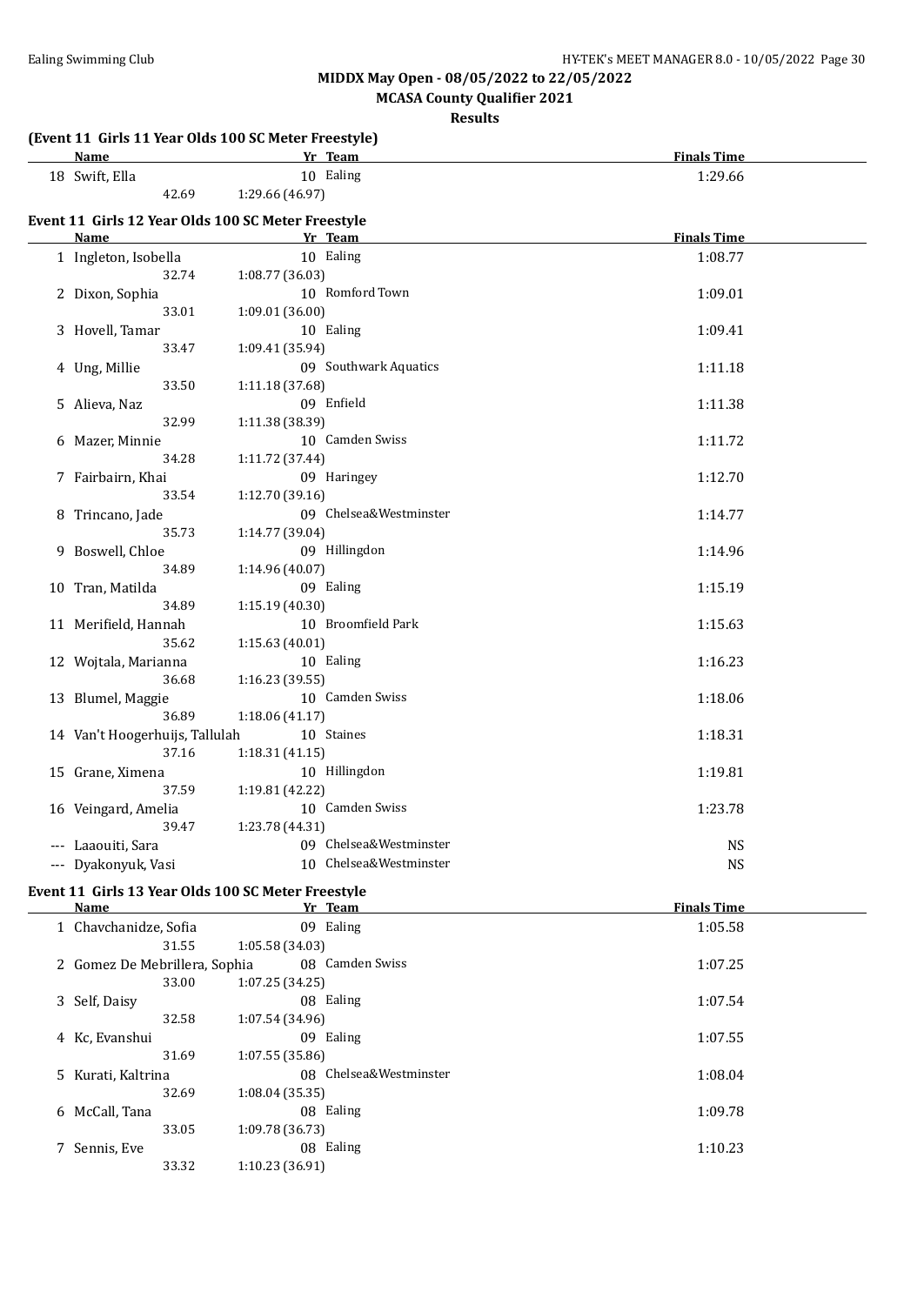### **MCASA County Qualifier 2021**

#### **Results**

#### **(Event 11 Girls 13 Year Olds 100 SC Meter Freestyle)**

| <b>Name</b>                | Yr Team               | <b>Finals Time</b> |
|----------------------------|-----------------------|--------------------|
| 8 Pereira Gil, Andrea      | 08 Gwich Royals       | 1:10.58            |
| 33.63                      | 1:10.58(36.95)        |                    |
| 9 Tonska, Anastazja        | 08 Southwark Aquatics | 1:10.62            |
| 33.92                      | 1:10.62 (36.70)       |                    |
| 10 Capelan-OBrien, Eireann | 08 Anaconda           | 1:11.61            |
| 34.49                      | 1:11.61 (37.12)       |                    |
| 11 Ling, Maisie            | 08 Enfield            | 1:11.71            |
| 33.33                      | 1:11.71 (38.38)       |                    |
| 12 Nanassy, Melinda        | 08 Hillingdon         | 1:13.83            |
| 35.82                      | 1:13.83(38.01)        |                    |
| 13 Hovell, Dana            | 08 Ealing             | 1:15.05            |
| 36.19                      | 1:15.05(38.86)        |                    |
| 14 Macintyre, Grace        | 09 Ealing             | 1:15.41            |
| 35.07                      | 1:15.41(40.34)        |                    |
| 15 Spender, Ava            | 08 Hillingdon         | 1:15.47            |
| 36.26                      | 1:15.47 (39.21)       |                    |
| 16 Thode, Pearl            | 08 Anaconda           | 1:15.77            |
| 37.33                      | 1:15.77 (38.44)       |                    |
| 17 Harrison, Brooke        | 08 Hillingdon         | 1:16.13            |
| 35.90                      | 1:16.13(40.23)        |                    |
| 18 Tumani, Matilda         | 08 Broomfield Park    | 1:16.63            |
| 36.28                      | 1:16.63(40.35)        |                    |
| 19 Bartlett, Abigail       | 08 Hillingdon         | 1:17.62            |
| 36.64                      | 1:17.62 (40.98)       |                    |
| 20 Mason, Chloe            | 09 Hillingdon         | 1:19.83            |
| 37.03                      | 1:19.83 (42.80)       |                    |
| 21 Mellett, Chloe          | 09 Hillingdon         | 1:20.31            |
| 39.54                      | 1:20.31 (40.77)       |                    |
| 22 Freyberg, Martha        | 09 Anaconda           | 1:21.93            |
| 38.23                      | 1:21.93 (43.70)       |                    |
| 23 Lydon, Lara             | 09 Hillingdon         | 1:24.62            |
| 40.76                      | 1:24.62 (43.86)       |                    |

#### **Event 11 Girls 14 Year Olds 100 SC Meter Freestyle**

| <b>Name</b>           | Yr Team               | <b>Finals Time</b> |
|-----------------------|-----------------------|--------------------|
| 1 Grzybek, Maja       | 07 Haringey           | 1:04.67            |
| 31.23                 | 1:04.67 (33.44)       |                    |
| 2 Makici, Ornea       | 08 Camden Swiss       | 1:07.29            |
| 31.59                 | 1:07.29(35.70)        |                    |
| 3 Wilson, Mia         | 07 Ealing             | 1:07.37            |
| 31.59                 | 1:07.37 (35.78)       |                    |
| 4 Walsh, Ruby         | 07 Ealing             | 1:08.62            |
| 32.91                 | 1:08.62(35.71)        |                    |
| 5 Bilici, Elif        | 07 Haringey           | 1:11.02            |
| 34.38                 | 1:11.02 (36.64)       |                    |
| 6 Akarli, Mina        | 08 Camden Swiss       | 1:11.20            |
| 33.64                 | 1:11.20 (37.56)       |                    |
| 7 Gillam, Matilda     | 07 Camden Swiss       | 1:11.94            |
| 33.95                 | 1:11.94 (37.99)       |                    |
| 8 Owens, Poppy        | 07 L B Hounslow       | 1:12.86            |
| 34.36                 | 1:12.86 (38.50)       |                    |
| 9 Spyrou, Isabel      | 07 Haringey           | 1:13.58            |
| 35.14                 | 1:13.58 (38.44)       |                    |
| 10 Ferrinho, Leni     | 08 Southwark Aquatics | 1:14.98            |
| 35.93                 | 1:14.98 (39.05)       |                    |
| 11 Poulton, Francesca | 07 Haringey           | 1:15.24            |
| 36.29                 | 1:15.24(38.95)        |                    |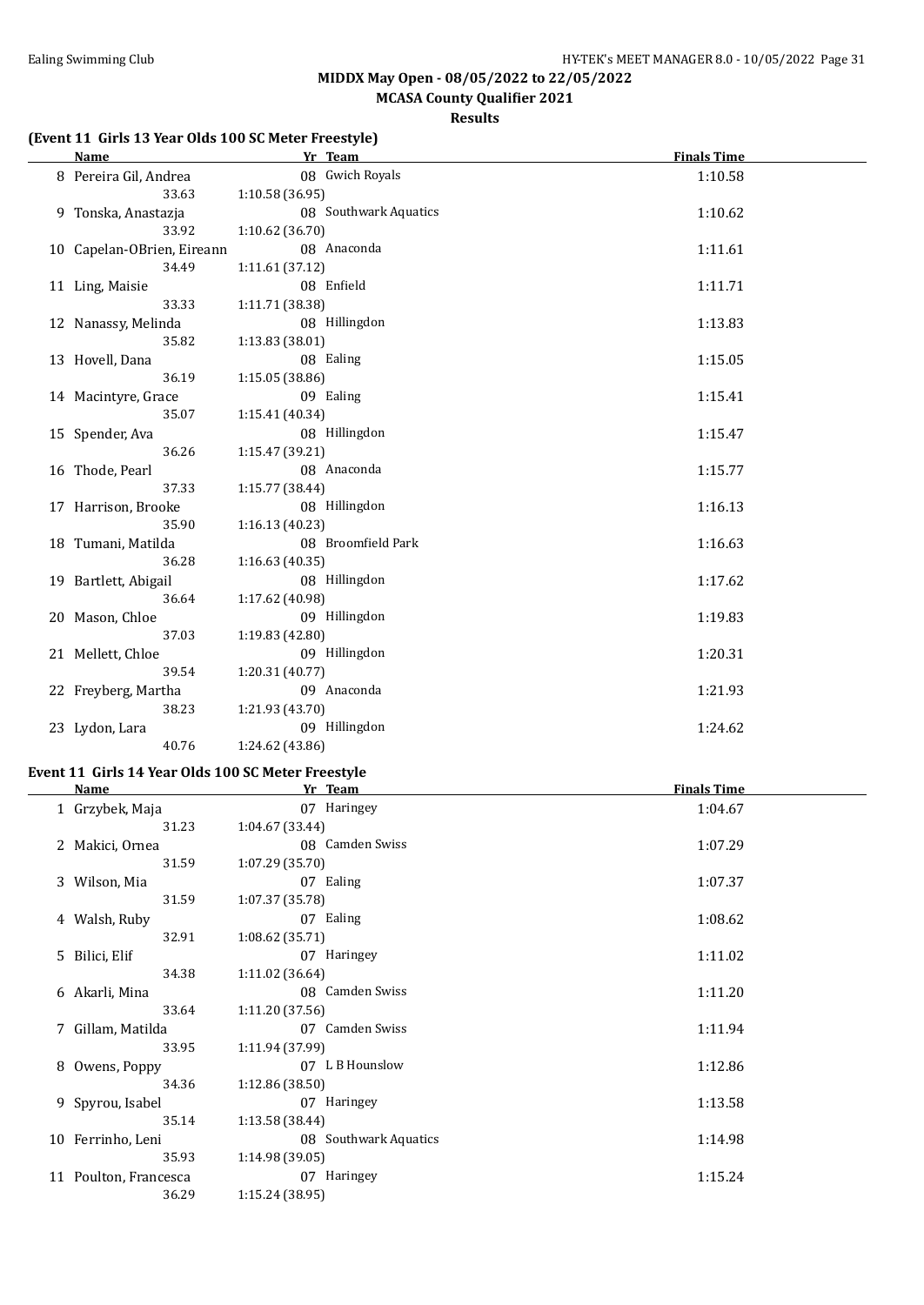### **MCASA County Qualifier 2021**

#### **Results**

#### **(Event 11 Girls 14 Year Olds 100 SC Meter Freestyle)**

| Name               | Yr Team               | <b>Finals Time</b> |
|--------------------|-----------------------|--------------------|
| 12 Webber, Tabitha | 08 Broomfield Park    | 1:16.04            |
| 35.70              | 1:16.04(40.34)        |                    |
| 13 Clarke, Rosa    | Haringey<br>07        | 1:21.25            |
| 39.97              | 1:21.25 (41.28)       |                    |
| 14 Aman, Anya      | 08 Hillingdon         | 1:21.76            |
| 38.03              | 1:21.76 (43.73)       |                    |
| 15 Westmore, Emily | Broomfield Park<br>07 | 1:35.07            |
| 44.73              | 1:35.07 (50.34)       |                    |

#### **Event 11 Girls 15 & Over 100 SC Meter Freestyle**

| Name                     | Yr Team                | <b>Finals Time</b> |
|--------------------------|------------------------|--------------------|
| 1 Jones, Rosie           | 05 Staines             | 1:08.09            |
| 32.69                    | 1:08.09(35.40)         |                    |
| 2 Utermann, Caroline     | 03 Camden Swiss        | 1:10.17            |
| 33.51                    | 1:10.17(36.66)         |                    |
| 3 Leon, Ariella          | 06 Camden Swiss        | 1:12.45            |
| 34.31                    | 1:12.45(38.14)         |                    |
| 4 O'Carroll, Emily       | 05 Brent Dolphins      | 1:12.89            |
| 34.33                    | 1:12.89 (38.56)        |                    |
| 5 Hopkins, Zahra         | 06 Southwark Aquatics  | 1:14.96            |
| 35.55                    | 1:14.96 (39.41)        |                    |
| 6 Smither, Miranda       | 06 Enfield             | 1:15.72            |
| 35.44                    | 1:15.72 (40.28)        |                    |
| 7 Taylor-Platt, Myla     | 05 Broomfield Park     | 1:15.75            |
| 35.78                    | 1:15.75(39.97)         |                    |
| 8 Patel, Kesia           | 07 Broomfield Park     | 1:17.30            |
| 37.60                    | 1:17.30 (39.70)        |                    |
| 9 Hedger, Isabelle       | 13 Barnet Copthall     | 1:31.73            |
| 44.17                    | 1:31.73 (47.56)        |                    |
| --- Vernon-Evans, Sophie | 06 Chelsea&Westminster | <b>NS</b>          |

#### **Event 12 Boys 9 Year Olds 200 SC Meter IM**

| Name                 | Yr Team                                          |                        |                    | <b>Finals Time</b> |  |
|----------------------|--------------------------------------------------|------------------------|--------------------|--------------------|--|
| 1 Messis, Adam       | 12 Ealing                                        |                        |                    | 3:36.42            |  |
| 56.17                | 1:47.45 (51.28)                                  | 2:51.67 (1:04.22)      | 3:36.42(44.75)     |                    |  |
| 2 Pasheli, Aviv      |                                                  | 12 Camden Swiss        |                    | 3:47.16            |  |
| 55.03                | 1:48.78(53.75)                                   | 2:57.71 (1:08.93)      | 3:47.16(49.45)     |                    |  |
| 3 Johnson, Felix     | 12                                               | Camden Swiss           |                    | 4:12.84            |  |
| 1:01.03              | 2:01.05(1:00.02)                                 | 3:16.37(1:15.32)       | 4:12.84(56.47)     |                    |  |
| --- Roumilhac, Ayden |                                                  | 12 Chelsea&Westminster |                    | DQ 4:03.38         |  |
|                      | 7.4 Leg movements not on the same plane - breast |                        |                    |                    |  |
| 59.68                | 2:03.66 (1:03.98)                                | 3:13.75(1:10.09)       | DQ 4:03.38 (49.63) |                    |  |
| Ozersky, James       | 12                                               | Camden Swiss           |                    | <b>NS</b>          |  |

#### **Event 12 Boys 10 Year Olds 200 SC Meter IM**

| <b>Name</b>         | Yr Team                                          |                     |                                                                                            | <b>Finals Time</b> |  |
|---------------------|--------------------------------------------------|---------------------|--------------------------------------------------------------------------------------------|--------------------|--|
| 1 Lawrence, Daniel  | 12 Staines                                       |                     |                                                                                            | 2:54.84            |  |
| 39.71               | 1:24.36 (44.65)                                  | 2:15.55(51.19)      | 2:54.84 (39.29)                                                                            |                    |  |
| 2 Jasak, Thomas     |                                                  | Chelsea&Westminster |                                                                                            | 4:03.56            |  |
| 1:06.55             | 2:03.38 (56.83)                                  | 3:13.18(1:09.80)    | 4:03.56(50.38)                                                                             |                    |  |
| --- Ares, Michael   |                                                  | Chelsea&Westminster |                                                                                            | DQ 3:08.27         |  |
|                     |                                                  |                     | 8.1 Body not on the breast during the swim or when leaving the wall after a turn (except w |                    |  |
| 42.07               | 1:28.97 (46.90)                                  | 2:25.94(56.97)      | DQ 3:08.27 (42.33)                                                                         |                    |  |
| --- O'Donnell, Josh |                                                  | Chelsea&Westminster |                                                                                            | DQ 3:33.68         |  |
|                     | 6.4 Not on the back when leaving the wall - back |                     |                                                                                            |                    |  |
| 50.33               | 1:42.45 (52.12)                                  | 2:44.37(1:01.92)    | DQ 3:33.68 (49.31)                                                                         |                    |  |
| --- Eler, Kaplan    |                                                  | Chelsea&Westminster |                                                                                            | NS                 |  |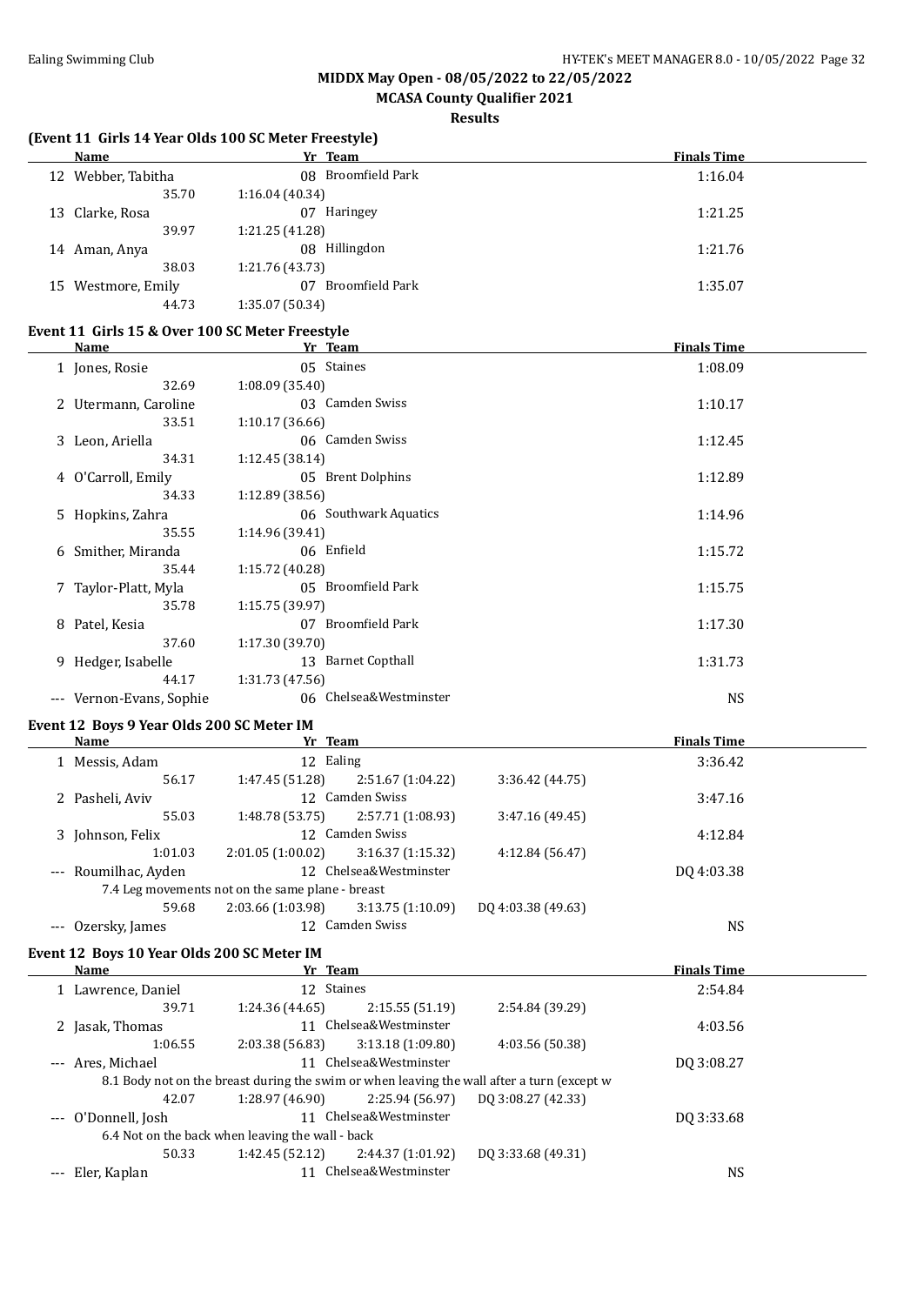#### **MIDDX May Open - 08/05/2022 to 22/05/2022 MCASA County Qualifier 2021**

### **Results**

#### **Event 12 Boys 11 Year Olds 200 SC Meter IM**

| Name                                 | Yr Team         |                        |                    | <b>Finals Time</b> |  |
|--------------------------------------|-----------------|------------------------|--------------------|--------------------|--|
| 1 Frainer-Law, Leon                  | 10 Ealing       |                        |                    | 2:46.87            |  |
| 37.10                                | 1:16.02(38.92)  | 2:08.53(52.51)         | 2:46.87 (38.34)    |                    |  |
| 2 Bhatia, Advay                      |                 | 10 Hillingdon          |                    | 2:50.66            |  |
| 38.14                                | 1:23.39(45.25)  | 2:12.75(49.36)         | 2:50.66 (37.91)    |                    |  |
| 3 Amdor, Felix                       |                 | 10 Broomfield Park     |                    | 2:52.67            |  |
| 38.93                                | 1:24.60(45.67)  | 2:13.95(49.35)         | 2:52.67 (38.72)    |                    |  |
| 4 Augustine, Daniel                  |                 | 10 Chelsea&Westminster |                    | 3:08.56            |  |
|                                      | 1:32.45()       | 2:27.21 (54.76)        | 3:08.56(41.35)     |                    |  |
| 5 Cronin, Dillan                     |                 | 10 Romford Town        |                    | 3:11.65            |  |
| 43.39                                | 1:31.82(48.43)  | 2:30.83(59.01)         | 3:11.65(40.82)     |                    |  |
| 6 Borisov, Philip                    |                 | 10 Camden Swiss        |                    | 3:15.57            |  |
| 43.18                                | 1:31.40 (48.22) | 2:31.73 (1:00.33)      | 3:15.57(43.84)     |                    |  |
| 7 Dawett, Nikhil                     |                 | 11 Hillingdon          |                    | 3:32.82            |  |
| 47.30                                | 1:39.37 (52.07) | 2:42.75 (1:03.38)      | 3:32.82 (50.07)    |                    |  |
| --- Ali, Mir Zahran                  | 10 Enfield      |                        |                    | DO 3:17.69         |  |
| 6.5 Not on the back at finish - back |                 |                        |                    |                    |  |
| 43.33                                | 1:34.89 (51.56) | 2:34.18 (59.29)        | DQ 3:17.69 (43.51) |                    |  |
| Venuti, Nicolas                      |                 | 11 Chelsea&Westminster |                    | <b>NS</b>          |  |
|                                      |                 |                        |                    |                    |  |

#### **Event 12 Boys 12 Year Olds 200 SC Meter IM**

| Name                  | Yr Team         |                        |                 | <b>Finals Time</b> |  |
|-----------------------|-----------------|------------------------|-----------------|--------------------|--|
| 1 Guest, Finley       |                 | 10 Hillingdon          |                 | 2:55.34            |  |
| 39.12                 | 1:22.49(43.37)  | 2:14.67(52.18)         | 2:55.34(40.67)  |                    |  |
| 2 Gilpin, Tobias      |                 | 09 Anaconda            |                 | 3:02.32            |  |
| 40.64                 | 1:26.97 (46.33) | 2:19.58(52.61)         | 3:02.32(42.74)  |                    |  |
| 3 Chan, Tristan       |                 | 09 Chelsea&Westminster |                 | 3:14.07            |  |
| 43.02                 | 1:30.83(47.81)  | 2:29.42 (58.59)        | 3:14.07(44.65)  |                    |  |
| 4 Gooch, Ted          |                 | 10 Hillingdon          |                 | 3:17.16            |  |
| 48.48                 | 1:37.29(48.81)  | 2:34.92 (57.63)        | 3:17.16(42.24)  |                    |  |
| 5 Scannell-Wood, Jack |                 | 09 Romford Town        |                 | 3:19.82            |  |
| 49.41                 | 1:36.93 (47.52) | 2:37.58(1:00.65)       | 3:19.82(42.24)  |                    |  |
| 6 Garton, Jacob       |                 | 10 Hillingdon          |                 | 3:25.78            |  |
| 48.66                 | 1:42.13(53.47)  | 2:39.99 (57.86)        | 3:25.78 (45.79) |                    |  |
| 7 Luis, Ben           |                 | 10 Camden Swiss        |                 | 3:52.18            |  |
| 59.19                 | 1:58.72(59.53)  | 3:02.60(1:03.88)       | 3:52.18 (49.58) |                    |  |

#### **Event 12 Boys 13 Year Olds 200 SC Meter IM**

| Name                                       | Yr Team         |                        |                                                                                            | <b>Finals Time</b> |  |
|--------------------------------------------|-----------------|------------------------|--------------------------------------------------------------------------------------------|--------------------|--|
| 1 Demetriou Fox, Leo                       |                 | 08 Southwark Aquatics  |                                                                                            | 2:50.11            |  |
| 37.77                                      | 1:20.60 (42.83) | 2:09.98 (49.38)        | 2:50.11(40.13)                                                                             |                    |  |
| 2 Celi, David                              | 08 Hillingdon   |                        |                                                                                            | 3:20.20            |  |
| 43.55                                      | 1:34.27(50.72)  | 2:34.81 (1:00.54)      | 3:20.20 (45.39)                                                                            |                    |  |
| --- Parmar, Aaran                          | 09              | Hillingdon             |                                                                                            | DO 2:55.76         |  |
|                                            |                 |                        | 8.2 Arms not brought forward simultaneously or arms not brought forward over the water - f |                    |  |
| 38.58                                      | 1:24.25(45.67)  | 2:18.54(54.29)         | DQ 2:55.76 (37.22)                                                                         |                    |  |
| --- Das, Arun                              |                 | 08 Chelsea&Westminster |                                                                                            | <b>NS</b>          |  |
| --- Lastra, Victor                         |                 | 09 Chelsea&Westminster |                                                                                            | <b>NS</b>          |  |
| Event 12 Boys 14 Year Olds 200 SC Meter IM |                 |                        |                                                                                            |                    |  |

| Name                 | Yr Team        |                 |                 | <b>Finals Time</b> |  |
|----------------------|----------------|-----------------|-----------------|--------------------|--|
| Lawrence, Alfie      | 07 Staines     |                 |                 | 2:32.88            |  |
| 31.97                | 1:12.33(40.36) | 1:59.27 (46.94) | 2:32.88 (33.61) |                    |  |
| 2 Hitchcock, Malachy |                | 08 Camden Swiss |                 | 2:42.61            |  |
| 35.98                | 1:16.09(40.11) | 2:05.74 (49.65) | 2:42.61 (36.87) |                    |  |
| 3 Lewis, Kane        | 08 Hillingdon  |                 |                 | 2:42.66            |  |
| 35.73                | 1:18.79(43.06) | 2:06.51(47.72)  | 2:42.66 (36.15) |                    |  |